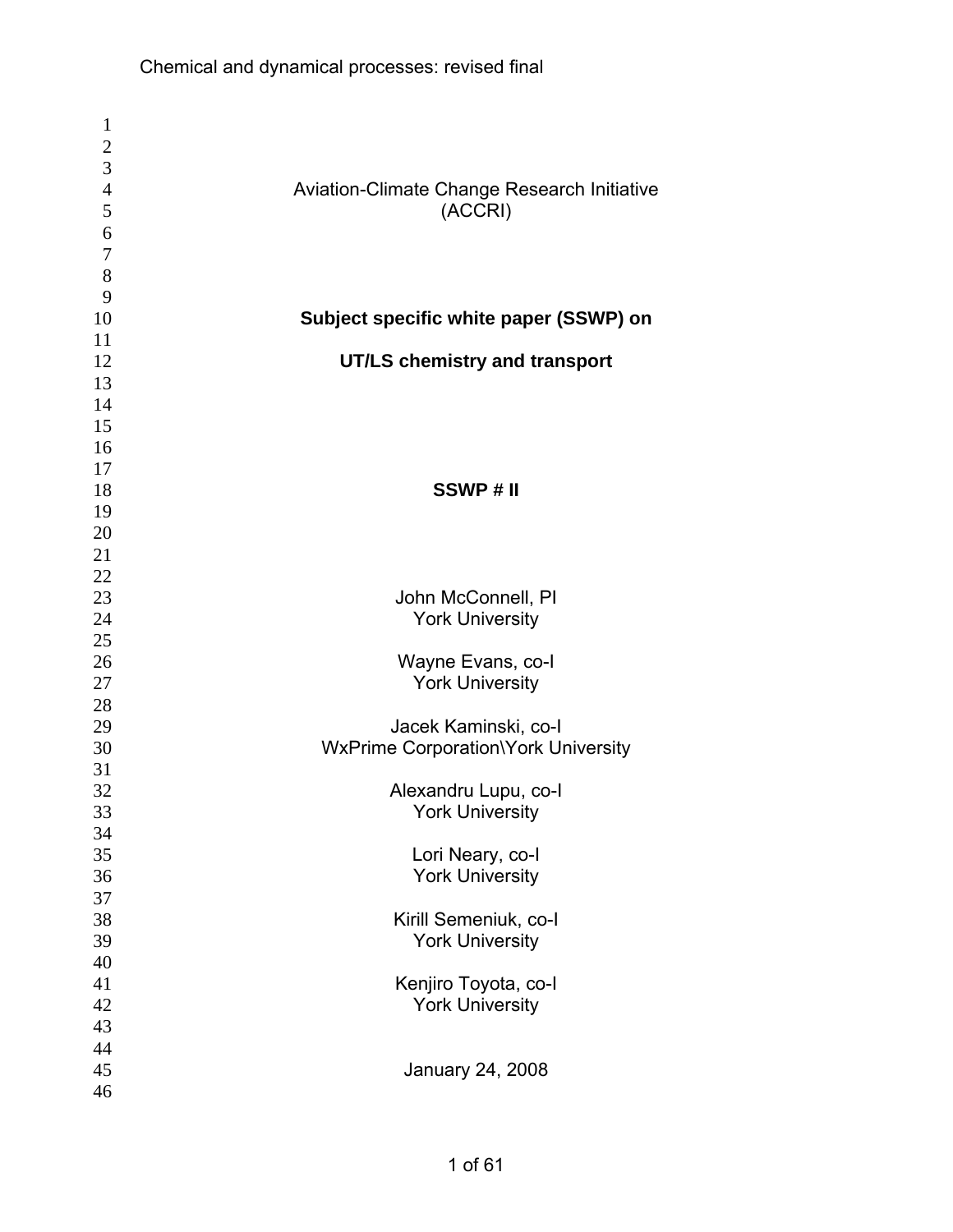| $\mathbf{1}$      |                                                                                                                                                                    |
|-------------------|--------------------------------------------------------------------------------------------------------------------------------------------------------------------|
| $\sqrt{2}$        | <b>Executive Summary</b>                                                                                                                                           |
| 3                 |                                                                                                                                                                    |
| $\overline{4}$    | The global commercial aircraft fleet currently numbers about 10,000 and flies                                                                                      |
| 5                 | several billion kilometres per year while burning more than 100 MT of fuel per                                                                                     |
| 6                 | year at high temperatures producing mostly water and $CO2$ . However, NO <sub>x</sub> (=                                                                           |
| $\overline{7}$    | $NO+NO2$ ), other minor gaseous species, organic aerosols from unburnt fuel and                                                                                    |
| 8<br>$\mathbf{9}$ | soot and ions are also injected at cruise altitudes located in upper troposphere<br>and lower stratosphere (UT/LS), a region particularly sensitive to atmospheric |
| 10                | climate change.                                                                                                                                                    |
| 11                |                                                                                                                                                                    |
| 12                | The demand for air transportation in the US is projected to grow three fold by                                                                                     |
| 13                | 2025 while similar growth is projected for the aviation industry world wide. Future                                                                                |
| 14                | climate impacts are expected to increase based on this projected aviation growth                                                                                   |
| 15                | and resulting changing atmospheric conditions. These impacts relate to the                                                                                         |
| 16                | impact of tripling aviation system capacity and the resulting global impact of                                                                                     |
| 17                | these additional engine emissions which are estimated to be approximately twice                                                                                    |
| 18                | as large as at the turn of the last century. However, if current economic                                                                                          |
| 19                | projections obtain for this period, boundary layer (BL) NOx emissions may also                                                                                     |
| 20                | double and hence their contribution to the UT region. In addition to global climate                                                                                |
| 21                | impacts there is also potential for even greater regional or local effects. The                                                                                    |
| 22                | growth of emissions of both BL and aircraft $NOx$ will likely lead to an increased<br>production of ozone in the UTLS. This increase in UT/LS ozone will cause a   |
| 23<br>24          | significant increase in the radiative forcing, which in turn will contribute to global                                                                             |
| 25                | warming.                                                                                                                                                           |
| 26                |                                                                                                                                                                    |
| 27                | Jet traffic spends 60% of the time in the upper troposphere (UT) where current                                                                                     |
| 28                | information is insufficient to make an accurate prediction of the climate impacts of                                                                               |
| 29                | increased jet traffic due to tropospheric ozone generated from aircraft $NOx$                                                                                      |
| 30                | emissions. A review of the HOx/NOx chemistry concludes that the chemistry is                                                                                       |
| 31                | fairly well known in the lower stratosphere. However, the upper troposphere                                                                                        |
| 32                | HOx/NOx chemistry is uncertain as revealed by measurements of NO and OH                                                                                            |
| 33                | concentrations which conflict with current model simulations from various aircraft                                                                                 |
| 34                | campaigns. The aerosols from aviation emissions can also interact with the                                                                                         |
| 35<br>36          | background constituents and alter the NO <sub>x</sub> and CIO <sub>x</sub> chemistry with resulting<br>changes in regional ozone in the UT/LS.                     |
| 37                |                                                                                                                                                                    |
| 38                | In order to evaluate the impact of NO <sub>x</sub> from aircraft on UT ozone, the other                                                                            |
| 39                | sources of NOx in this region, such as lightning and transport from the boundary                                                                                   |
| 40                | layer must be better quantified than at present. Aircraft measurements reveal                                                                                      |
| 41                | "high" levels of NOx in the summer UT over North America, generated by                                                                                             |
| 42                | lightning. Satellite measurements have recently been analyzed to give a more                                                                                       |
| 43                | precise estimate of the global lightning source to be about 5±3 MT per year which                                                                                  |
| 44                | makes it an important NOx in-situ source for the UT. Upward transport of NOx                                                                                       |
| 45                | from the boundary layer is also significant. The fraction of the deep convection                                                                                   |
| 46                | source of NOx from the surface sources which reaches the 10 to 13 km level is                                                                                      |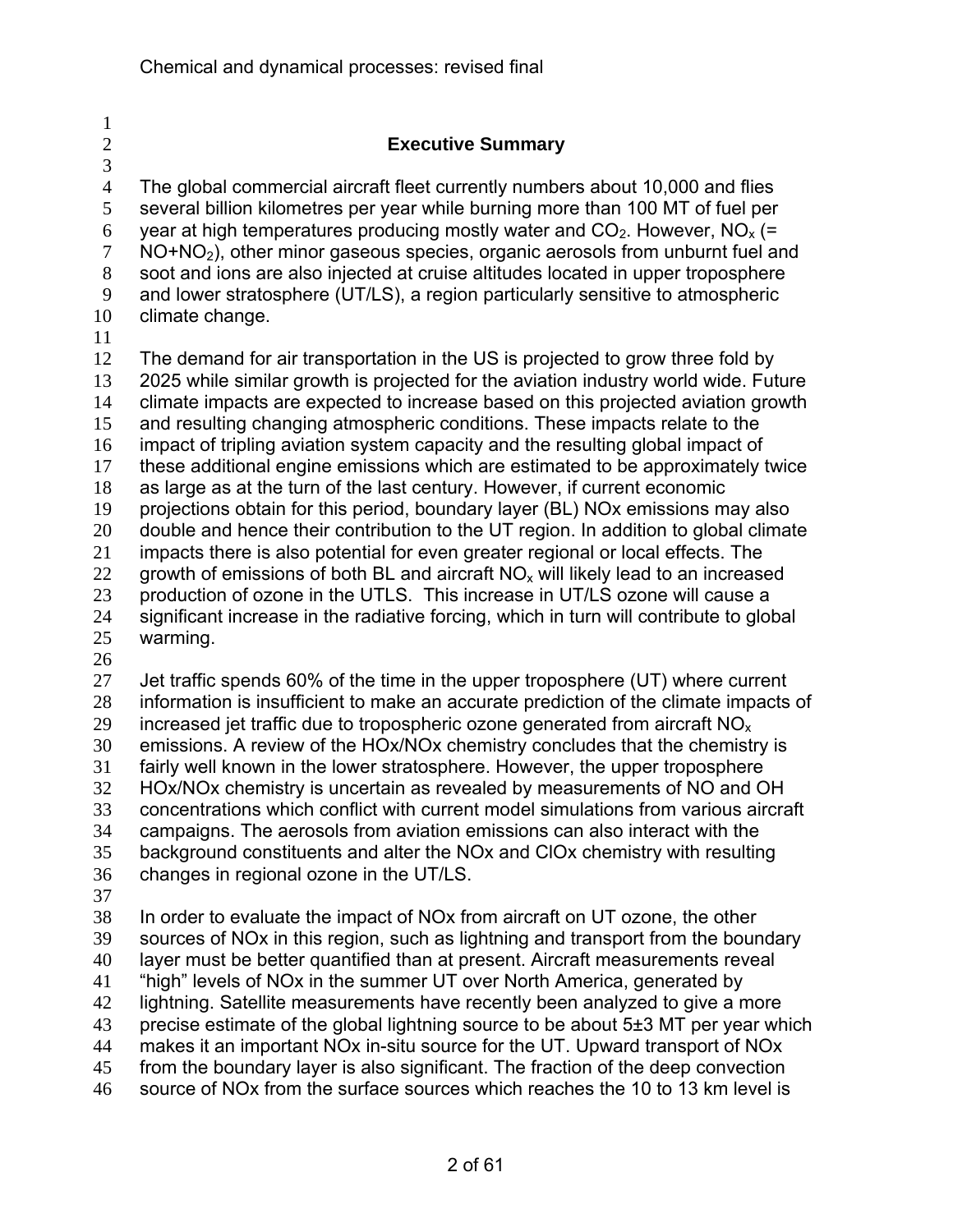estimated to be around 10-50 %. While the uncertainty in this estimate may 2 simply reflect the difference in the meteorology in the measurement regions, this needs to be better characterized. The parameterization for convective transport in 3D models needs to be improved. The effects of the vertical transport by the Asian monsoon and the Madden-Julian oscillation should be modelled or parameterized by models as they impact transport into the upper troposphere and stratosphere via the tropical transition layer. In the aviation corridors, NOx is elevated above the background by aircraft emissions; the aircraft contribution may be dominant under certain meteorological conditions. The elevated NOx and ozone may persist for some time and be transported to other regions. The radiative forcing due to ozone may be much higher in some areas than on a global basis. Hence characterization of the aviation perturbations within the flight corridors needs to be improved and should be the focus of aircraft and satellite studies. This calls for additional extensive aircraft campaigns focused on the flight corridors in order to quantify the regional climate effects of aviation. There are several recent satellites which provide new information on the NOx and nitric acid at flight levels. The data from MIPAS, ACE and AURA/MLS/HIRDLS is being applied to the NOx/HOx chemistry of the upper 22 troposphere. Despite the excellent scientific progress now being made, future satellite instruments with enhanced capabilities are required. These enhanced capabilities should include improved vertical resolution to study the UT/LS region. Denser sampling and higher horizontal resolution are required to address the corridors issue. There is a real concern that there will be a gap in satellite instruments suitable for UT/LS investigations in the next 5 years. Deploying ozonesondes as satellite observation gap fillers would seem to be the minimum requirement. The SHADOZ/IONS ozonesondes have proven to be highly useful for investigating ozone in the upper troposphere since they have excellent vertical resolution. The real verification of the climate impact of increased upper troposphere ozone is the detection of changes in the ozone radiative forcing (RF) at the surface and at the top of the atmosphere. There are difficulties in measuring changes in the IPCC radiative forcing metric because of the way in which it is defined at the top of the tropopause. There are large uncertainties in the calculations of the radiative forcing metric due to a lack of knowledge of cloud effects. There need to be verifications of the radiative forcing metric by comparison against real measurements of observed surface radiative forcing and with satellite radiative trapping at the top of the atmosphere. This will need to be accomplished by concurrent simulations of surface forcing and top of the atmosphere radiative trapping with the same models used to calculate the RF metric. 

There have been important advances in models since 1999. Data assimilation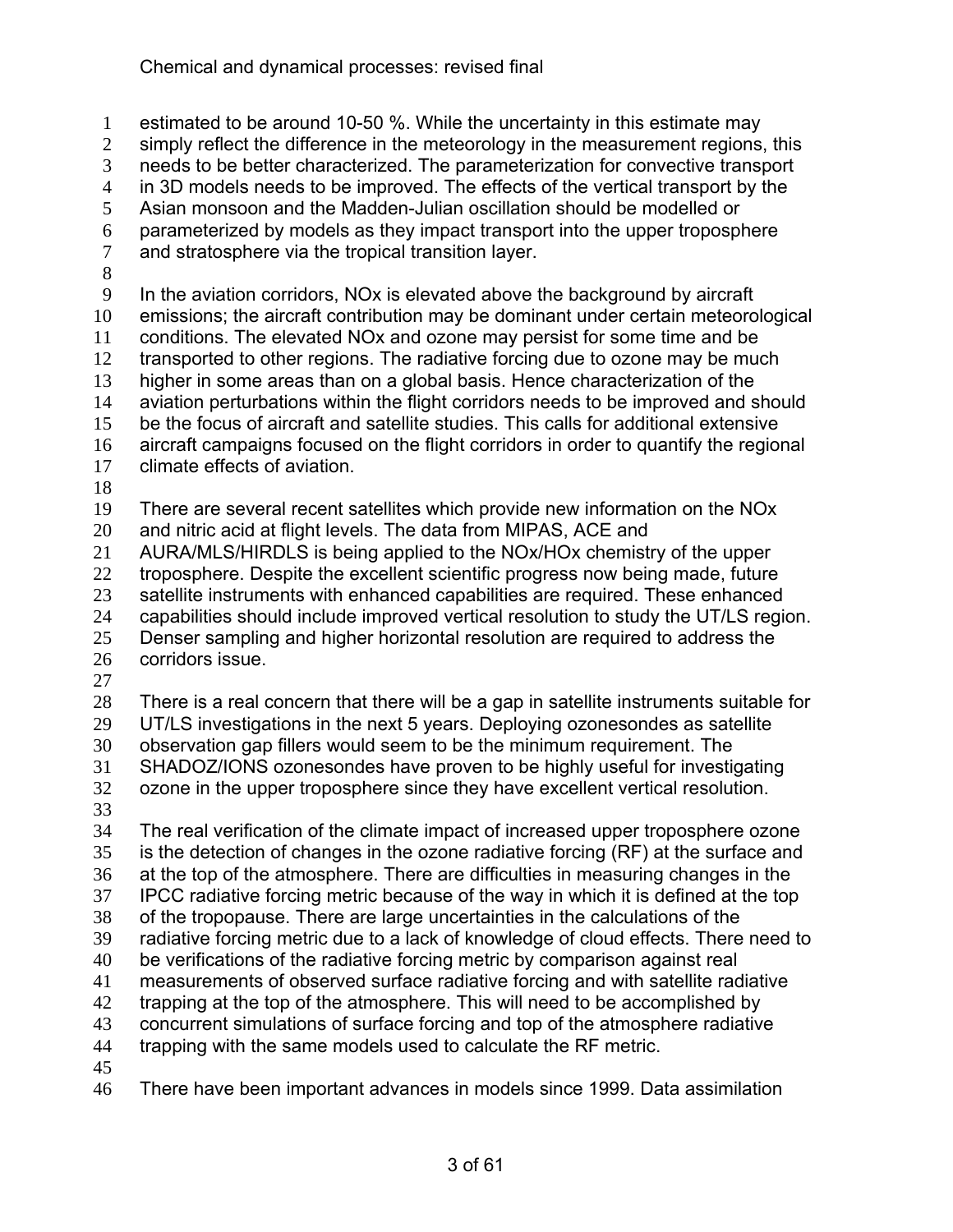has proven very valuable in providing a "value-added" component to satellite 2 data. There are new satellite instruments taking global measurements which could be used to compare with the model outputs. Multiscale models are needed to investigate the corridors aspect of the aircraft emissions and the transition to regional scale climate impacts. Parameterizations used for deep convection need to be both used consistently (with the basic dynamical model) and verified according to the scale of model. 

- 
-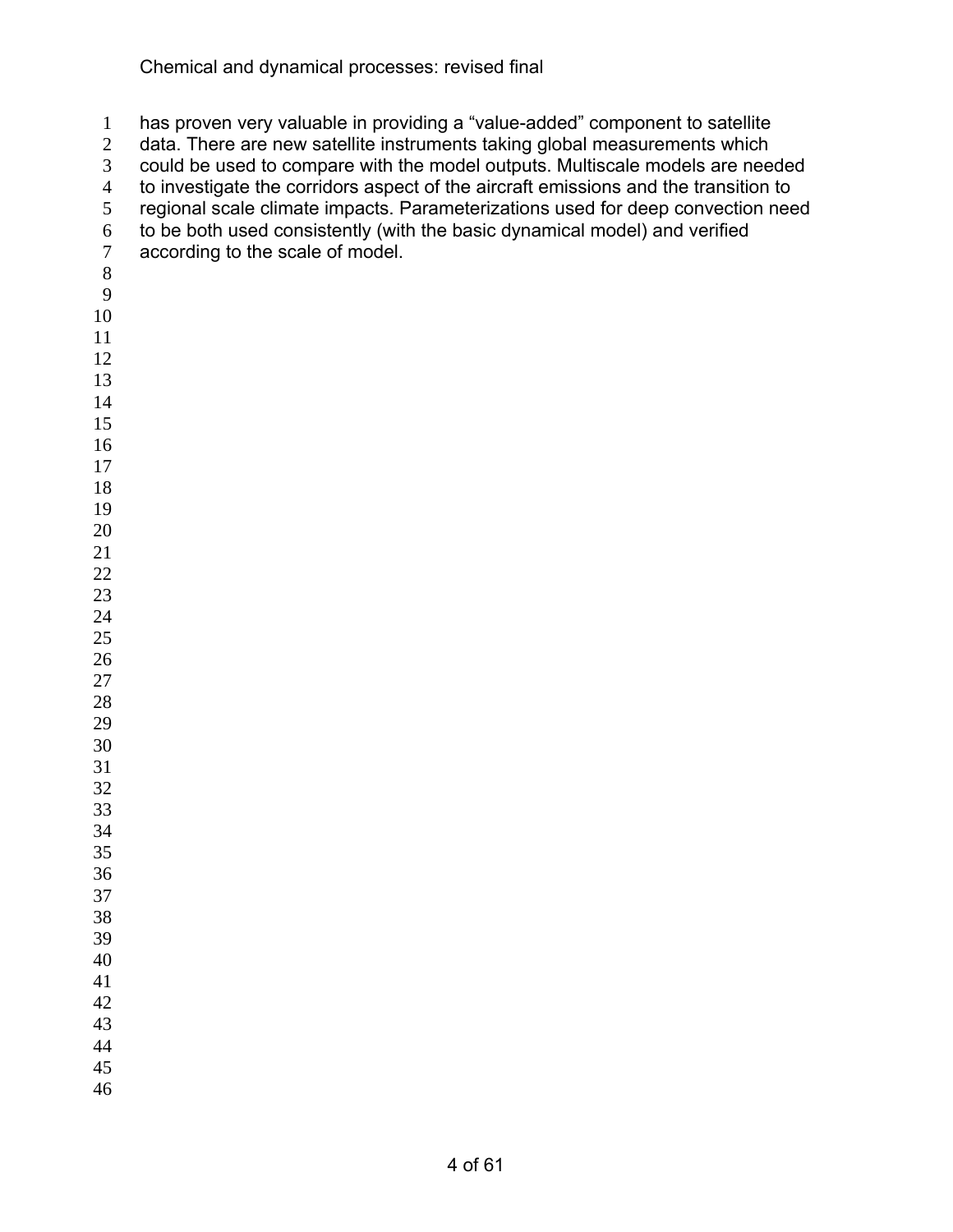| 1              |                                                                             |  |
|----------------|-----------------------------------------------------------------------------|--|
| $\overline{2}$ | <b>Table of contents</b>                                                    |  |
| 3              |                                                                             |  |
| $\overline{4}$ |                                                                             |  |
| 5              | <b>Executive Summary</b>                                                    |  |
| 6              |                                                                             |  |
| 7              |                                                                             |  |
| 8              | 2. Current state of chemical and dynamical issues in the UT/LS 8            |  |
| 9              |                                                                             |  |
| 10             |                                                                             |  |
| 11             |                                                                             |  |
| 12             |                                                                             |  |
| 13             |                                                                             |  |
| 14             |                                                                             |  |
| 15             |                                                                             |  |
| 16             | 2.3.3 Aircraft measurements investigating flight corridors  17              |  |
| 17             |                                                                             |  |
| 18             |                                                                             |  |
| 19             |                                                                             |  |
| 20             |                                                                             |  |
| 21             |                                                                             |  |
| 22             |                                                                             |  |
| 23             |                                                                             |  |
| 24             |                                                                             |  |
| 25             |                                                                             |  |
| 26             | 3.1.3 Comprehensive Tropospheric/stratospheric Chemistry models27           |  |
| 27             |                                                                             |  |
| 28             |                                                                             |  |
| 29<br>30       |                                                                             |  |
| 31             |                                                                             |  |
| 32             |                                                                             |  |
| 33             | 4. Priorities                                                               |  |
| 34             |                                                                             |  |
| 35             |                                                                             |  |
| 36             |                                                                             |  |
| 37             | Annex I: Models with comprehensive Tropospheric and Stratospheric chemistry |  |
| 38             |                                                                             |  |
| 39             |                                                                             |  |
| 40             |                                                                             |  |
| 41             |                                                                             |  |
| 42             | <b>Figures</b>                                                              |  |
|                |                                                                             |  |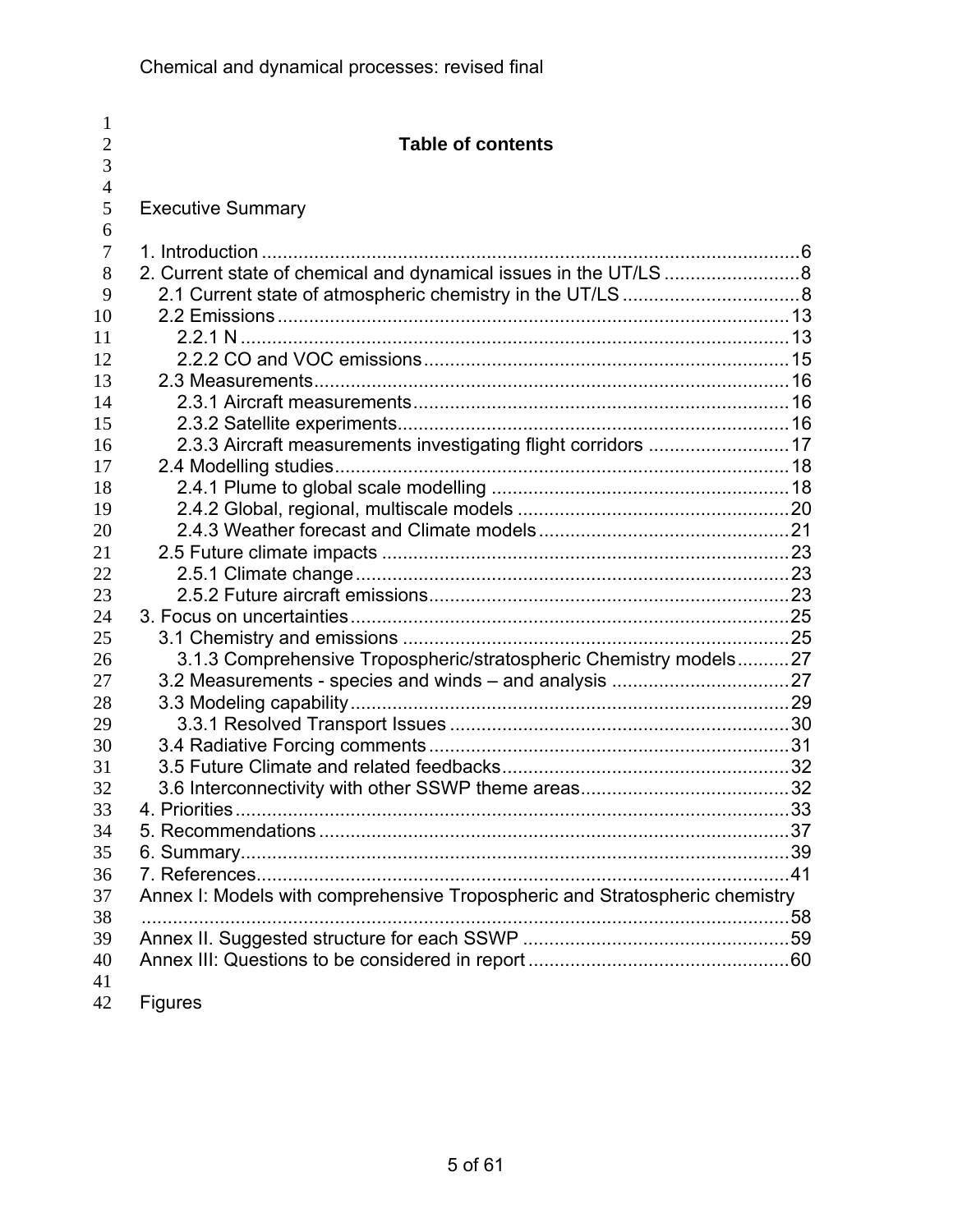## **1. Introduction**

Currently, world wide, the commercial aircraft fleet numbers about 10,000 and flies several billion kilometres per year while burning more than 100 MT of fuel 6 per year at high temperatures producing mostly water and  $CO<sub>2</sub>$ . However, NO<sub>x</sub> (= NO+NO2), other minor gaseous species, organic aerosols from unburnt fuel and soot and ions are also injected at cruise altitudes located in upper troposphere and lower stratosphere (UT/LS) region. This region is particularly sensitive to atmospheric climate change: in the tropical tropopause layer (TTL) net heating is particularly weak and the dynamics is impacted by non-local effects such as wave breaking in the stratosphere (Holton et al., 1995; Leblanc et al, 2003). Ozone in this region is particularly important as a greenhouse gas (GHG). At mid-and high-latitudes stratospheric/tropospheric exchange (STE) occurs and delivery of ozone and other species to the troposphere is important. The state of the tropical cold point tropopause is affected by the composition and the associated thermal balance. This regulates the entry of water vapour into the middle atmosphere and hence the temperature and polar ozone chemistry in the stratosphere, which has an impact on the dynamics and thereby the UT/LS region. 

22 Most aircraft  $NO<sub>x</sub>$  emissions are released directly into the chemically complex and radiatively sensitive UT/LS between 8-13 km. At the time of the IPCC (Penner et al., 1999) assessment, there was concern that heterogeneous chemistry following immediate conversion of sulfur to aerosols from the aircraft 26 engines could affect the impact on ozone from the  $NO<sub>x</sub>$  emissions. Recent measurements suggest that this immediate conversion is sensitive to background conditions.

The effect of aircraft emissions on atmospheric ozone concentration depends on the altitude at which the emissions are injected. The importance of the NO 32 catalytic production of ozone from the  $NO<sub>x</sub>$  emissions through the oxidation of methane and hydrocarbons become less effective with altitude while the catalytic ozone loss cycles become more efficient. Any uncertainties in how well we understand the atmospheric chemical and physical processes in the UT/LS affect our ability to understand the magnitude of the aviation effects on ozone and methane. As noted above, the impact of aviation in the UT/LS was subject of an IPPC

report (Penner et al., 1999) and most recently was the subject of workshop in

41 Boston (Wuebbles, 2006). When aircraft fly in this region the  $NO<sub>x</sub>$  emitted reacts

42 with  $HO_x$  (=OH + HO<sub>2</sub>), CO and sunlight and leads to the generation of ozone.

43 The water emitted and the ozone generated also impact the  $HO_x$  which can

impact methane, another GHG. Thus, from these simple examples, we see that

there is an intimate and complex link between aircraft emissions and the potential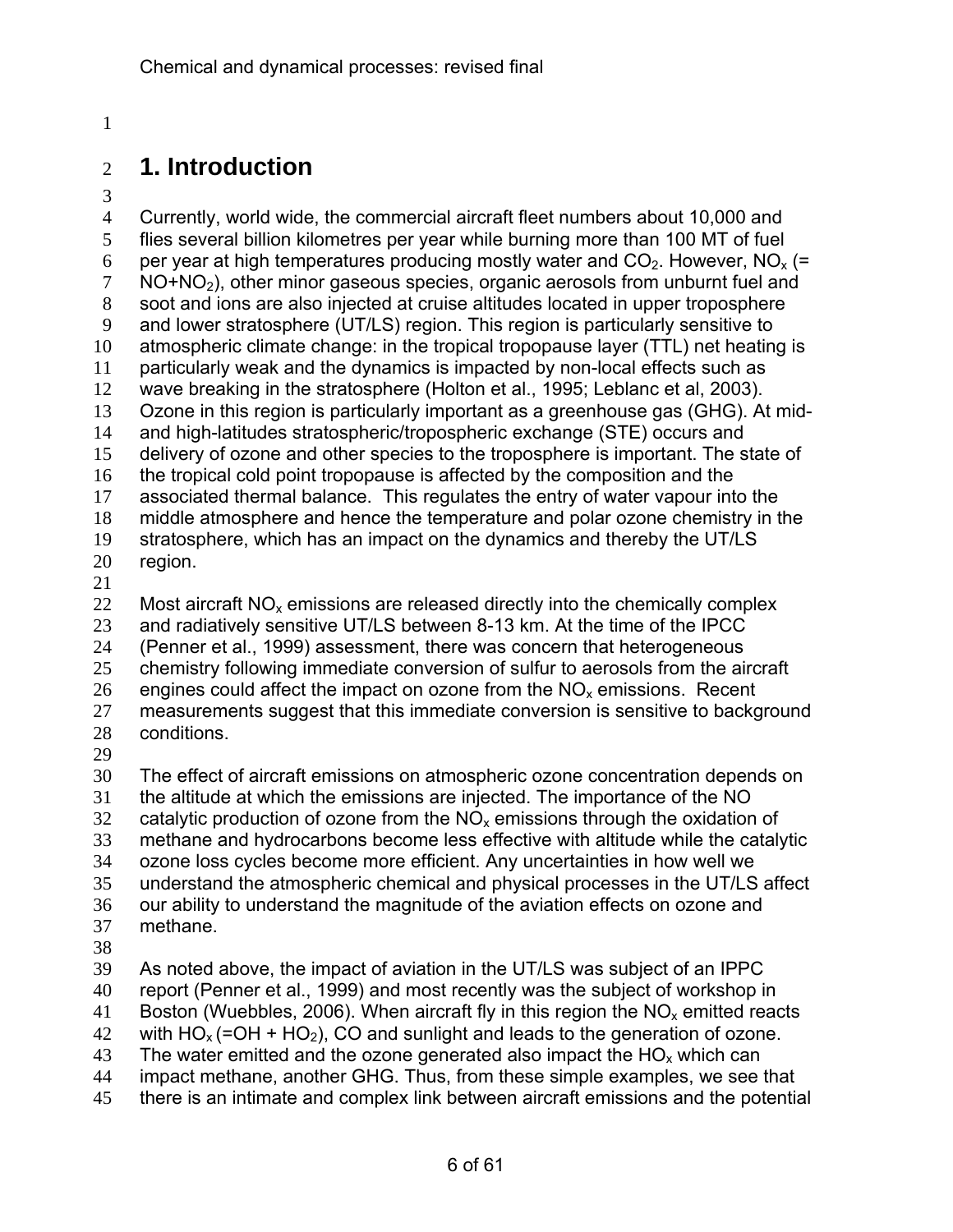for climate impact. And as the size of the fleet is expected to increase in the first

- part of this century it is important to consider the future impacts.
- 

The demand for air travel in the US is projected to grow by about three fold by 2025 (see below). World wide aviation growth is also expected. Estimates of 6 annual fuel use by 2020 annual for commercial air traffic are  $\sim$  350 MT or 2.6 times the estimated fuel use by the global 1999 commercial fleet. This translates 8 into global NOx emissions of  $\sim$  1.5 MT-N from commercial air traffic or about 2.8 times the estimated 1999 NOx emissions levels. At the same time total revenue passenger kilometers are projected to increase from 3,170 billion in 1999 to 8,390 billion in 2020, or by a factor of 2.65 (Sutkus et al., 2003) These estimated increased emissions are expected to lead to global increase in ozone production with the potential for larger regional effects. The increase in UT/LS ozone will cause a significant increase in the radiative forcing, which in turn will contribute to global warming.

In this report, in addition to dealing with the topic of ozone generation and the associated direct radiative forcing and indirect forcing via its impact on methane,

we were also asked to attempt an assessment of the uncertainty of dynamical

influences on the impacts of aircraft emissions. We have approached this aspect of our directive by integrating it with the discussion on chemistry as it is difficult to

separate the chemical impacts from transport influences.

One of the problems that arise with respect to the impact of the commercial fleet of aircraft is that we would like to be able to characterize the natural or

unperturbed atmosphere so that we have a baseline for comparison.

Unfortunately, we do not have that luxury since the current fleet has been flying

in the UT/LS before the region has been well characterized. Thus the

assessment of current impact of aircraft must be addressed via modelling studies

combined with the aircraft measurement programs and models require careful evaluation.

The outline of the remainder of the report is as follows. In section two we

summarize the background science focusing on the chemical and transport

issues, which includes gas phase and aerosol chemistry, outlining the current

state of the science including modelling, and we attempt to locate the impact of

aviation within the climate change context. In section three we extract the

problem areas, the areas that we see developing and areas that need substantial

improvement. And we look to the other areas of the study, particularly the

relationship with condensation trails and condensation cirrus. Section four sets

priorities on what can be done on the short term, while section five sets

recommendations and section six provides a summary.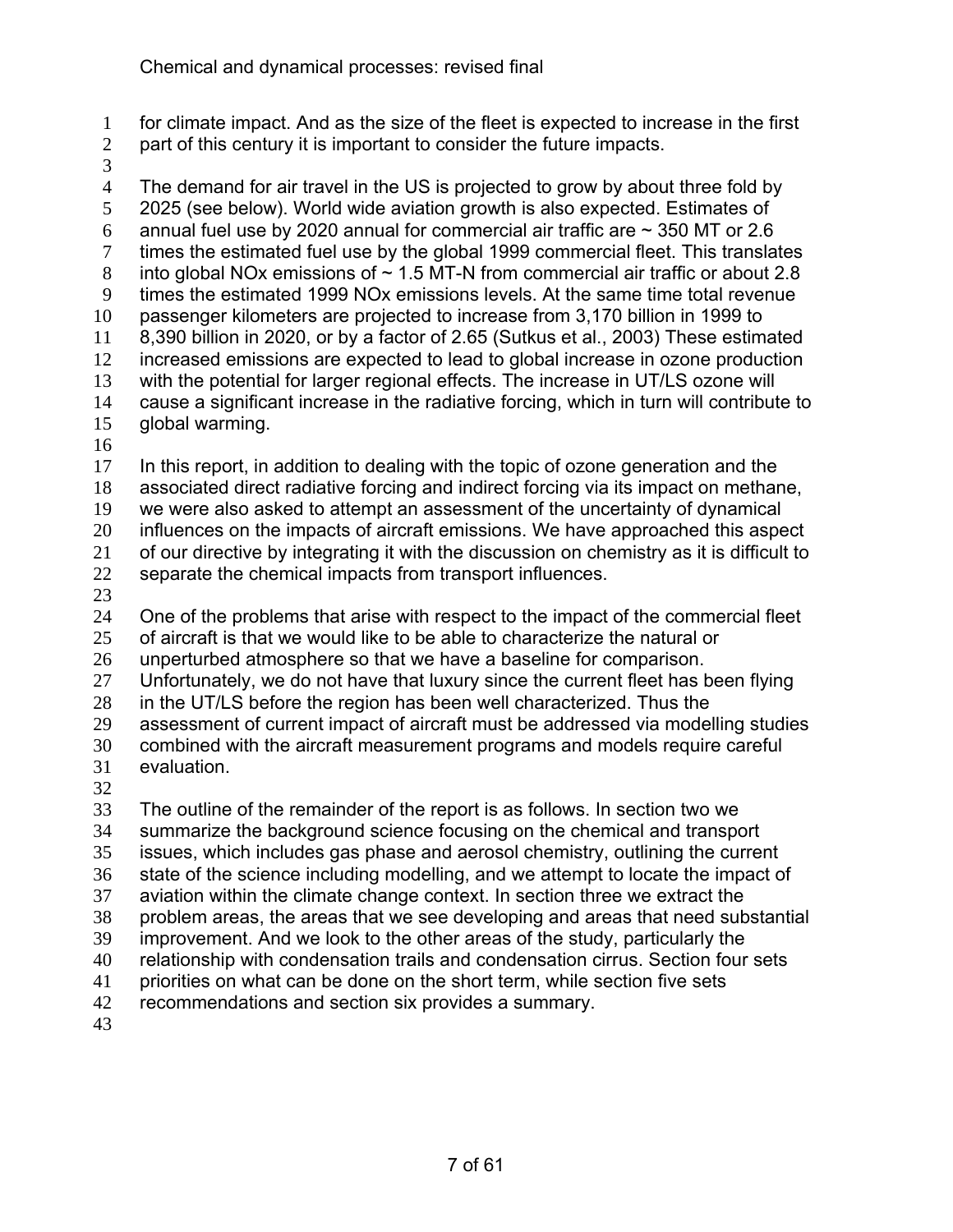## 1 **2. Current state of chemical and dynamical issues in the**  2 **UT/LS**

3

## 4 *2.1 Current state of atmospheric chemistry in the UT/LS*

5 6 In the UT/LS the chemistry is driven by the presence of ozone and water vapour: 7 the ozone is photolysed to produce  $O(^1D)$  which, with water vapour, produces

 $8$  HO<sub>x</sub> radicals viz.,

| $O_3$ + h $v \to O(^1D)$ + $O_2$ |
|----------------------------------|
| $O(^{1}D) + H2O \rightarrow 2OH$ |

9

10 11 In the lower stratosphere the HO<sub>x</sub> radicals interact with NO<sub>y</sub><sup>1</sup>, Cl<sub>y</sub><sup>2</sup> and Br<sub>y</sub><sup>3</sup> and 12 impact the ozone budget in this region. Any NO generated rapidly gets converted 13 to a suite of  $NO_v$  species in the stratosphere, including  $NO$ ,  $NO_2$ ,  $NO_3$ ,  $N_2O_5$ , 14 HNO<sub>3</sub>, HNO<sub>4</sub>, CINO<sub>3</sub>, BrNO<sub>3</sub> (and in the mesosphere N can be included). 15

16 The major source of ozone in the stratosphere is via the photolysis of  $O<sub>2</sub>$ 

- 17
- 18  $O_2 + h v \rightarrow 2O$ .
- 19

20 As can be seen in Figure 1 the net ozone source is below about 10 mb and is principally in the tropics while at high latitudes net chemical loss occurs (e.g. Cunnold et al.,1980). From this source structure the stratosphere supplies about 500 MTs of ozone annually to the troposphere, principally at high latitudes, and this represents an important component of the *net* photochemical budget of tropospheric ozone. For the most part our understanding of atmospheric chemistry outside of polar regions in the lower stratosphere appears to be reasonably well understood from satellite, balloon and aircraft measurements (e.g. Zellner, 1999). 29 30 One of the problem areas in the stratosphere is the level of  $\text{Br}_y$ . Analysis of BrO

31 stratospheric measurements suggest that the levels of  $\text{Br}_v$  in the stratosphere are 32 about 24 ppty which is somewhat larger than that supplied by halons and  $CH_3Br$ (e.g., Salawitch et al., 2005; WMO, 2007) The discrepancy between the observations and the sources is probably due to the supply of halogenated very short lived species (WMO, 2006) which are not well mixed in the troposphere. Since Br<sub>y</sub> is important particularly for ozone loss in polar regions, knowledge of future emissions of these short lived species is important.

 $\overline{a}$  $1 \text{ NO}_y = \text{NO} + \text{NO}_2 + \text{NO}_3 + 2\text{N}_2\text{O}_5 + \text{HNO}_2 + \text{HNO}_3 + \text{CIONO}_2 + \text{BronO}_2$ 

 $C_1^2$  Cl<sub>y</sub> = Cl + ClO + HOCl + ClONO<sub>2</sub> + HCl + 2Cl<sub>2</sub>O<sub>2</sub> + BrCl + 2Cl<sub>2</sub>

 $B^3$  Br<sub>y</sub> = Br + BrO + HOBr + BrONO<sub>2</sub> + HBr + BrCl + 2Br<sub>2</sub>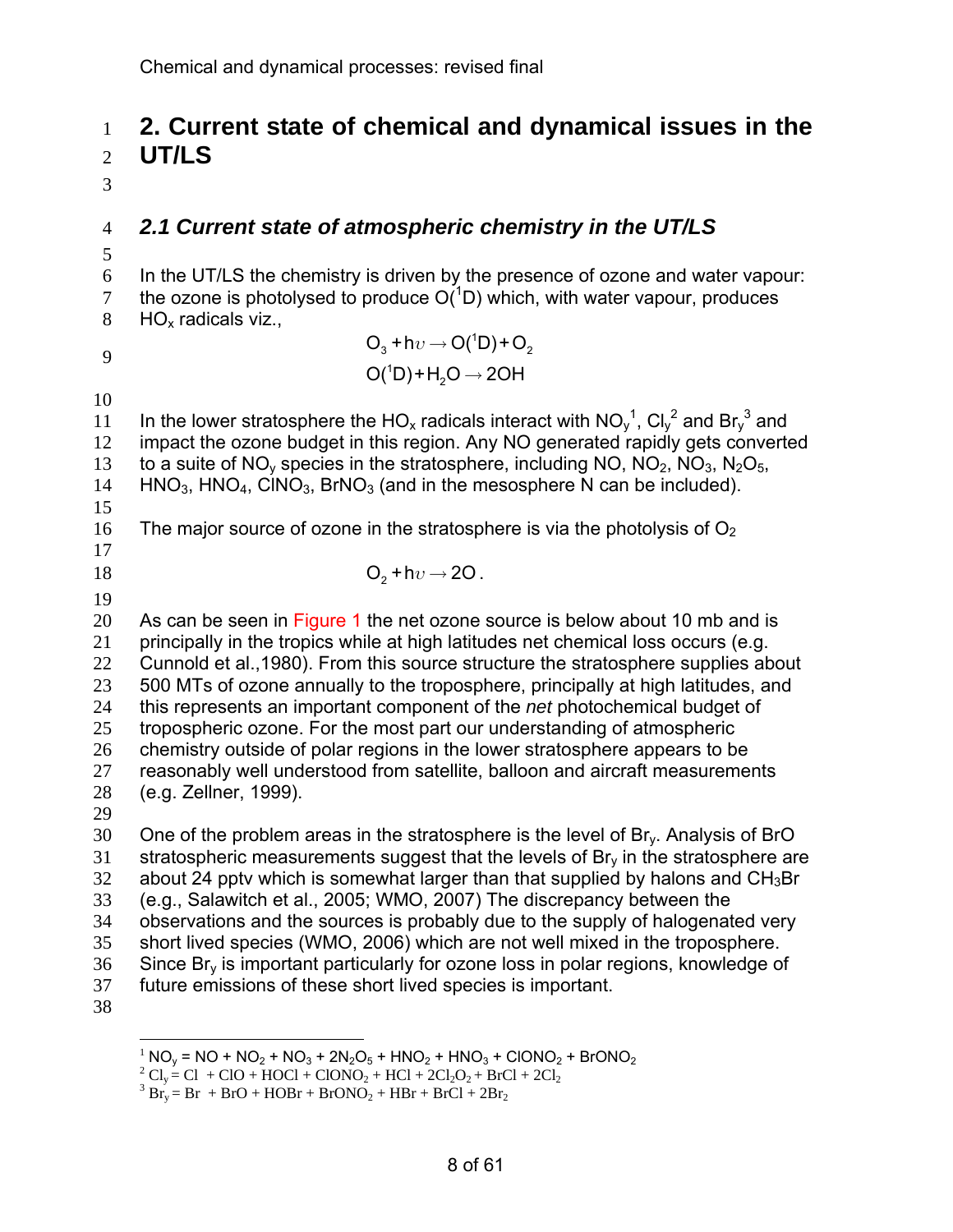- 1 Another uncertainty at this point in polar regions is that about 2/3 of the loss of
- 2 ozone is thought to be via the formation of the  $Cl<sub>2</sub>O<sub>2</sub>$  dimer via the reaction
- 3 sequence
- 4

$$
ClO + ClO \xrightarrow{M} Cl2O2
$$
  
\n
$$
Cl2O2 + hU \rightarrow Cl + ClO2
$$
  
\n
$$
ClO2 + M \rightarrow Cl + O2
$$
  
\n
$$
2(Cl + O3 \rightarrow ClO + O2)
$$
  
\nNet : 2O<sub>3</sub> \rightarrow 3O<sub>2</sub>

6

5

 $\sigma$  However, recent laboratory measurements of Cl<sub>2</sub>O<sub>2</sub> cross sections applied to the

8 observations of the important species in the above reaction sequence,  $Cl_2O_2$ ,

9 CIO, and  $O_3$  suggest that the reaction sequence is not rapid enough to account

10 for the observed ozone loss (von Hobe et al., 2007; Pope et al., 2007).

11

12 In the troposphere  $O_3$ ,  $O(^1D)$  and water play a similar role as in the stratosphere,

- 13 acting as a source of  $HO_x$  radicals. In particular, the OH generated can attack
- 14 many species, both organic and inorganic in the troposphere, acting as a
- 15 "detergent". The main chemical source of ozone in the troposphere is via the
- 16 reactions 17

|    | $NO+HO_2 \rightarrow NO_2 + OH$         |
|----|-----------------------------------------|
| 18 | $NO_2 + h v \xrightarrow{O_2} NO + O_2$ |
|    | $CO + OH \xrightarrow{O_2} CO_2 + HO_2$ |
|    | net: $CO+2O_2 \rightarrow CO_2 + O_3$   |

19

| -- |                                                                                    |
|----|------------------------------------------------------------------------------------|
|    | 20 where the first reaction breaks the $O2$ bond. Organic peroxy radicals can also |
|    | At the second A researchers to the change of the second                            |

- 21 generate  $O_3$  via a similar suite of reactions 22
- $v \xrightarrow{0_2}$  $\longrightarrow$  $NO+RO<sub>2</sub> \rightarrow NO<sub>2</sub> + RO$  $RH$  + OH  $\stackrel{\circ}{\longrightarrow}$   $RO_{2}$  + H<sub>2</sub>O  $NO_2 + h\upsilon \xrightarrow{O_2} NO + O_3$ 23

24 where RH is a gaseous organic species and further reaction of the RO can 25 generate  $HO_x$  and catalyze the formation of ozone. Thus it is clear that, under 26 suitable conditions, NO can catalyze the generation of  $O<sub>3</sub>$ . In addition, NO also 27 converts  $HO<sub>2</sub>$  to OH.

28

29 Photochemical production of ozone in the troposphere is estimated to be about 30 5,000 MT/year while photochemical loss is about 4,500 MT/year leading to a net 31 photochemical source of about 500 MT/year, i.e. of the same order to the source

32 from the stratosphere (e.g. Stevenson et al., 2006). An important loss process for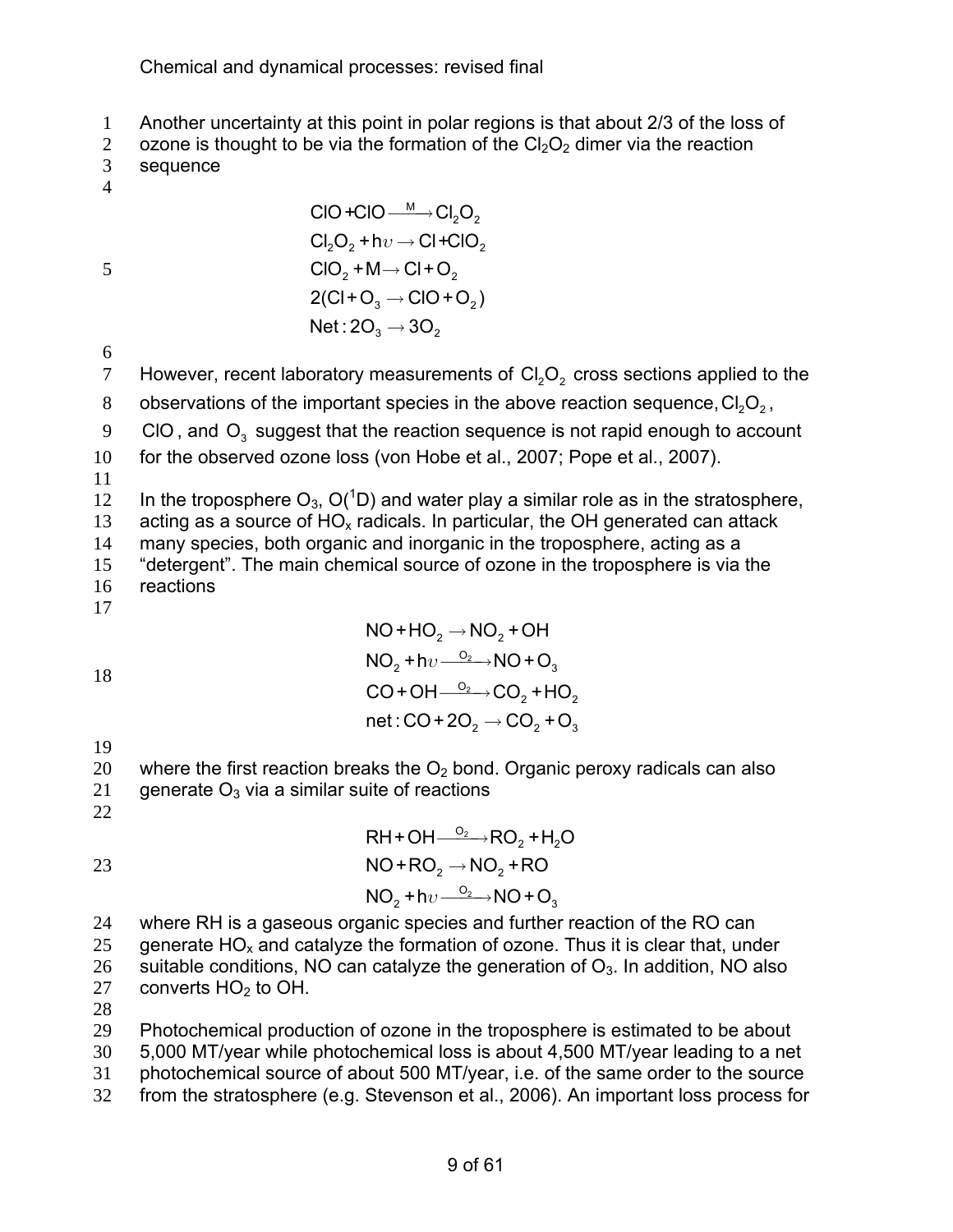- ozone is deposition to the surface over land, sea and to a less extent over ice,
- which amounts to a global loss of about 1,000 MT/year. In general an increase of
- ozone in the troposphere will lead to an increase of OH.
- 
- 5 One of the species generated by the VOC-NOx chemistry is PAN  $(CH_3CO_2NO_2)$
- which can be produced by the breakdown of isoprene and acetone for example.
- Measurements indicate that PAN is an important carrier of NOx in the UT region
- as it is stable at low temperatures and is relatively insoluble and slow to
- photolyse (e.g. Singh et al., 2006; 2007).
- 

One aspect of UT chemistry that needs to be more carefully studied is the sometimes-used assumption of photochemical steady state (PCSS) for analysis of measurements. For example, a recent study by Bertram et al. (2007) suggests

- 14 that the measurement of the ratio of  $NO<sub>x</sub>$  and  $HNO<sub>3</sub>$  in the UT region can reveal
- 15 lightning sources of  $NO<sub>x</sub>$  that occur with large scale convection. But an important
- 16 corollary to their work is that quite often  $NO<sub>x</sub>$  and  $HNO<sub>3</sub>$  are not in PCSS due to
- the interaction of convection and chemistry, each with similar time scales. (See
- also Prather and Jacob, 1997; Lawrence and Jacob, 1998). But since convection
- is, in some sense, stochastic then simple photochemical calculations will often be
- misleading and different process metrics need to be developed such as PDFs
- which carry the statistical information.
- 

As noted above OH can attack organic species and one of the most important organics is methane, which is a greenhouse gas. Thus if tropospheric ozone 25 were to increase, as a result of increased  $NO<sub>x</sub>$ , (to which aviation would contribute several percent) it is expected that OH would increase leading to a 27 decrease in CH<sub>4</sub>. Thus, as noted in Penner et al. (1999), there will be compensating effects in terms of radiative forcing, positive from ozone increases

and negative from methane decreases. However, due to their differing lifetimes,

- the ozone effect will be more regional (cf. Figure 2) whereas the methane impact will be global in extent (see also work by Stevenson et al., 2004).
- 

33 Thus sources of  $NO<sub>x</sub>$  and hydrocarbons (HCs) are important to the ozone budget in the troposphere and it is important to have reliable estimates of their

- emissions.
- 
- 37 In the cold, especially winter, free troposphere,  $NO<sub>x</sub>$  is converted and
- 38 sequestered as PAN,  $HNO<sub>3</sub>$ ,  $HNO<sub>4</sub>$ , and  $N<sub>2</sub>O<sub>5</sub>$ :
- 

 $\mathsf{CH}_{3}\mathsf{C}(\mathsf{O})\mathsf{O}_{2}$  + NO<sub>2</sub> + M  $\leftrightarrow$  PAN + M  $NO_2 + OH + M \rightarrow HNO_3 + M$  $NO_2 + HO_2 + M \leftrightarrow HNO_4 + M$  $NO_2 + O_3 \rightarrow NO_3 + O_2$  $NO_2 + NO_3 + M \leftrightarrow N_2O_5 + M$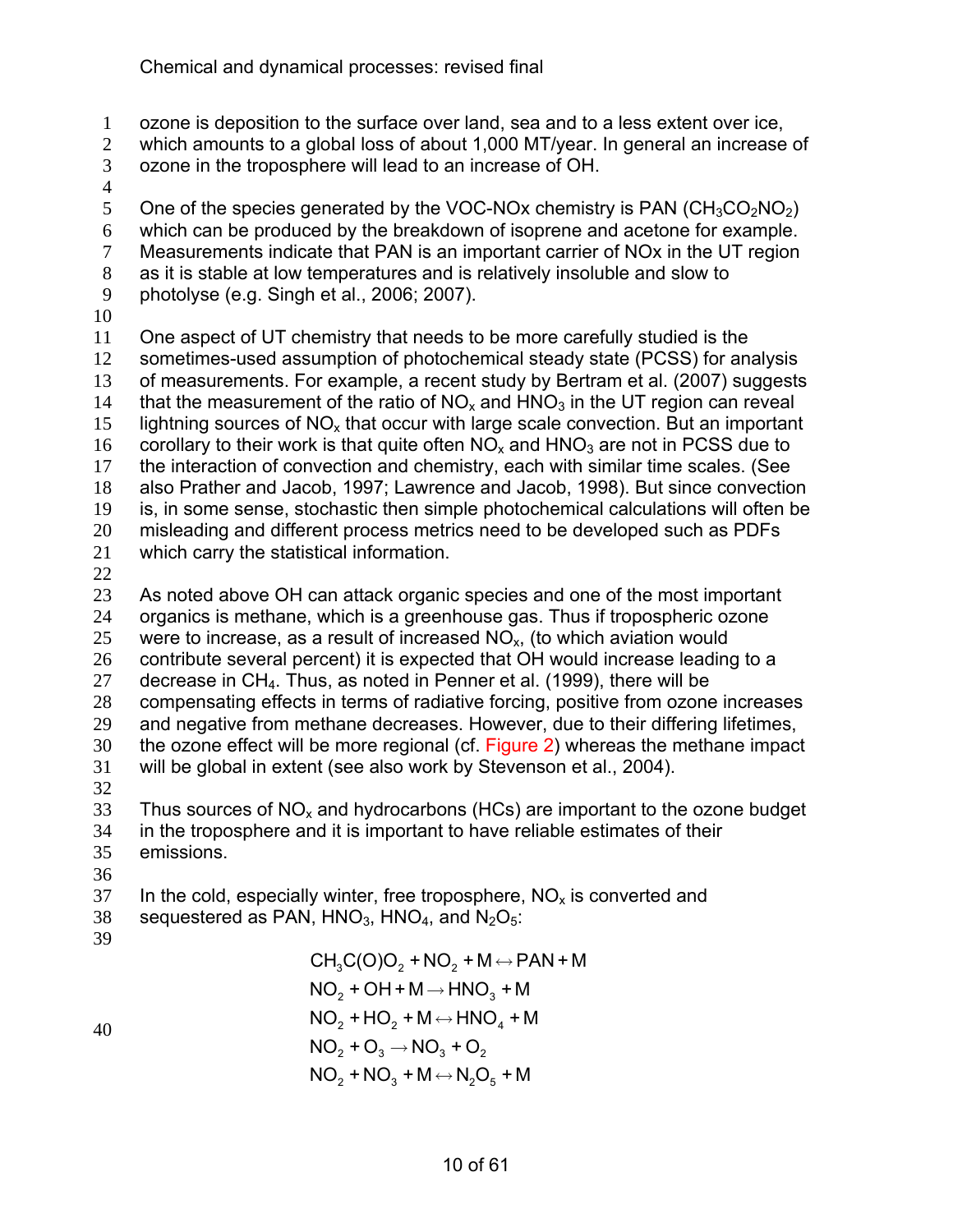1 Here the  $CH_3C(O)O_2$  radical is most likely produced by photochemical 2 degradation of acetaldehyde and acetone. There are substantial contributions to  $3$  the HO<sub>x</sub> radical source in the upper troposphere from acetone and other 4 oxygenated organic compounds but with some uncertainty as regards 5 quantitative understanding (see Section 2.2.2). N<sub>2</sub>O<sub>5</sub> is also transformed to HNO<sub>3</sub> 6 heterogeneously on "hygroscopic" aerosols ubiquitous in the troposphere: 7 8  $N_2O_5 + H_2O$  (on aerosols)  $\rightarrow$  2 HNO<sub>3</sub> 9 10 According to 3-D model simulations by Dentener and Crutzen [1993], this 11 heterogeneous reaction provides a dominant pathway for the conversion of  $NO<sub>x</sub>$  $12$  to HNO<sub>3</sub> in the winter troposphere and leads to significant decrease in the 13 concentrations of ozone and OH radical (20% and 25%, respectively, on average 14 in the northern hemisphere) particularly from winter to spring because  $HNO<sub>3</sub>$  is 15 much more stable than  $N_2O_5$  under sunlight. 16 17 Comparisons between observed and modeled  $NO<sub>x</sub>$  concentrations in the mid- to 18 upper-troposphere from tropics to high latitudes confirmed the role of 19 heterogeneous N<sub>2</sub>O<sub>5</sub> hydrolysis, but also indicated that its reaction probability ( $\gamma$ ) 20 should be generally smaller (by a factor of 2 or more) than assumed in Dentener 21 and Crutzen's pioneering work ( $\gamma$  = 0.1) [Schultz et al., 2000; Tie et al., 2003]. 22 More stringent evidence has been obtained in the summertime lower troposphere 23 over the United States by airborne in-situ measurements of  $N_2O_5$  and  $NO_3$  along 24 with detailed aerosol measurements [Brown et al., 2006], in which the analysis of 25 photochemical steady-state  $N_2O_5$  concentrations inferred significant decrease in  $26 \gamma(N_2O_5)$  on aerosols by more than an order of magnitude in air masses likely 27 enriched in organic coating, nitrate content, or efflorescence of aerosols in 28 agreement with available experimental data [Kane et al., 2001; Folkers et al., 29 2003; Hallquist et al., 2003; Thornton et al., 2003]. The same methodology, 30 however, may not work well to estimate the role of the heterogeneous  $N_2O_5$ <br>31 hydrolysis in the UTLS because (as noted above) of long timescales needed hydrolysis in the UTLS because (as noted above) of long timescales needed to 32 establish the photochemical steady state at cold temperatures [Brown et al., 33 2003]. Evans et al. [2005] compiled a new parameterization for  $\gamma(N_2O_5)$  as a 34 function of aerosol composition, relative humidity and temperature for the GEOS-35 CHEM global chemical transport model and obtained the global mean  $\gamma(N_2O_5)$  = 36 0.02. This resulted in increases in  $NO_x$ ,  $O_3$  and OH concentrations by 7%, 4%, 37 and 8%, respectively, relative to those simulated by assuming constant  $\gamma(N_2O_5)$  = 38 0.1. The largest changes were found in descending branches of the Hadley 39 circulation where relative humidity is very low. Also, the new parameterization 40 was shown to better simulate climatological values of  $O_3$  and OH in the global 41 troposphere for their model. 42

The understanding of the source and role of organic aerosols, which are very often found to be mixed internally with sulfate aerosols even in the UTLS, is still quite uncertain and requires further theoretical and experimental work for their 46 source identification and chemical characterization and for their impacts on  $N_2O_5$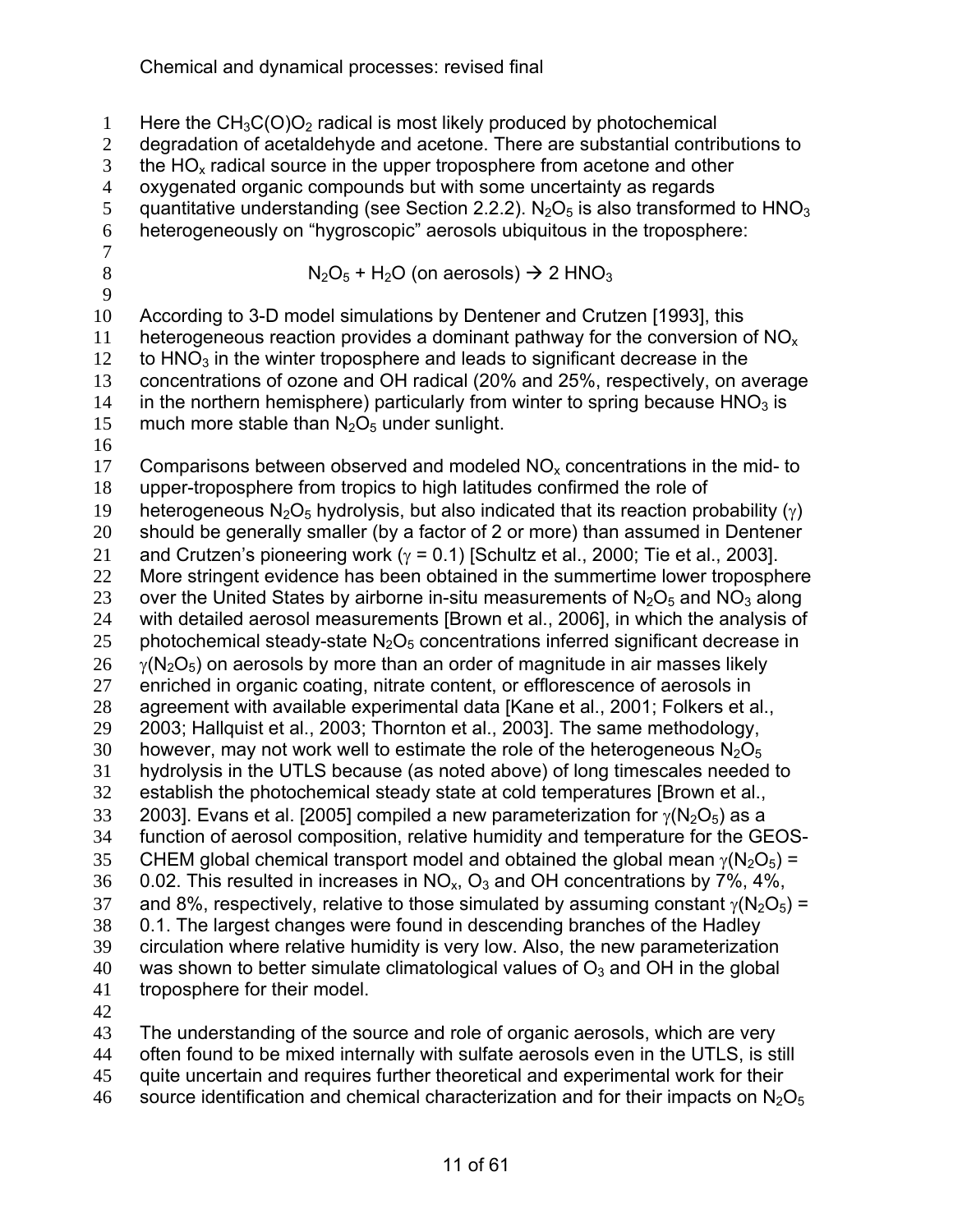hydrolysis [Iraci and Tolbert, 1997; Zhao et al., 2005; Heald et al., 2005; Murphy et al., 2007]. A few ppt of inorganic bromine background are likely to exist in the free troposphere (mainly via photodecomposition of bromo-carbons) as well as in the marine boundary layer (mainly via volatilization from sea-salt aerosols) and thus 7 BrNO<sub>3</sub> hydrolysis may add to the conversion of  $NO<sub>x</sub>$  to HNO<sub>3</sub> contributing to the 8 budgets of  $NO<sub>x</sub>$  and ozone:  $\text{BrO} + \text{NO}_2 + \text{M} \rightarrow \text{BrNO}_3 + \text{M}$ BrNO $_3$  + H $_2$ O (on aerosols/clouds)  $\rightarrow$  HOBr + HNO $_3$  12 and also leads to the conversion of water vapour to  $HO_x$  since both HOBr and HNO<sub>3</sub> photolyze producing OH (Lary et al., 1996). Two model studies have been performed regarding this issue in the free troposphere; von Glasow et al. [2004] found no more than a marginal impact from 17 the heterogeneous  $BrNO<sub>3</sub>$  hydrolysis on aerosols, whereas Yang et al. [2005] showed that the surface of cloud droplets may activate this process. Since significant uncertainties exist with regard to the tropospheric source of inorganic bromine and the role of clouds for the heterogeneous reactions as well as for the scavenging of reactive gases, more work is needed for better estimates. Aerosol emission from aircraft can be impacted by the role of organic material in the plume. However the impact appears greatest for low sulphur fuels (Yu et al., 1999). 27 One of the possibilities suggested for the difference between model and 28 measured NOx/HNO<sub>3</sub> ratio was the uptake of HNO<sub>3</sub> by cirrus which also lead to denitrification if the cirrus particles are large and rapidly sedimented (e.g. Lawrence and Crutzen, 1998). Measurements in the SOLVE (SAGE III Ozone Loss and Validation Experiment) and BIBLE (Biomass Burning and Lightning Experiment) campaigns and reported by Kondo et al. (2003) indicated that the HNO3 uptake on cirrus clouds is very strongly temperature dependent and uptake would only be important in the UT with temperature less than ~ 215K. Ziereis et al. (2004) during the INCA campaign also found a strong temperature dependence of uptake but that, on 38 average, only  $\sim$  1% of NOy was found as particulate NOy. Some of the early 39 laboratory studies suggested that ice could sequester enough  $HNO<sub>3</sub>$  to affect the NO<sub>x</sub>/HNO<sub>3</sub> photochemical ratio and this was also addressed by laboratory and model studies (cf. Hudson et al., 2002; Tabazedeh et al., 1999). 43 Gamblin et al. (2006a,b) have also addressed the issue of  $HNO<sub>3</sub>$  and  $NO<sub>v</sub>$  on cirrus using measurements from the SOLVE-I field campaign in the UT and LS over Scandinavia. They find that often NOy uptake on cirrus is important but, in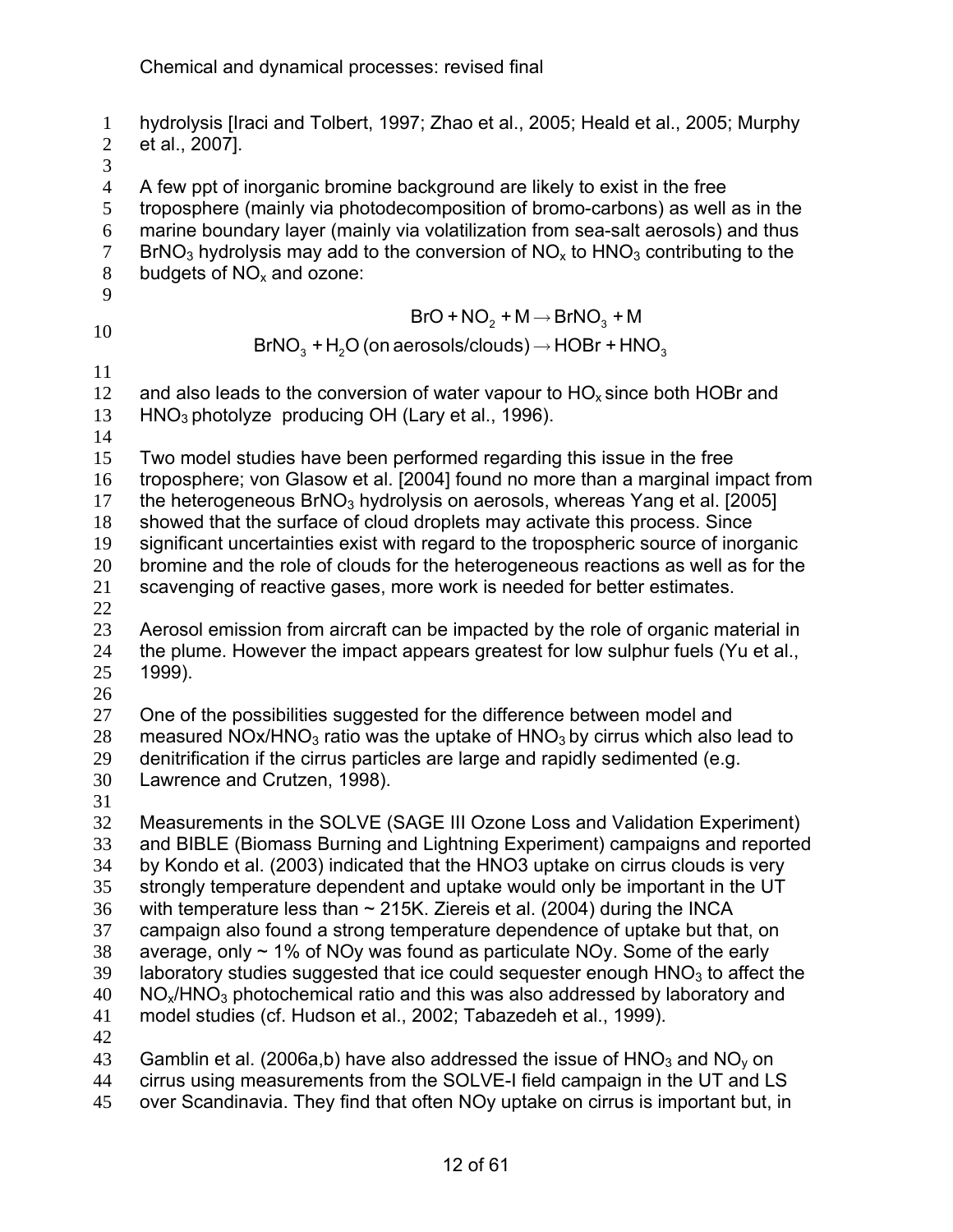1 the troposphere, that  $HNO<sub>3</sub>$  is not necessarily the main species deposited to

2 cirrus ice and suggest that perhaps  $N_2O_5$ , HNO<sub>4</sub> or PAN may preferentially

3 deposit to ice; the amount of uptake also appears sensitive to the length of time

4 the air parcel may have been exposed to sunlight. They also consider that the

5 apparent variability of the results in the UT may indicate that the region may not

6 be in photochemical or physiochemical equilibrium in the mixed media situation.

7 They also suggest (Gamblin et al., 2007) a possible time marker or clock for

8 cloud parcel lifetime in the UT.

## 9 *2.2 Emissions*

10

**2.2.1 NO<sub>x</sub> emissions**: Emissions of NO<sub>x</sub> into the troposphere come from a variety of sources: anthropogenic emissions, biomass burning, boreal forest fires, biogenic emissions, lightning emissions, cosmic rays and transport from the 14 stratosphere. In the stratosphere the main source of  $NO<sub>x</sub>$  is via the oxidation of N<sub>2</sub>O with O( $1$ <sup>D</sup>) with contributions from cosmic rays, auroral precipitation and sporadic solar proton events (e.g. Jackman et al., 1985; 2005).

17

18 The stratospheric source of NO to the troposphere can be estimated from the 19 loss of N<sub>2</sub>O in the stratosphere which is  $\sim$  12 MT-N/year (IPCC, 2001, Table 4.4). 20 About 10% of the N<sub>2</sub>O loss occurs with reaction with  $O(^1D)$  and 6% of the total 21 yields NO (e.g. Olsen et al., 2001). There are also "small" contributions from 22 cosmic ray precipitation  $\sim$  0.08 MT-N/year and also auroral precipitation 23 (Jackman et al., 1980). Most of the  $NO<sub>v</sub>$  exits to the troposphere in the form of 24 HNO<sub>3</sub> with a global flux of about 0.7 MT-N/year.

25

26 Burning of fossil fuel represents an important source of  $NO<sub>x</sub>$  in the atmosphere with a total of about 33 MT/year and of which aviation currently contributes about 2% (see Table 1). However, most of the anthropogenic emissions are into the boundary layer where the lifetime is of order of a few days whereas aviation emissions are mostly injected into the UT/LS region where the lifetime is longer,  $31 \sim$  months.

- 32
- 

33 Table 1 Global  $NO<sub>x</sub>$  sources (MT-N/year) for 2000 (IPCC, 2001) and 2030 34 Dentener et al. (2005)\*

35

| Global $NOx$ sources   | 2000     | Above 7 | *2030  |
|------------------------|----------|---------|--------|
|                        |          | km      |        |
| <b>Fossil Fuel</b>     | 33.0     |         | 40-50  |
| Aircraft               | 0.7      | 0.6     | $1.5+$ |
| <b>Biomass Burning</b> | 7.1      | ??      | 7.1    |
| <b>Soils</b>           | $3.0**$  |         | 3.0    |
| Lightning              | 6*       | 3.6     | 6      |
| Stratosphere           | $0.7***$ | 0.7     | 0.7    |
| Total                  | 50.5     |         |        |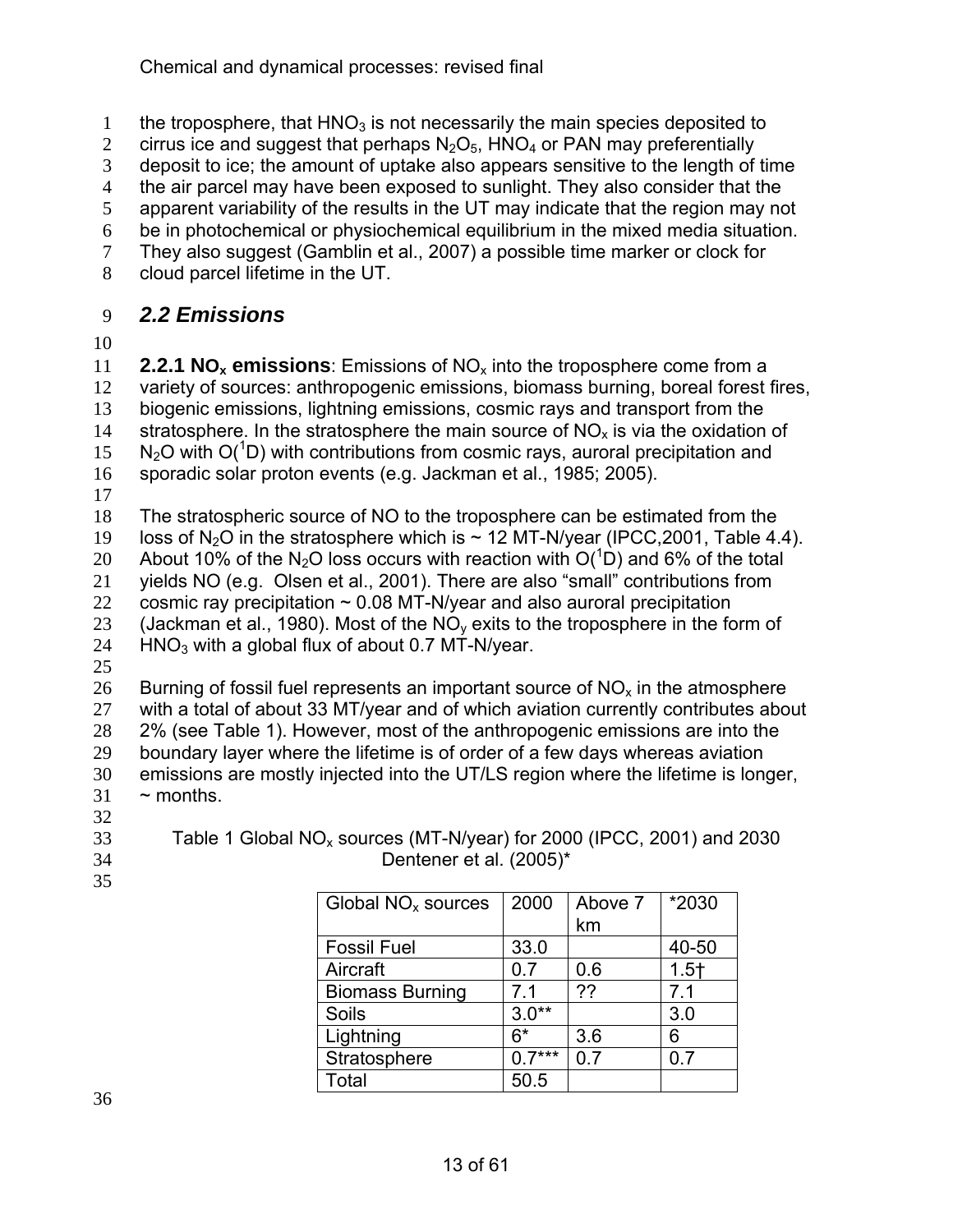- \* Martin et al, 2007 (The figure in brackets is the emission above 7 km.)
- \*\* Jaeglé et al., 2005.
- \*\*\* Olsen et al., 2001 (and text)
- † Sutkis et al. (2003)
- 

Biomass burning arises mostly in the tropics due to human activities (e.g. 8 Crutzen and Andreae, 1990) such as land clearance etc and amounts to  $\sim 7.1$ T MT-N/year of which Boreal forest fires contribute about 3-8%: There is a substantial year to year variation. Boreal sources in particular may be expected to increase with changing climate (Stocks et al., 1998; Gillett et al., 2004; Flannigan et al., 2005). Emission estimates for the 1997-2006 period are available online (Randerson et al., 2007). The approach used to calculate these emissions is described in van der Werf et al. (2006), Giglio et al. (2006) and Randerson et al. (2005). The NOx emissions follow the dry seasons in the Northern and Southern hemispheres and have a year to year variability reflecting the movement of the ITCZ and the influence of El Niño (van der Werf et al., 2004, 2006). One of the uncertainties is the effective injection height of biomass burning emissions.

21 The amount of  $NO_x$  generated by lighting is relatively uncertain and values

between 2 and 12 MT-N/year are common in the literature (e.g. IPCC, 2001).

Recent estimates appear to have reduced the uncertainty to about 6±2 MT-

NO<sub>x</sub>/year (Martin et al, 2007) much of which is generated in the upper

atmosphere. This is similar to estimate in the comprehensive review of

- Schumann and Huntrieser (2007) of 5±3 MT-N/year.
- 

However, we note that the analysis was a multistep process depending on chemical and dynamical modelling and observations from several different satellites and the associated error bars may be optimistic. Also reasonable 31 estimates indicate that more than 60% of the  $NO<sub>x</sub>$  is created above 7 km at continental mid-latitudes (e.g. Pickering et al., 1998). This source of about 3.6 MT-N represents the largest in-situ source of the NO<sub>x</sub> in the upper troposphere. However, the vertical distribution of the emission source needs evaluation and towards that end the observations from the OSIRIS instrument on the Odin satellite should be useful (Sioris et al., 2007).

Cosmic ray production of NO is modulated by the Sun's magnetic field and so 39 maximizes during solar minimum. Production maximizes  $\sim$  12 km in polar regions 40 due to deflection of the ions by the Earth's magnetic field. The source is  $\sim 0.08$ MT-N/year (e.g. Jackman et al., 1980) mostly concentrated at higher latitudes. 

43 Another "source" of  $NO_x$  in the upper troposphere is that due to convection (see 44 below). As noted above a large fraction of the  $NO<sub>x</sub>$  emissions occur at or near the

surface. Thus if there is large scale convection the NOx can be lofted to the

upper troposphere. Current estimates are very model sensitive and not always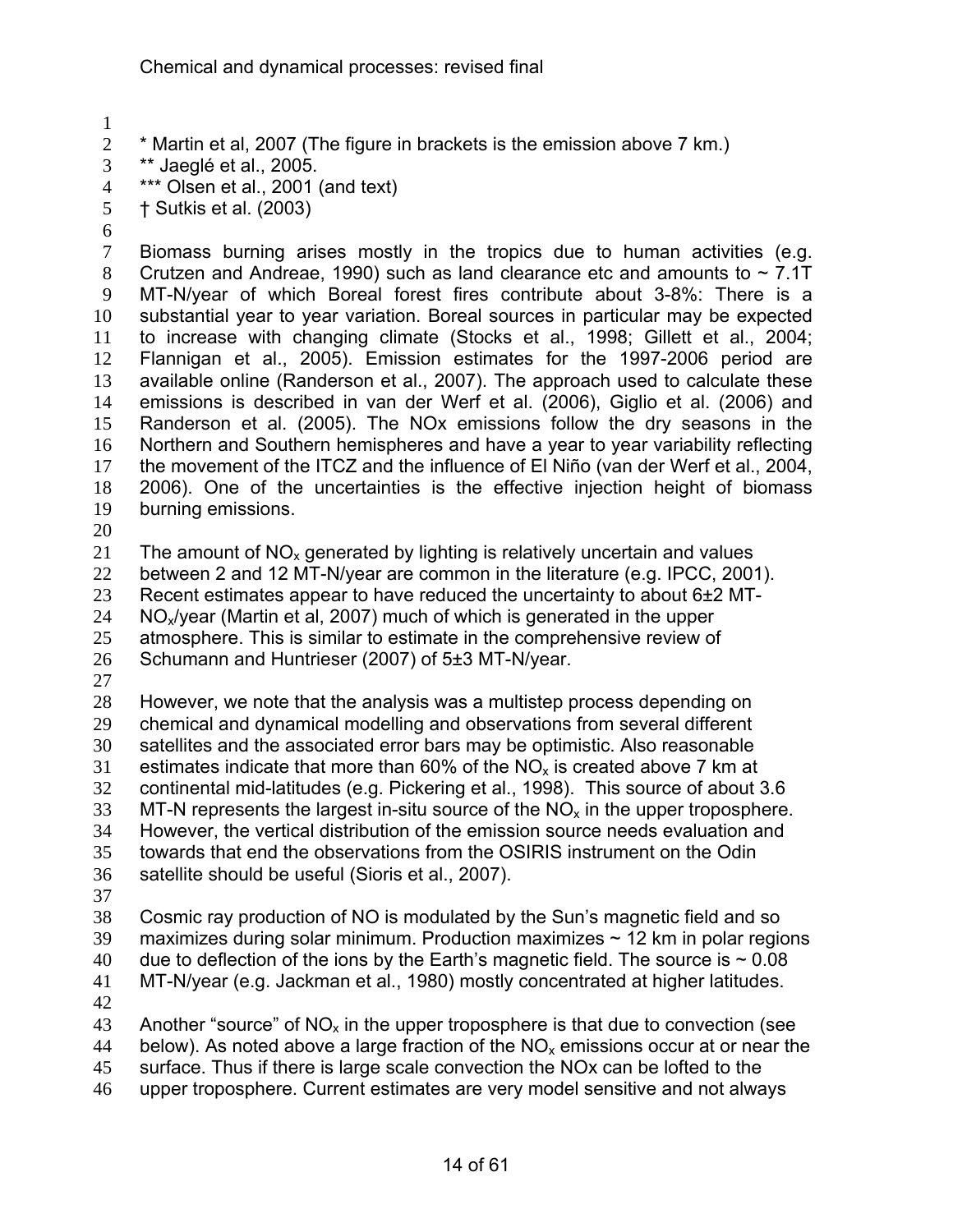available from model output. Of the ~ 45 MT-N/year emitted in or near surface if 2 10% was lofted to the UT this would significantly impact the  $NO_x$  budget in this region and this is within the range of estimates, certainly for North America as noted by Singh et al. (2007). However, during the lofting process the soluble HNO<sub>3</sub> would be preferentially removed in the convective tower by rainout leaving 6 behind the  $NO<sub>x</sub>$ . 7 **2.2.2 CO and VOC emissions**: As was seen above CO plays a major role in

9 the generation of ozone and thus knowledge of its distribution and how it might 10 change in the future is important. Future emissions we shall address below. 11 Current emissions, shown in Table 2 are taken from the IPCC (2001) report. The

12 sources are similar as for  $NO<sub>x</sub>$ , viz. anthropogenic, biomass burning, ocean,

13 oxidation of methane and VOCs etc. One point to note, however, is that CO

14 emissions from aircraft play a much more muted role than those of  $NO<sub>x</sub>$ .

15

The situation regarding current CO emissions seems rather uncertain, but it may also relate to model uncertainties. For example, modeling studies undertaken for the IPCC (2007) (e.g. Shindell et al., 2006) ostensibly with the similar CO emissions give very different CO fields. This is a question that needs to be addressed.

21

23

22 Table 2. Sources of CO (MT/year) (IPCC, 2001)

| Oxidation of methane           | 800  |
|--------------------------------|------|
| Oxidation of isoprene          | 270  |
| Oxidation of industrial NMHC   | 110  |
| Oxidation of biomass NMHC      | 30   |
| Oxidation of acetone           | 20   |
| Sub-total in-situ oxidation    | 1230 |
| Vegetation                     | 150  |
| Oceans                         | 50   |
| Biomass burning                | 700  |
| Aircraft (Sutkis et al., 2003) | 0.7  |
| <b>Fossil fuel</b>             | 650  |
| Sub-total direct emissions     | 1550 |
| <b>Total Sources</b>           | 2780 |

24

25 Volatile organic compounds (VOC) include a wide variety of non-methane

26 hydrocarbons (NMHC) and oxygenated NMHC. There are three main sources:

27 (a) anthropogenic emissions (b) biomass burning, and (c) vegetation [IPCC,

28 2001] with vegetation supplying two-thirds of the global source, emitted primarily

29 in the tropics. VOC emissions from fossil fuel usage (approximately 25% of total

30 emissions) and biomass burning (about 5% of total emissions) have distributions

31 similar to  $NO<sub>x</sub>$ .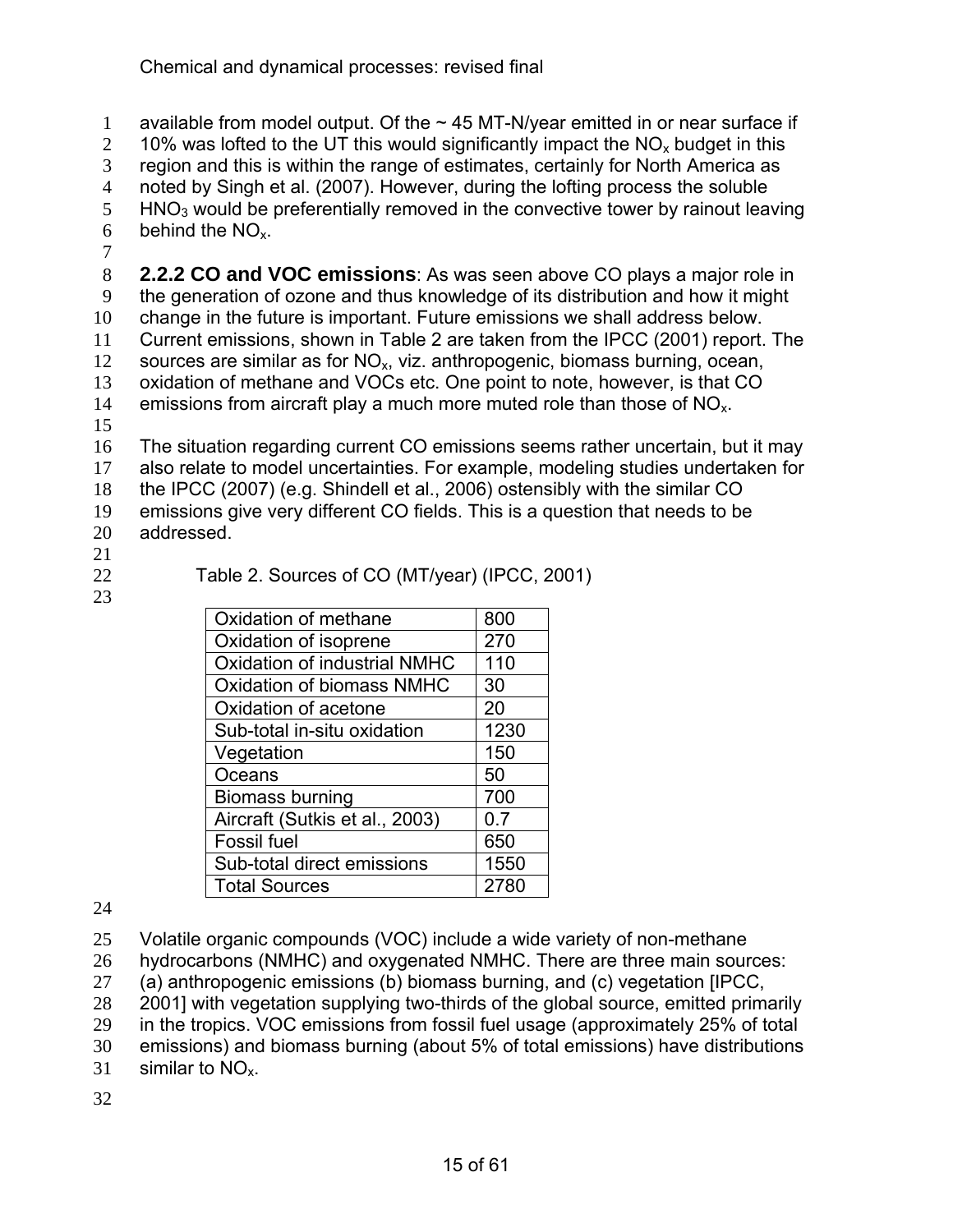Table 3 VOC emissions \*MT-C/year (IPCC, 2001)

| VOCs | <b>Isoprene</b> | terpene | acetone |
|------|-----------------|---------|---------|
| 161  |                 |         |         |
| 33   |                 |         |         |
| 377  | 220             | 127     | 30      |
| 571  |                 |         |         |
|      |                 |         |         |

We note that the major source of emissions are natural and often are

temperature sensitive and thus represent a potential changing source in a climate

change scenario.

#### *2.3 Measurements*

**2.3.1 Aircraft measurements**: The chemical composition of the UT/LS region has been explored by many missions using aircraft (compare Fehsenfeld et al., 2006 for a review of past work). One of the more recent experiment suites has been by the INTEX (Intercontinental Chemical Transport Experiment) mission. Singh et al. (2007), for example, found that there were occasions when the 15 measurements of  $NO<sub>x</sub>$  and H $O<sub>x</sub>$  and complementary species were not consistently modelled in the upper troposphere while in the lower stratosphere there was consistency between measurements and modelling. The disagreement suggests either errors in the measurements or perhaps more likely important 19 species have not been definitively identified (such as  $\text{Br}_x$ ,  $\text{Cl}_y$ , aerosols) or error in rate constants which seems less likely. There also has been important European research studying emissions from 23 aircraft and their impact on atmospheric composition and climate in the UT/LS 24 region. These studies included measurements of  $O_3$ , NO<sub>x</sub>, OH, CH<sub>4</sub> and water vapour (e.g. Sausen et al, 2005; Gauss et al., 2004). **2.3.2 Satellite experiments**: While aircraft campaigns reveal details of

atmospheric processes satellite measurement programs with their associated validation campaigns provide global perspective. Since IPCC (1999) many satellites have been launched that have revealed the global nature of air quality in the troposphere and the status of the stratospheric ozone (e.g. Odin, Terra, Aura, SCISAT-I, ENVISAT). Most recently Calipso and CloudSat have added to the A-Train capability. MetOp, launched in 2006, has as its primary objective the gathering of meteorological data (~1 km vertical resolution of T and water vapour 35 to about 10 km and a horizontal resolution of about 10x10 km<sup>2</sup>) for improving weather forecasting. However, it also has an important air quality (AQ) capability via instruments such as GOME2, IASI and AVHRR (http://www.esa.int/esaEO/SEM9NO2VQUD\_index\_0\_m.html) which can provide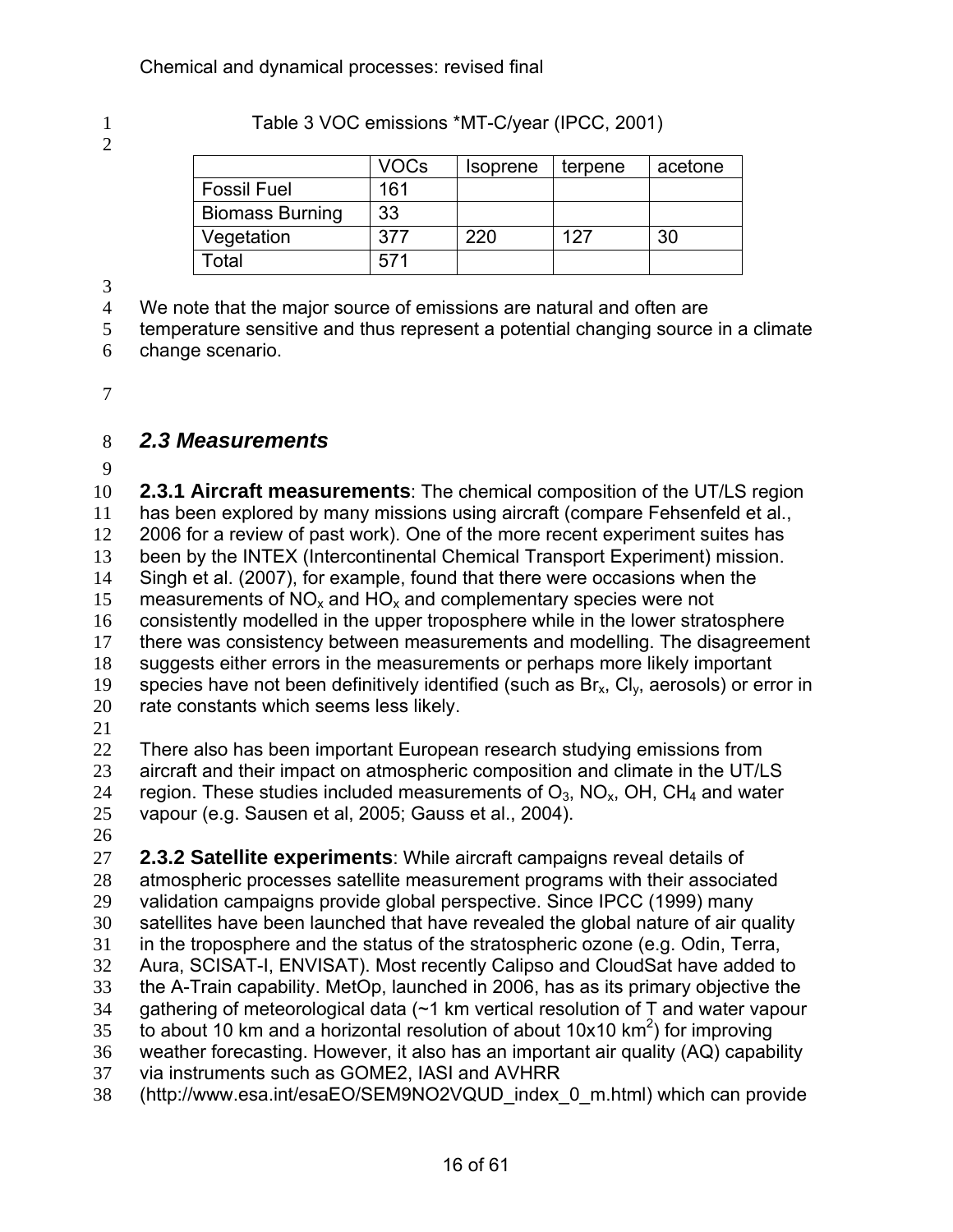1 column or partial column information on many chemical species such as  $NO<sub>2</sub>$ ,  $CO$ , ozone, HNO<sub>3</sub> and aerosols of tropospheric and stratospheric interest. Global CO partial columns with ~ 20x20 km horizontal resolution have been measured by MOPITT (References for a suite of tropospheric instrument details and retrievals are given in IGAC, 2007). TES has reported partial vertical columns for CO and ozone (both tropospheric and stratospheric) while MLS/AURA operating in limb mode measures CO, as does AIRS. In spite of problems with tape on the front aperture the HIRDLS team have managed to obtain very interesting data on O<sub>3</sub>, H<sub>2</sub>O, CH4, N2O, HNO<sub>3</sub>, CFC-11, CFC-12, temperature, cloud top pressure, 10 and four aerosol extinctions on a standard pressure grid with  $\sim$  1 km vertical resolution for temperature (see 12 http://daac.gsfc.nasa.gov/Aura/HIRDLS/index.shtml, and Massie et al., 2007). Many nadir viewing surface remote sensing instruments provide estimates of aerosol optical depth (AOD), e.g. MODIS (IGAC, 2007) and aerosol properties (Hu et al., 2007). Limb viewing instruments such as OSIRIS (Murtagh et al., 2002), ACE-FTS (Bernath et al., 2005), MAESTRO (McElroy et al., 2007), the SAGE suite (e.g. Wang et al., 2006; http://www-sage3.larc.nasa.gov/) measurements provide measurements of aerosols and cirrus clouds and sub-visible cirrus in the UT/LS region. Furthermore this information can be ingested into models via data assimilation and the information transported to other locations. Although the prime mission of many of the satellite programs mentioned above was not to address UT/LS issues important to aviation, careful improvements in retrieval method and validation programs have lead to the generation of 27 quantitative measurements for the UT/LS region. For example, we note that the ACE-FTS instrument on SCISAT-I simultaneously measures 20-30 species down to 5 km including many species related to AQ and biomass burning and forest fires (Bernath et al., 2005). Likewise the MLS and TES instruments, both on EOS-Aura, are being used to address AQ issues, long range transport and impacts of large scale convection (Jiang et al., 2007). However the vertical resolution for the above instruments is at least 3-4 km (e.g. ACE). Nevertheless, instruments such as SAGE, OSIRIS, MAESTRO and HIRDLS have resolution ~ 1 km suitable for UT/LS studies. **2.3.3 Aircraft measurements investigating flight corridors**: The POLINAT (Pollution From Aircraft Emissions in the North Atlantic Flight Corridor (POLINAT) field campaign, using 3 aircraft and lasting from 1994 to 1998 was designed to assess the impact of commercial aircraft on the atmosphere in the vicinity of the eastern North Atlantic flight corridor by means of measurements

42 (and modelling support) of the distribution of NO,  $NO<sub>x</sub>$ , NO<sub>y</sub> and other species

(e.g. Schumann et al., 2000; Schlager et al., 1999; Singh et al., 1999; Ziereis et

44 al., 2000). The measurements indicated strong latitudinal gradients in NO,  $NO_{x}$ ,

and NO<sub>y</sub>. The research aircraft sampled plumes of various ages and saw clear

signatures of air having been lofted from the lower atmosphere and also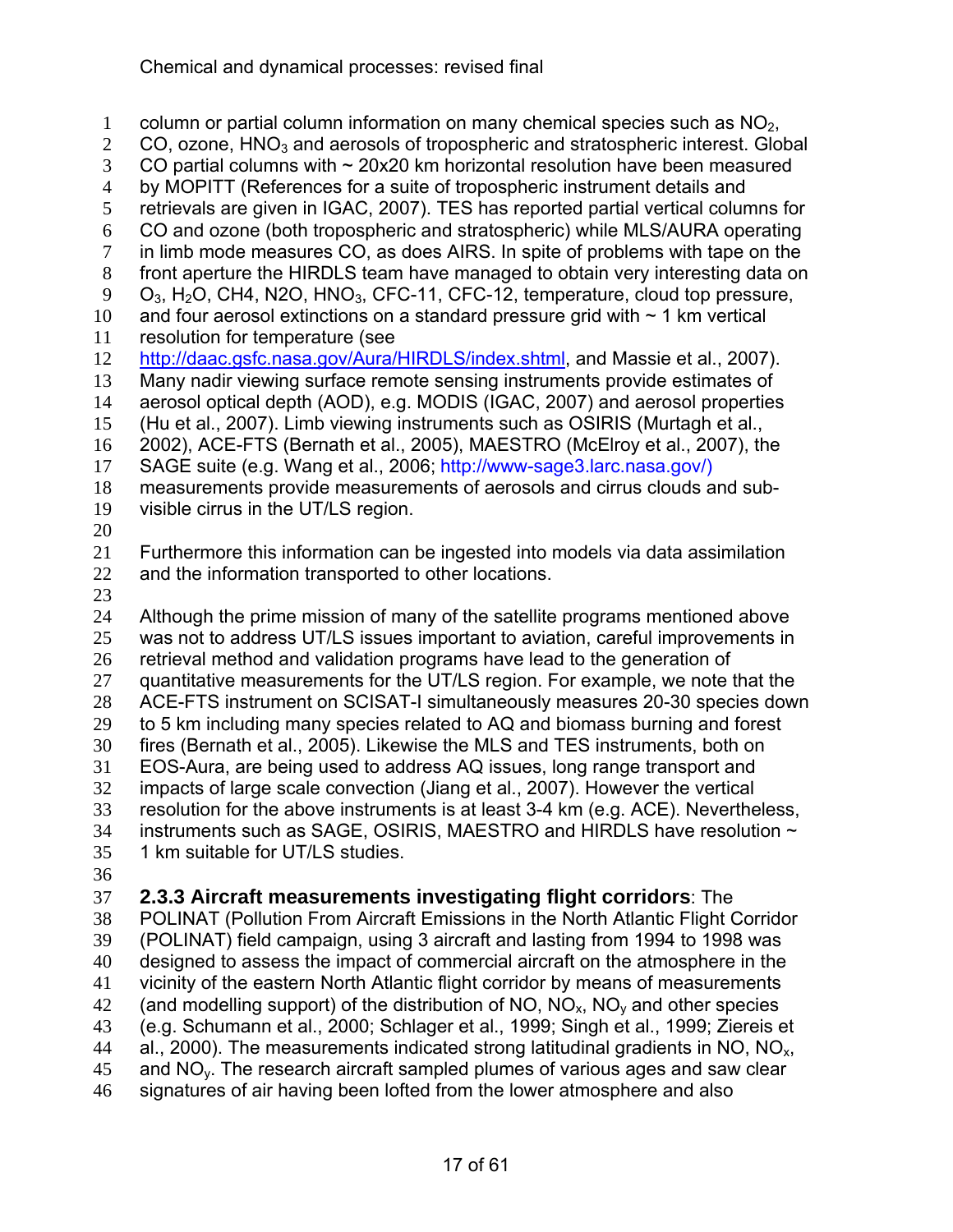signatures of lightning NOx. Complementary modelling studies indicated that 2 about 50% of the  $NO<sub>x</sub>$  in the UT/LS was from the boundary layer. This should be compared with the later work on INTEX-A over north America where the results 4 suggested that most of the  $NO<sub>x</sub>$  was from lightning (10% from the boundary layer) (Singh et al., 2006; 2007). This difference may reflect the different meteorological situations over the summer hot convectively unstable central USA as compared to wave cyclone systems impacting Western Europe and eastern Atlantic or simply the uncertainty in the analysis. Cooper et al. (2006) found, after allowing for recent stratospheric intrusions using FLEXPART (Stohl et al., 1998; 2005), 10 that  $\sim$  75% of the upper tropospheric "ozone excess" over North America is 11 generated by lightning  $NO<sub>x</sub>$  emissions. The MOZAIC project, with instruments flown on commercial flights, (e.g., Cooper

et al., 2006) flies in the flight corridors and represents a unique dataset for 15 corridor studies. The MOZAIC package carries sensors to measure ozone,  $NO<sub>v</sub>$ compounds, water vapour, temperature and relative humidity: it has been flown on over 26,600 flights from 1994 to 2006 (e.g., Marenco et al., 1998; Nedelec et al., 2003; Volz-Thomas, 2005).

### *2.4 Modelling studies*

Modelling studies are important for studying impacts of changing conditions either natural or anthropogenic. Current (and past) data are used for diagnosis and evaluation of models (e.g. IPCC2001, 2007) so that they may be used with confidence but with the limitations transparent.

Our understanding of the UT/LS region of the atmosphere has been advanced by chemical and dynamical modelling using different but related models spanning many scales from microphysics of cloud formation to global scale transports. Global scale models include chemical transport models (CTMs), on-line weather forecast models and climate models. Mesoscale and cloud resolving models are also being applied in an attempt to improve our understanding of processes and in particular the exchange of water between the troposphere and stratosphere. 

**2.4.1 Plume to global scale modelling**: The injection of aircraft emissions into the atmosphere occurs at the engine scale but we seek the impacts on a global scale. Current global models are not able to resolve at this scale and the process of accounting for the injection of aircraft emissions has to be parameterized and this is usually done by using models that can resolve the scales from the engine to the plume scale (loosely defined). Mesoscale modelling is then required to assess the processes of dilution from the plume scale to the grid scale that might be typical of mesoscale processes. The impact of the various assumptions of the larger scale chemistry needs to be carefully assessed.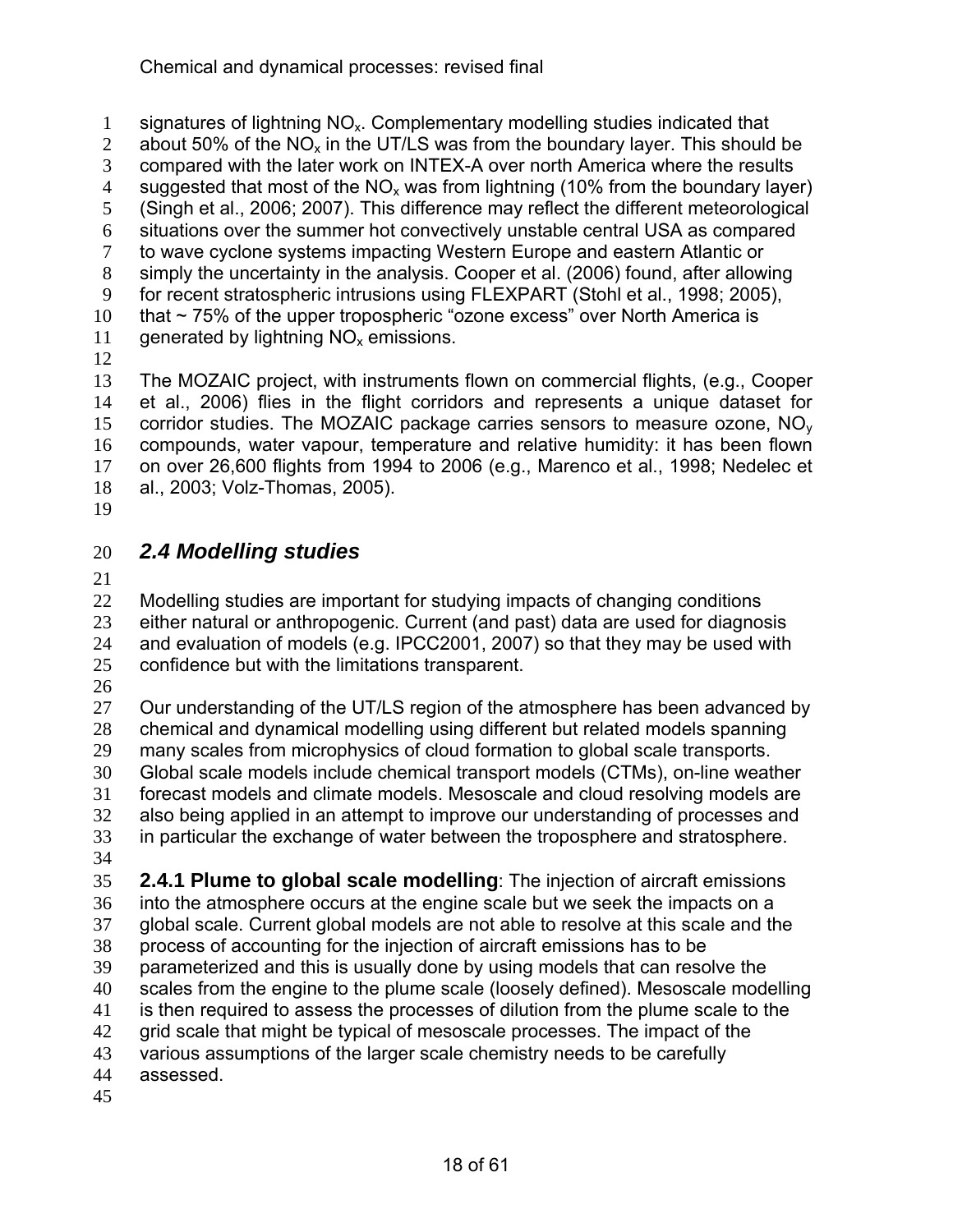The emitted jet engine exhaust plume is initially hot; it rapidly becomes trapped in 2 the turbulent twin vortexes which meld in the wake and then dissipates into the background atmosphere on a longer time scale. The effect of wake dynamics on 4 the dispersal of  $NO_x$  and  $HO_x$  was investigated by Lewellen and Lewellen (2001). It is important to consider the chemistry occurring in the aircraft plume and wake before it has been expanded to the model grid scale. Initial attempts to combine near field, far field, and global models in series (Danilin et al., 1997) were the first global impact studies to be based directly on detailed microphysics and chemical kinetics occurring in the aircraft plume and wake. From the perspective of ozone production in the UT/LS, removal of active species can occur by irreversible 11 deposition of  $HO_x$  and  $NO_x$  source species or by conversion of more reactive nitrogen- and hydrogen-containing species into less reactive ones. Conversion of N<sub>2</sub>O<sub>5</sub> into HNO<sub>3</sub> on sulfate or ice particles is the best established example of the latter mechanism. Soot, sulfuric acid ("sulfate"), and water-ice particles are the main condensed-phase species found in the exhaust of jet aircraft. The extent to which aircraft aerosols offset the effects of aircraft NOx emissions on atmospheric ozone depends on a variety of chemical and dynamical factors. The reactions are likely to be enhanced in the presence of increased atmospheric particulates in the plume, in contrails and in aircraft-induced cirrus clouds, which 20 correspond to PSC type II ice from a chemical point of view. The most important 21 heterogeneous reaction is the heterogeneous hydrolysis of  $N_2O_5$ . An important 22 model simulation of effect of wake dynamics chemistry on  $NO_x$  and  $HO_x$ 23 concentrations showed that the effective  $NO<sub>x</sub>$  emissions were reduced by about 40% and the ozone perturbation by 30% (Valks and Velders, 1999). The interaction of plume and global modelling was also investigated by Kraabøl et al. (2002) who studied the impact of aircraft emissions in an early version of the Oslo CTM including a plume model (Kraabøl et al., 2000a; b). The plume model used was a multi-cylinder model to allow for mixing and with 30 comprehensive tropospheric chemistry. They found that the oxidation of  $NO<sub>x</sub>$  in 31 the plume reduces the efficiency of aircraft  $NO<sub>x</sub>$  emissions for ozone generation by converting NO<sub>x</sub> to HNO<sub>3</sub> (Kraabo et al., JGR 2002) and must be taken into account.

Meilinger et al. (2005) have developed a two-box plume model with complex gas phase and heterogeneous chemistry with a microphysical scheme. The two boxes, representing the plume and the background atmosphere, are allowed to mix using a turbulence time constant. They find that the development is quite sensitive to the conditions of the background atmosphere. They also find, similar 40 to global scale models that above 210K hydrolysis of BrNO<sub>3</sub> and N<sub>2</sub>O<sub>5</sub>, enhanced by virtue of the increased aircraft induced aerosol sulphate area, is important in the ozone budget. Below 210 K growth of background particles and suppressed chlorine activation is important. 

Kärcher et al. (2000) have presented an analytic parameterization for the

development of nano-sized particles in the near field plume based on the amount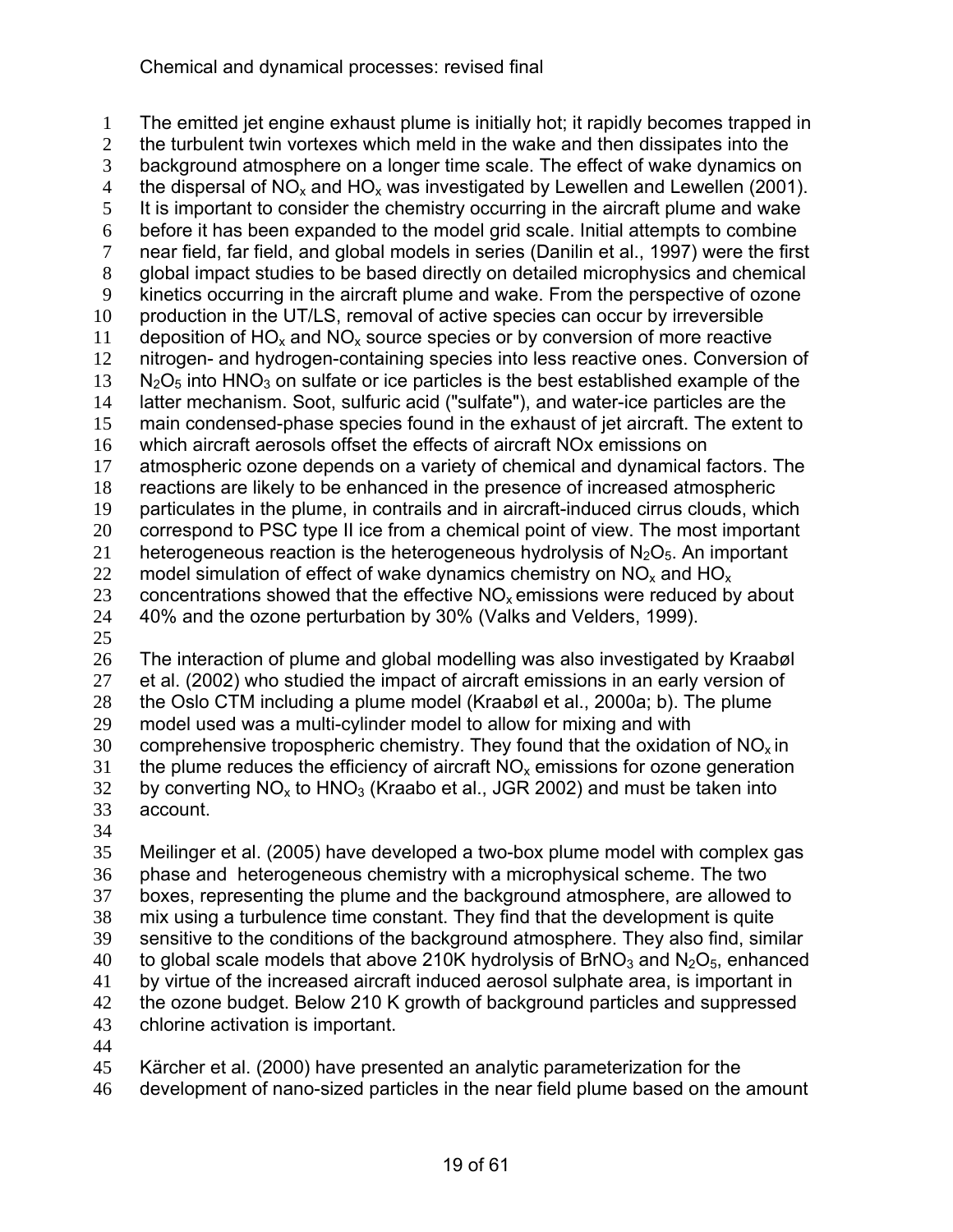of chemi-ions emitted, the sulphuric acid (and also the S-conversion factor) and

2 condensable organic species which can be couple with far-plume models such

as that of Danilin et al. (1997) and 3-D models to estimate the growth of aerosols

in the plume and impacts in the atmosphere.

 

**2.4.2 Global, regional, multiscale models**: Three-dimensional models used for studying atmospheric chemistry come in different flavours. Perhaps the least complex is the chemical transport model (CTM). In this type of model the main transport is by resolved winds supplied by another source such as weather forecast or climate model. The transport scheme adopted is critical as it must be mass conserving, stable, and not too computer intensive. Methods such as the Prather scheme (Prather, 1986) and the van Leer scheme (van Leer, 1977) seem to be among the most robust.

Many models for the IPCC(1999) report (Penner et al, 1999) were tropospheric in domain but the nature of the aircraft problem suggests that the dynamical and chemical interaction between the troposphere and stratosphere should be accurately captured. For example, in the Northern hemisphere winter more than half of aircraft emissions are directly into the lowermost stratosphere (e.g. Köhler et al., 1997). For models which do encompass the troposphere and stratosphere the resolved circulation utilized is likewise critical as it must simulate the Brewer-Dobson circulation with fidelity and stratospheric/tropospheric exchange accurately (as for example in ozone transport to the troposphere) which is important with the transport of species such as water vapour to the stratosphere. It must also represent tropical and polar quasi-horizontal transport barriers. Other features that appear to be important will be the representation of the Asian summer monsoon in transporting material to the UT/LS region (e.g. Park et al., 2007). In addition, the Madden-Julian oscillation (MJO) which is a region of intense convection in the tropics (e.g. Miura et al., 2007) is linked to the delivery of chemical species, including water to the lower stratosphere via the TTL (e.g. Wong and Dessler, 2007). Baldwin et al. (2007) also point to the influences of the stratosphere on tropospheric dynamics and also the need for more comprehensive (in terms of including the stratosphere) models. We note that part of the ability to well represent these and other dynamical features will rest with the resolution adopted for the global CTM model as well as the metrological fields adopted. Currently the resolution for a state-of-the-art global CTM with comprehensive chemistry with both "stratospheric" and 40 "tropospheric" chemistry is in the region of about  $1^{\circ}x1^{\circ}$  (and that is continuously improving with increasing computer power. Currently global weather forecast 42 models are running with resolution  $\sim$  25 km (e.g. ECWMF) and  $\sim$  33 km (e.g. Canadian Meteorological Centre, Belair et al., 2007)

Other transport processes are included such as the impact of the planetary

boundary layer which is an important two-way filter between the surface and the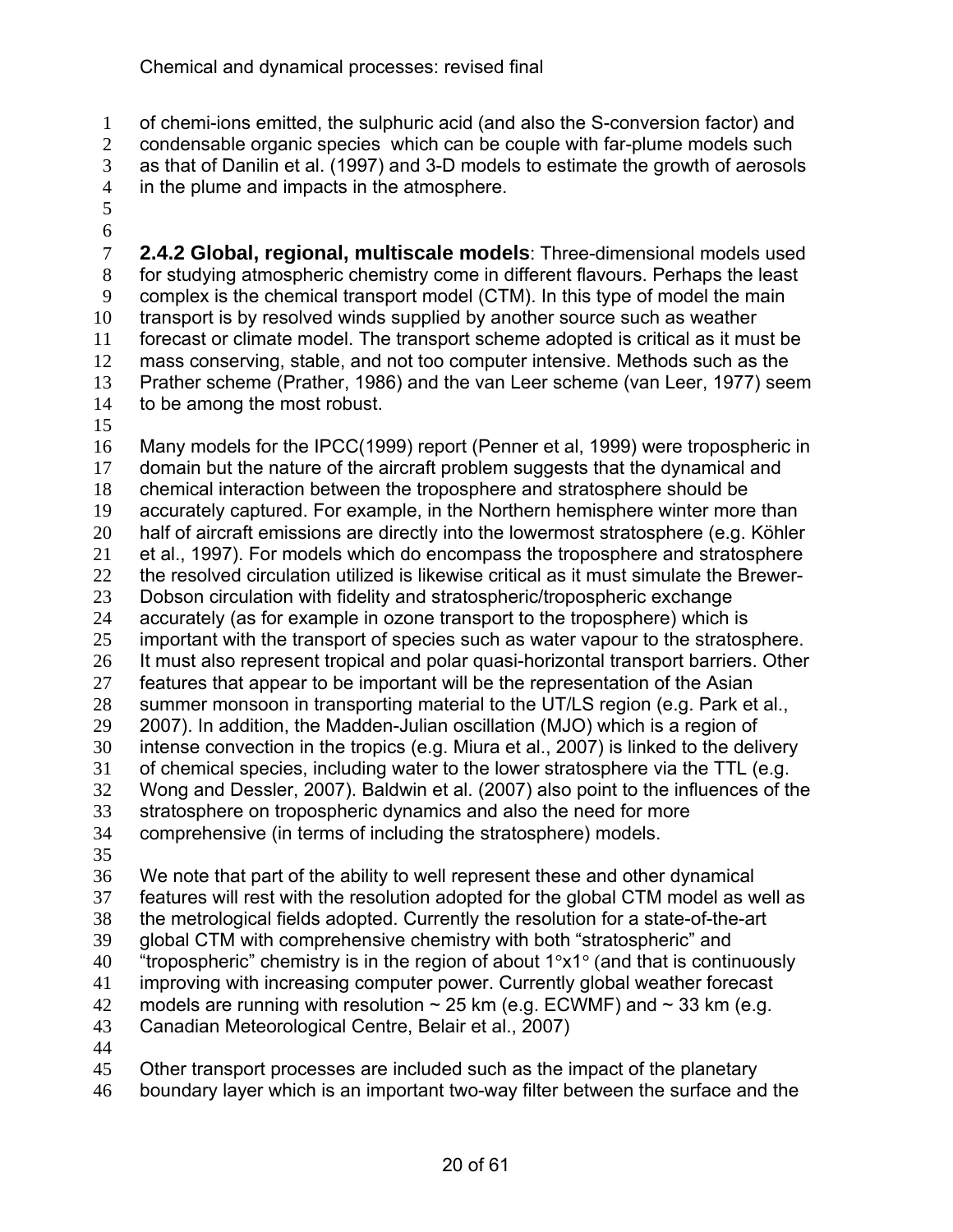free troposphere. Large scale convection is parameterized by one of a number of schemes which can also be linked to lightning generation (e.g., Tost et al., 2007). Emissions are included but there is no standard emission suite, although several comprehensive data bases are available (e.g. GEIA, EMEFS). Comprehensive chemical schemes are now standard although what is often missing are interactive aerosol schemes and washout and rainout schemes can be quite primitive. Many species, such as ozone, are deposited on the surface with rates that depend on wind speed and surface roughness and surface type. Regional models (or limited area models, LAMs) have a role to play in studying the dissipation of plumes of emissions perhaps injected from convection towers or aircraft. Such models enable processes to be studied at higher resolution with, one expects, higher fidelity. However, a problem of how to validate (or evaluate) these models is an issue as there is not enough data available. Nevertheless, many air quality CTM regional models have operated in the past with very limited vertical domains and physical processes are not suitable for aircraft studies. 17 Figures 3a and 3b show NO and  $O_3$  fields at mesoscale (15x15 km<sup>2</sup>) resolution using a global multiscale model, GEM-AQ (Kaminski et al., 2007) and give some idea of the heterogeneity of the region. One of the modelling tools that should be important in studying the different scales inherent in aircraft studies are multiscale models. These operate in (at least) two ways. One method is to run the model over the same time domain with higher and higher spatial (and temporal) resolutions and shrinking the interior grid such as has been done for air quality studies, for example, by MC2-AQ (Kaminski et al., 2002; Plummer et al., 2001; Yang et al., 2003) and also MM5 (e.g. Grell et al., 2000). A different approach is to have the interior high spatial resolution domain fixed within a lower resolution exterior domain which can be global or regional (e.g. Kaminski et al., 2007; O'Neill et al., 2007; Grell et al., 2005). McKenna et al. (2002) have developed a new Lagrangian model for the stratosphere, CLaMS (Chemical Lagrangian Model of the Stratosphere) where the quasi-horizontal flow is driven by meteorological analysis winds with cross-

- isentropic flow (vertical) driven by heating rates from a radiation calculation. The model has recently been extended to the surface using a hybrid coordinate allowing a transition from potential temperature to pressure coordinates (Konopka et al., 2004) and mixing is driven by wind shear.
- 

Another very useful analysis tool is the Lagrangian trajectory models such as FLEXPART (Stohl et al., 1998; 2005).

**2.4.3 Weather forecast and Climate models**: CTMs are powerful tools for analysis and limited forecasting. However, for certain types of problems, such as the long terms effects of aviation, they are limited because they lack the capability to incorporate feedbacks. For tropospheric chemistry problems the main feed backs are via changing GHG fields such as methane and ozone.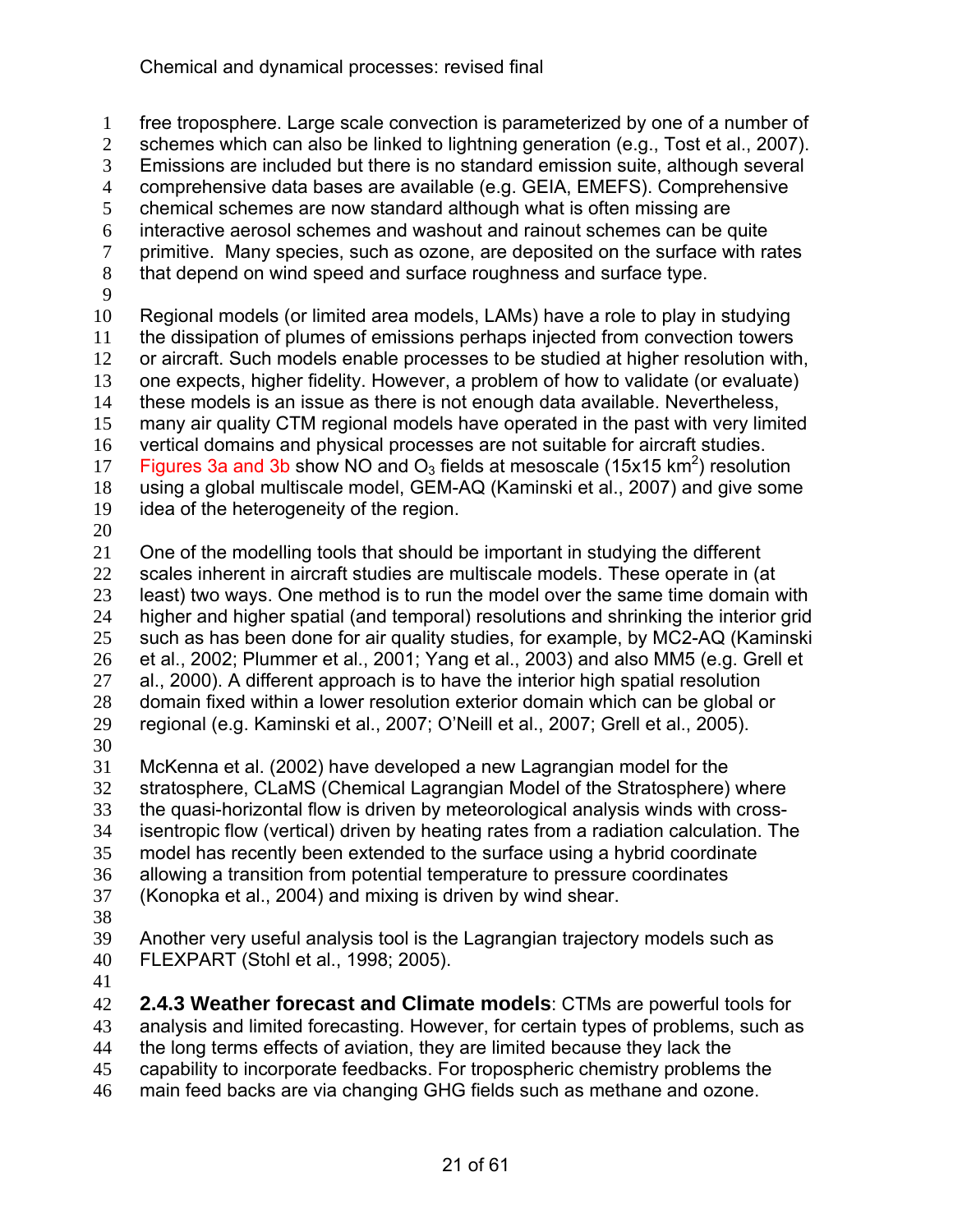Additionally, aerosols can interact with liquid and frozen water to alter cloud fields

2 and thus impact solar and IR heating. In the stratosphere, changing water,  $CO<sub>2</sub>$ 

and ozone fields impact the heating. Modification of the heating function then

- alters the dynamical fields and transport characteristics.
- 

Of course, weather forecast and climate models (with and without interactive oceans) allow for some (and in some cases all) of the above feedbacks. And gaseous and aerosol fields have been added in many cases (Eyring et al., 2007b). Many models only treat the troposphere in detail (e.g., Stevenson et al., 2006; Kaminski et al., 2007) while others only have detailed chemistry with feedbacks for stratospheric species (e.g. see Eyring et al., 2006 for a suite of 13 models). But even more comprehensive on-line models with both detailed tropospheric and stratospheric chemistry with feedbacks on the meteorology are being developed (see the list in Annex I) and will be necessary for future forecasts (cf. Baldwin et al., 2007).

We note that for problems that deal with the UT/LS region that tropospheric models are not adequate. Furthermore, in order to develop an adequate Brewer-

19 Dobson circulation the lid of the climate model must be above  $\sim$  80 km

(0.01hPa); the development of a quasi-biennial oscillation (QBO) signal requires

higher vertical resolution in the stratosphere than most models have at this

22 juncture. But that will soon change.

These models are complex and, as noted above, it is important to have confidence in the similarities while understanding the differences, the latter of which permits an estimation of our confidence in model structures. In the recent past, there have been comparison experiments of models for IPCC reports but these have not focused on the UT/LS regions (e,g, Shindell et al, 2006; Stevenson et al., 2006). In addition, the application of important metrics to 30 evaluate the models (such as STE of  $\sim$  500 MT-O<sub>3</sub>/year) has only been applied in a limited fashion. This is partly because models have been in the throes of development; comparisons have been used more to deal with the issue of uncertainty in modelling rather than adopting a more systematic approach (e.g Wild, 2007). Along these lines we note that recently Eyring et al. (2006; 2007a) have published papers comparing the forecasts of chemistry climate models applied to the problem of stratospheric ozone depletion and recovery. Their study has underscored that there still are serious issues with models at the fundamental level of transport and emissions. There are other metrics or diagnostics that can be used as a measure of how

well a model is accurately representing the atmospheric situation modelled.

Some of these are discussed by Pan et al. (2007) for example. CO varies rapidly

across the tropopause with larger values in the troposphere. Similarly, ozone

varies rapidly across the troposphere but with more in the stratosphere. Thus

- CO/O<sub>3</sub> correlations represent a very useful diagnostic to test the
- 46 representativeness of model transport. Similarly, in the UT/LS regions,  $NO<sub>v</sub>/N<sub>2</sub>O$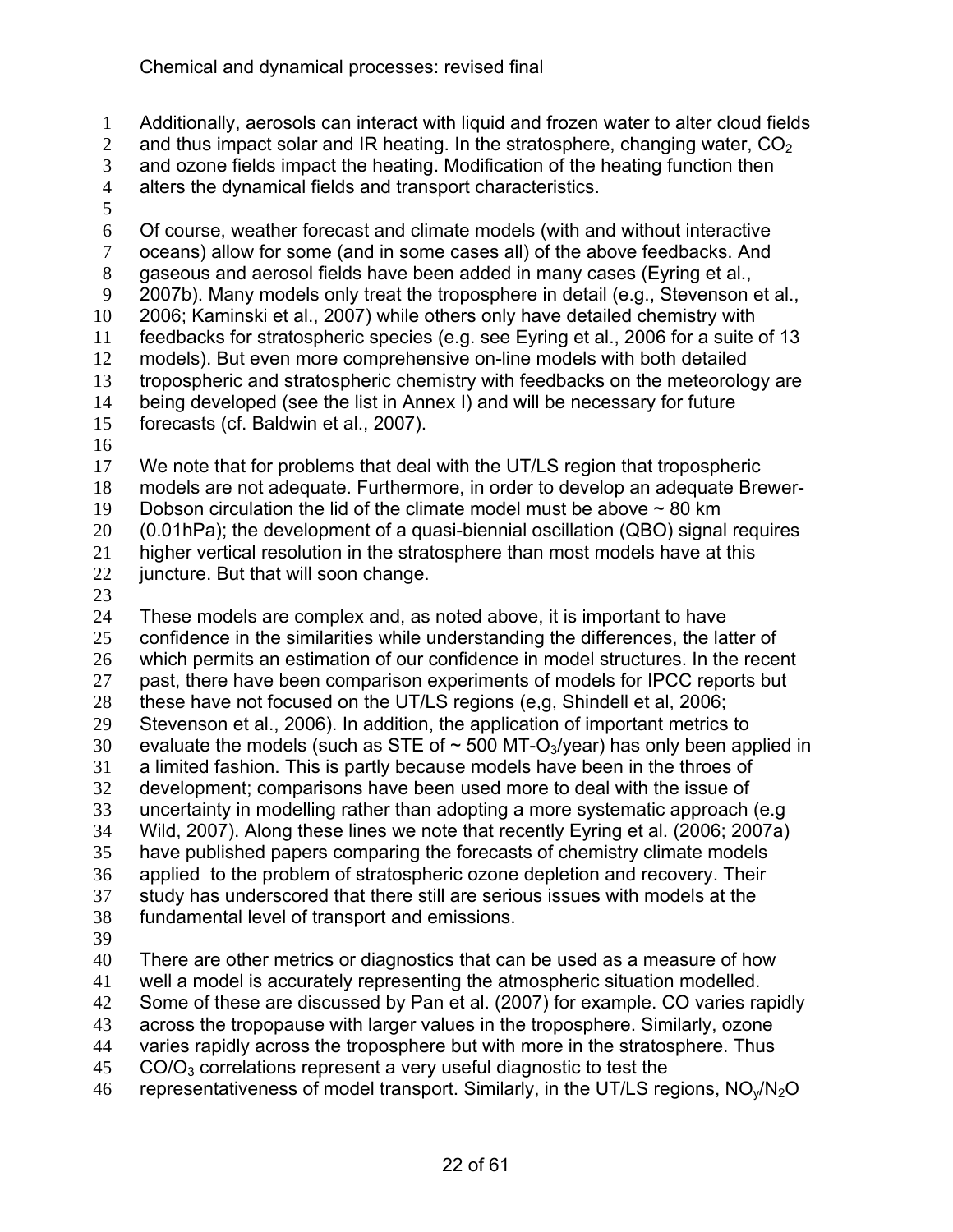1 correlations can be revealing of model transport. And as noted above  $NO<sub>x</sub>/HNO<sub>3</sub>$ 

ratios in the UT should be very variable, ranging from > 1 to < 1 depending on

how recent convection and lightning have occurred. Forming a suitable PDF for

measurement and model ratio might be a useful diagnostic.

### *2.5 Future climate impacts*

**2.5.1 Climate change**: In the context of climate change it is to be expected that a future fleet will operate in a different atmosphere both in terms of meteorology (transport) and chemistry. In addition, these changes will also impact the chemistry of the UT/LS region. So that it is important to have a better understanding of changes in relative humidity in the UT/LS region (of course this also impacts contrail formation and the development of cirrus clouds.). This problem is dealt with in a different white paper. However, there are also obvious 14 impacts on the chemistry via  $HO_x$  abundances and the production and loss of ozone and also its impact on the radiation budget in the TTL region. However, there are also chemistry-related impacts on humidity and that relates to the supply of freezing nuclei to the UT/LS region either from the lower troposphere via delivery of aerosols or from the stratosphere and mesosphere via sulphate or metallic ions generated in the mesosphere. These are issues that must be resolved in an integrated fashion rather than thought of simply as chemical or transport issues.

Future climate is likely to be different: this means that it can be anticipated that 24 winds (transport times), cloud processes, water amounts,  $NO<sub>x</sub>$  generation by lightning will be different. And we have noted that the relative contributions of 26 aircraft NO<sub>x</sub> and lightning NO<sub>x</sub> (with a small contribution from stratospheric NO<sub>v</sub>) are important. Nevertheless, aircraft impacts cannot be divorced from possible 28 impacts of future surface emissions. Most climate studies using standard  $CO<sub>2</sub>$ increase scenarios suggest that the main impact in the future will be due to increased anthropogenic emissions (e.g. Stevenson et al., 2006) with climate impacts on biogenic emissions being of secondary import. However, with a more rapid rise in CO<sub>2</sub> and increased temperatures biogenic emissions grow in a non-linear fashion to become more important. In the future, anthropogenic, biogenic and biomass burning emissions, are expected to grow as population expands 35 and the economies of India and China grow. And we note that current  $CO<sub>2</sub>$ emissions are growing faster than envisaged by any of the IPCC scenarios.

In future climate change scenarios, cloudiness is projected to decrease at latitudes below about 50 degrees and to increase at latitudes above 50 degrees (IPCC; 2007.p767). These changes will affect the radiative forcing from aviation ozone on a regional basis.

**2.5.2 Future aircraft emissions**: The emissions from aircraft will depend on 44 the composition of the fuel. For example the sulphur fraction can impact the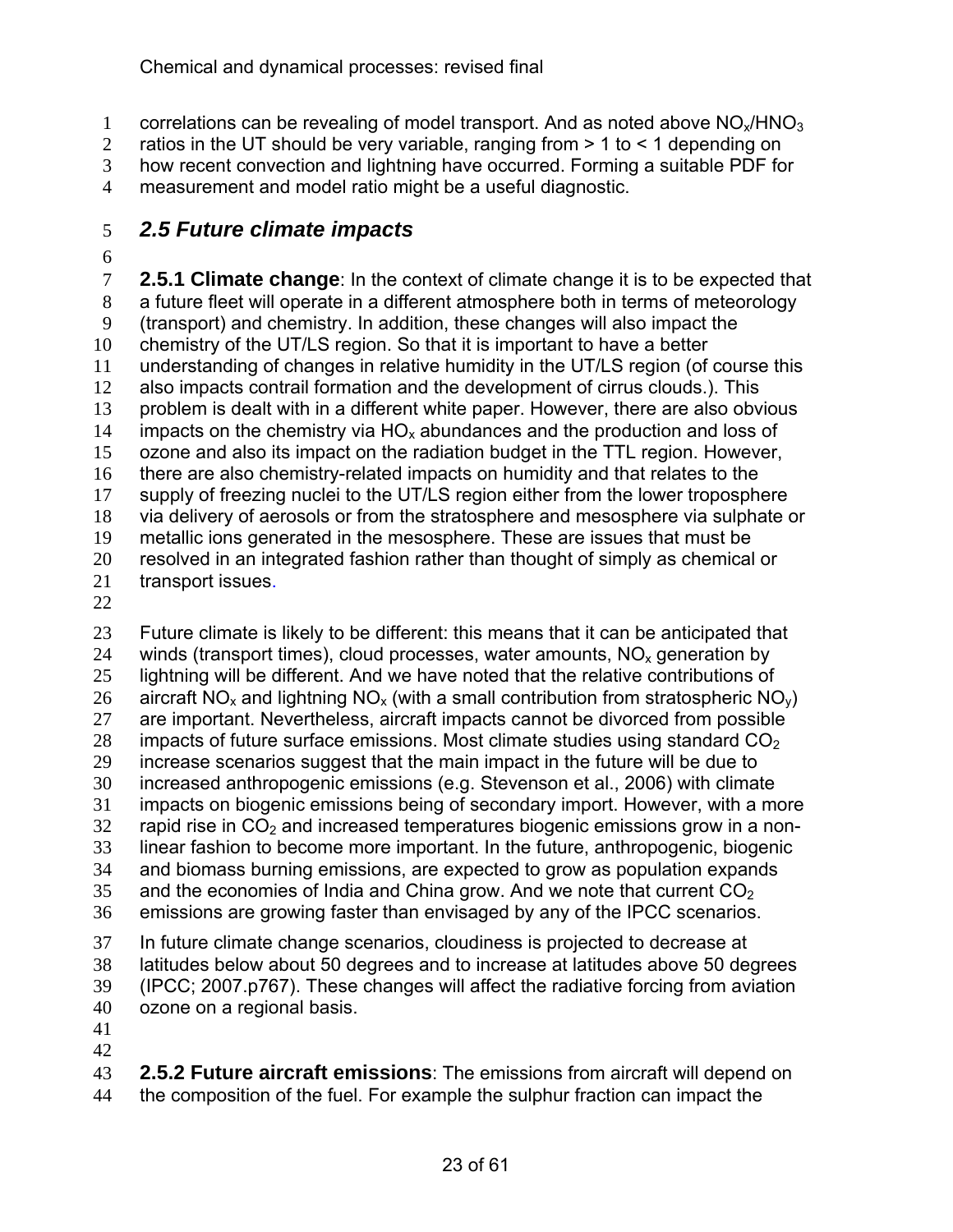chemistry in the plume and also the generation of aerosols which are deposited in the UT/LS and may impact chemistry and cirrus formation. In the future this will depend on the development of new engines and constraints imposed by noise control for take off and landing and possibly of aircraft flying a few kilometres higher (not SSTs). For example, over the next 20 years the replacement of old aircraft with new aircraft such as the Airbus 380 and the Boeing 787 may impact future emission scenarios. Estimates of annual fuel use by 2020 annual for 8 commercial air traffic are  $\sim$  350 MT or 2.6 times the estimated fuel use by the 9 global 1999 commercial fleet. This translates into global NOx emissions of  $\sim$  1.5 MT-N from commercial air traffic or about 2.8 times the estimated 1999 NOx emissions levels. At the same time total revenue passenger kilometers are projected to increase from 3,170 billion in 1999 to 8,390 billion in 2020, or by a factor of 2.65 (Sutkus et al., 2003) These estimated increased emissions are expected to lead to global increase in ozone production with the potential for larger regional effects.

Perhaps of more importance is the advent of new air traffic control mechanisms to cut "wasted" air time and reduce fuel consumption and perhaps also the development of new routes both intra- and inter-continental. Of particular importance of the development of new routes may be the impact of increased flights over the Arctic regions, a possible impact which needs to be explored (e.g. Gauss et al., 2006).

There is also the possibility of the emission character of a future fleet to be considered. The European Commission within the fifth Framework Programme 26 on competitive and sustainable growth supported the CRYOPLANE project to 27 investigate aircraft fueled with liquid-hydrogen  $(LH_2)$ . Since there would be no hydrocarbons (HCs) or sulphur in the fuel these type of aircraft would not emit  $CO<sub>2</sub>$ , CO, soot or SO<sub>2</sub>. They would emit NO<sub>x</sub> and water. While the NO<sub>x</sub> emissions 30 are likely to decrease the water emissions would increase  $\sim$  2.6. Gauss et al. (2003) investigated the impact of cryoplanes for the year 2015 using the Oslo CTM. They find that the replacement aircraft would increase water vapour near the tropopause by about 250 ppbv. Although we should note that with the current 34 lifetime of a fleet of aircraft being  $\sim$  30 years LH<sub>2</sub> planes will not be a major component of the commercial fleet for quite a few years to come.

Recent work by Søvde et al. (2007) has looked at the impact of a "mixed" fleet using an emission scenario for 2050. The "mixed" refers to a combination of subsonic and supersonic aircraft. They found impacts on the ozone due to aerosol emissions. Their analysis is limited from a climate perspective as they used meteorology for the year 2000 for both current and future scenarios.

Connectivity: Transport issues identified here are also important for water vapour and related meteors, such as cirrus, while cirrus may play a role controlling NOx distribution in the UT/LS. The aerosol, whether sulphate, organic, soot may play an important role in the chemistry of the engine vortex and plume and generation of ozone. However, perhaps more important is their putative role as FN/IN for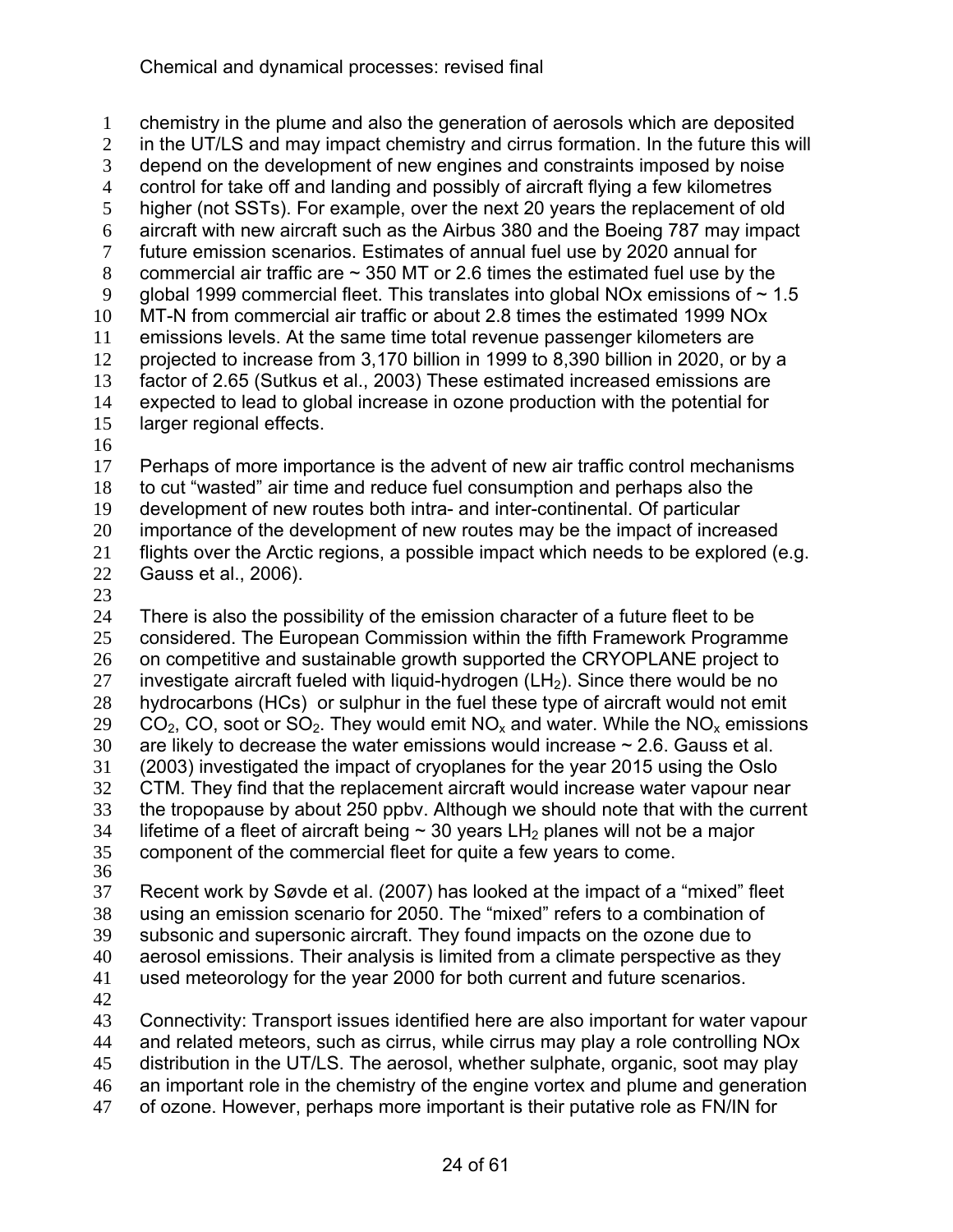- cirrus. Again, transport is an issue.
- **3. Focus on uncertainties**
- 

In this section we address the issues of uncertainties in the basic science issues concerning impacts of aircraft but with a focus more on chemistry and transport issues but include some brief comments on radiative forcing. 

### *3.1 Chemistry and emissions*

For chemistry the issues of major uncertainty include an accurate knowledge of the tropospheric ozone budget, HOx, NOx chemistry in the UTLS which may be impacted by issues of convection lofting precursor species, possibly aerosols and 12 affecting loss by washout. A related cloud issue is the role of  $HNO<sub>3</sub>$  take-up on cirrus clouds. In addition, the role of halogen chemistry is lurking on the sidelines. Certainly lower stratospheric Bry distribution (and sources) need to be resolved 15 as does the  $Cl<sub>2</sub>O<sub>2</sub>$  dimer problem in springtime polar regions. 

The issue of the uncertainty of the background NOx emissions from lightning in the UT region and convection from the boundary layer to the UT appear to be the major issues and related corridor issues.

3.1.1 Chemistry: From section 2 it is clear that over the past decade

measurements in the UT have revealed problems with our understanding of the

NO<sub>x</sub>. HO<sub>x</sub> budget. Recent work as part of the INTEX-A campaign has been

presented by Singh et al. (2006) (see also Ren et al., 2006) who, for example,

note that OH measurements are substantially lower than model values for the

INTEX and other campaigns (see Figure 4). This uncertainties may be related to

issues of steady state (used for analysis) versus a more dynamic non-steady 28 state chemical regime driven by removal of  $HNO<sub>3</sub>$  within clouds and  $NO<sub>x</sub>$ 

replacement by lightning and STE. Or it may be due to the lofting of precursors

- which may have not be measured or have escaped detection.
- 

Issues regarding the importance of halogen chemistry are much less well

defined, but could be playing a role in the HOx/NOx UT chemistry issue. For

example hydrolysis of BrNO3 does lead to the creation of more HOx. But at this point is more speculation on the authors' part.

Freezing nuclei (FN) or ice nuclei (IN) act as sources for the sublimation of water in the UT. The main sources are likely to be the lower troposphere although there is an influx of stratospheric sulphate aerosols via STE and also the possibility of a cosmic ray ionization contribution to aerosol and thus ice formation. Thus it becomes important to understand and quantify the fraction of aerosols generated that become IN and this requires more study. The issue of lower tropospheric sources of aerosols and their size distribution is likewise important although processing in clouds tends to produce aerosols in the 0.1-1.0 micron range. Thus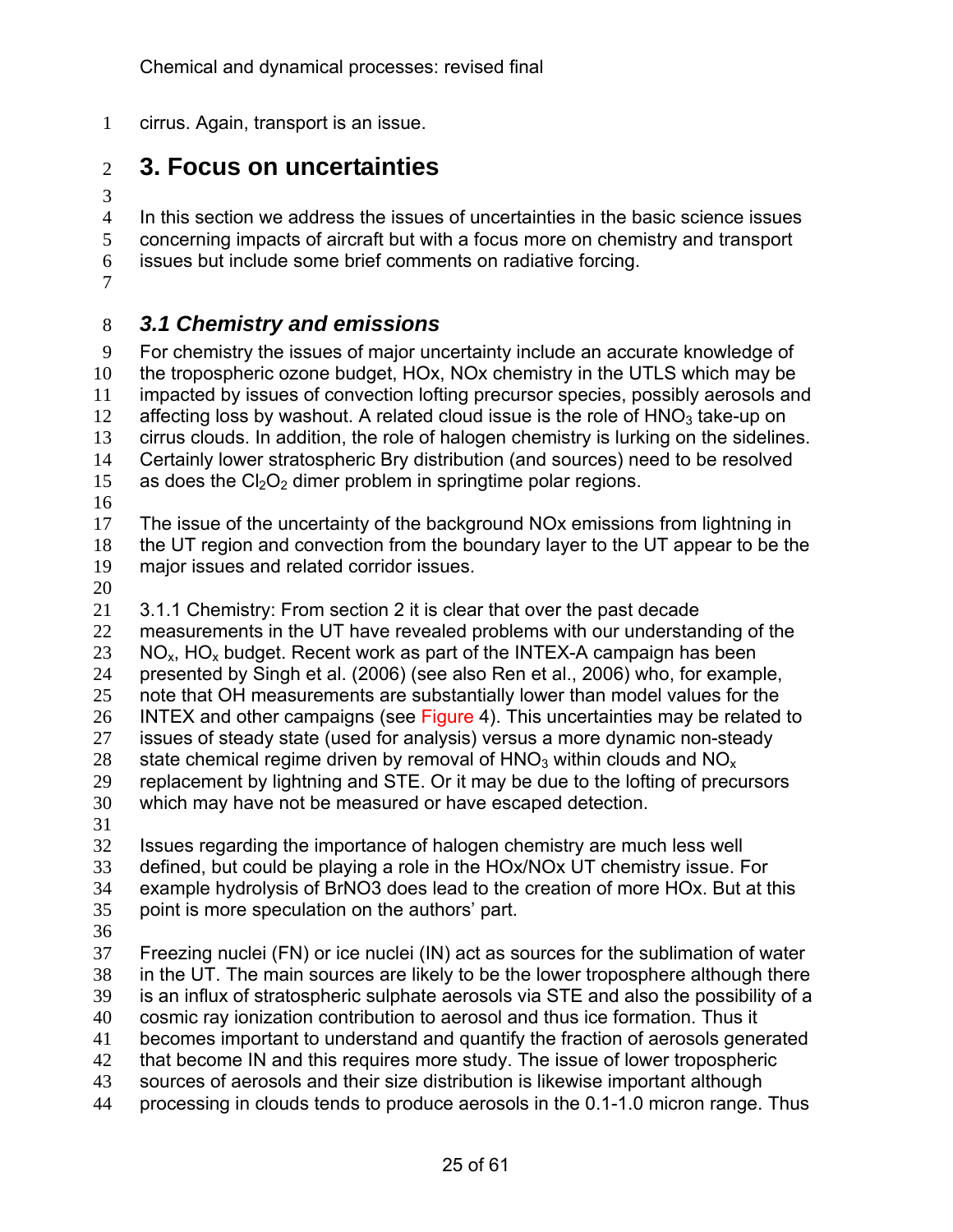quantification of direct sources of aerosols is quite uncertain although the

situation is improving. The issue of the generation is of secondary aerosols is

3 somewhat more uncertain, e.g.  $SO<sub>2</sub>$  to sulphate oxidation and, as noted above

the issue of the generation of secondary organic aerosols in the UT is still an

issue for research but the empirical evidence suggests that their abundance is

related to tropical and Boreal fires.

The status of our knowledge of the ozone budget in the UT/LS still is more

uncertain that one would like especially for the estimates of potentially small

impacts of aircraft. From the above discussion we consider that the percentage

contribution of air traffic emissions versus natural and other anthropogenic sources is quite uncertain in the UT.

Although we have not dealt with it, the uncertainty in the physics and

microphysics of water vapour in the UT/LS is important for chemistry and ozone

generation, radiative forcing and generation and sustenance of cirrus clouds.

18 And related to this is the issue of the impact of  $HNO<sub>3</sub>$  on freezing of water vapour into cirrus crystals is still uncertain.

21 3.1.2 Emissions: In terms of the global  $NO<sub>x</sub>$  source the contribution from aircraft is only a few percent. However, as noted above, as viewed from the situation of 23 the UT/LS the contribution of aircraft,  $\sim$  0.7 MT-N/year is rather larger ( $\sim$  7%) 24 measured against the context of  $\sim$  4 MT-N/year from lightning in the UT,  $>$  4 MT-N/year from large scale convection (using a 10% delivery fraction) and resolved 26 transport and 0.8 MT-N/year from STE  $(N_2O)$  and cosmic rays). However, the 27 delivery of the aircraft  $NO<sub>x</sub>$  is to a relatively narrow corridor which tends to enhance its impact so that locally the impact could be much larger (e.g. 29 Schumann et al., 2000). The uncertainty in the STE of  $NO<sub>v</sub>$  in terms of absolute amount seems rather small as it is largely constrained by the stratospheric source. However, the lightning source is still rather uncertain, although there appears to some convergence on the absolute amounts. Interestingly, the lower 33 bounds that have appeared  $(2 MT-N/year)$  are such that it increases the potential impact of aircraft. This is certainly an area that requires further study, both in terms in absolute amounts and also the vertical distribution of the source. 36 If, as seems likely, delivery of  $NO_x$  by lightning often occurs in association with convective activity then the contributions from transport from the surface, 38 concomitant with washout of soluble components such as  $HNO<sub>3</sub>$ , and in-situ lightning source tends to make the unambiguous evaluation of separate lightning and convection sources difficult. It also means that the knowledge (or lack) of 41 lower tropospheric  $NO_x/HNO_3$  ratio takes on a greater importance. This ratio is impacted by heterogeneous chemistry and knowledge of the aerosol distribution. Furthermore the status of the amount and distribution of anthropogenic, biomass burning and biogenic tropospheric sources becomes important.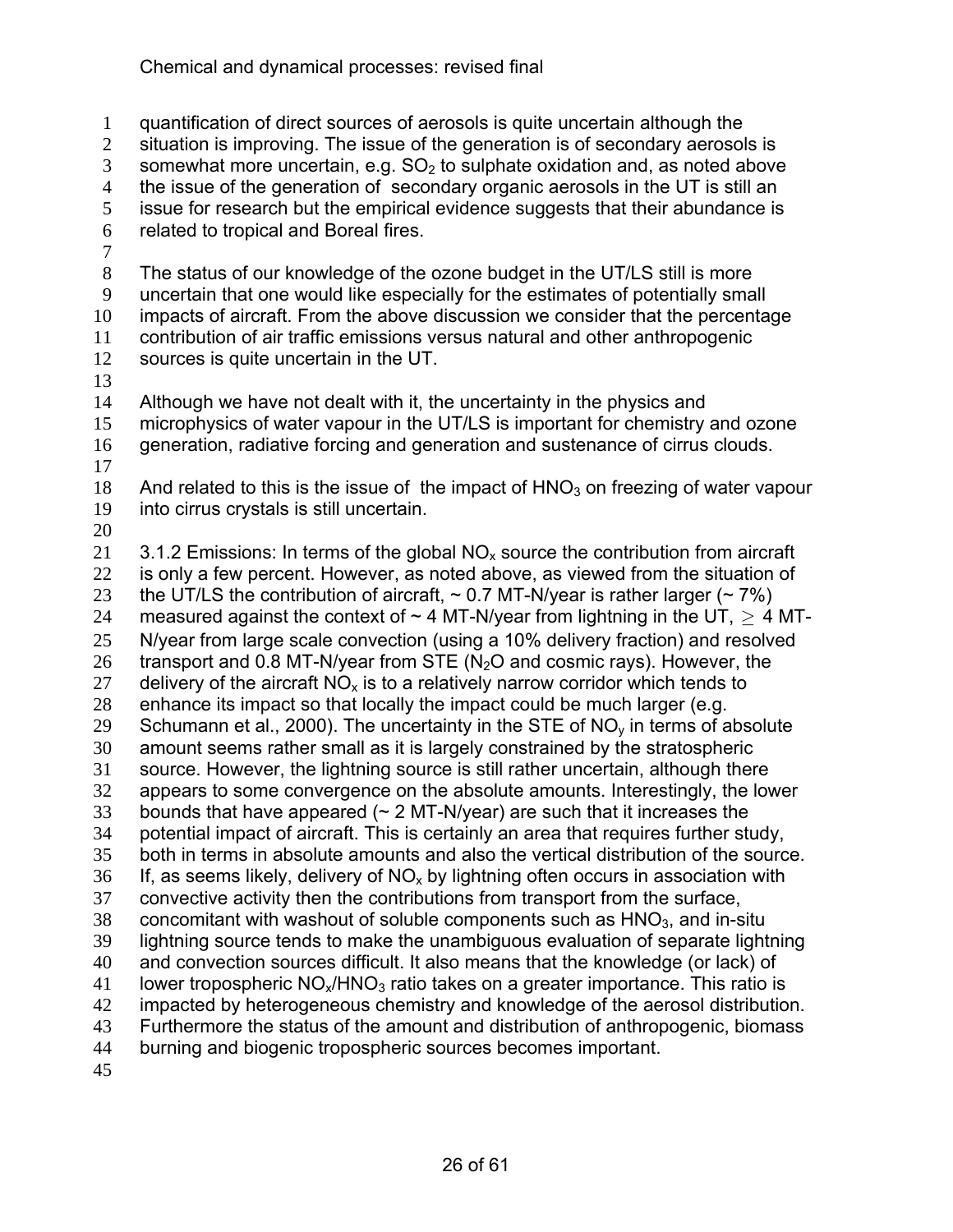As noted in section 2, estimates of delivery of NOx from the boundary layer are uncertain and range from 10% to 50%, although this may simply reflect the different dynamical conditions over summertime north America and Europe: this may also change in a future climate state. As noted above the fraction of aircraft 5 NOx to other sources for the year 2000 was about  $0.7/(4+5+0.8) \sim 7\%$ . As noted in the introduction, for the time frame 2020/2030 aircraft NOx emissions are 7 expected to increase to  $\sim$  1.5 MT-N (Sutkis et al, 2003). Anthropogenic emissions are expected to rise by a factor of 1.5 to 2 depending on the scenario followed (e.g. Dentener et al., 2005) which using 10% for the contribution to the UT give a 10 source of  $\sim$  7.5 to 10 MT-N/year. Even though one might anticipate more convective activity and thus more lightning in a future climate state based on energy considerations we will take the lightning contribution as fixed. In which case the ratio of aircraft to other sources in the UT is about 1.5/(4+0.8+7.5 ) or about 12% or less. So that the relative impact of aircraft in 2025 could be higher than at present. Moreover, if economic conditions are not conducive to such growth it is likely to impact both the air transportation sector as well as other sources of anthropogenic NOx. 

#### **3.1.3 Comprehensive Tropospheric/stratospheric Chemistry models**:

In the IPCC1999 report most of the 3D CTMs used in the study had either comprehensive tropospheric or stratospheric chemistry with background 22 tropospheric chemistry but not both. There were few climate models with comprehensive tropospheric or stratospheric chemistry. Now both CTMs and climate models are incorporating comprehensive tropospheric and stratospheric chemistry (see annex I). Future studies of aircraft models will need to include comprehensive UT/LS chemistry.

### *3.2 Measurements - species and winds – and analysis*

29 It is still important to have aircraft campaigns since they can provide detailed and comprehensive in situ measurements. However, any analysis and parameterizations derived from these need to be verified for a variety of conditions. Thus the use of satellite measurements to evaluate the information on a global scale seems important. However, what is required are instruments to measure species and temperature with high vertical resolution, and in the context 35 of contemporary experiments (see above) this means vertical resolution  $\sim$  1 km for UT/LS measurements. These types of instruments are under study using millimetre and mid-IR in Europe and one of the experiments on ESA's list of Explorer possibilities is PREMIER (PRocess Exploration through Measurements of Infrared and millimetre-wave Emitted Radiation) (http://www.esa.int/esaCP/SEMHQH9ATME\_Protecting\_0.html) which could produce 3D imaging of water vapour, ozone, and other species as well as temperature, in the UT/LS and with the required vertical resolution. Interestingly, one of the goals of PREMIER is to operate synergistically with METOP (see above) together with use of models and data assimilation systems to transfer the information to the lower troposphere.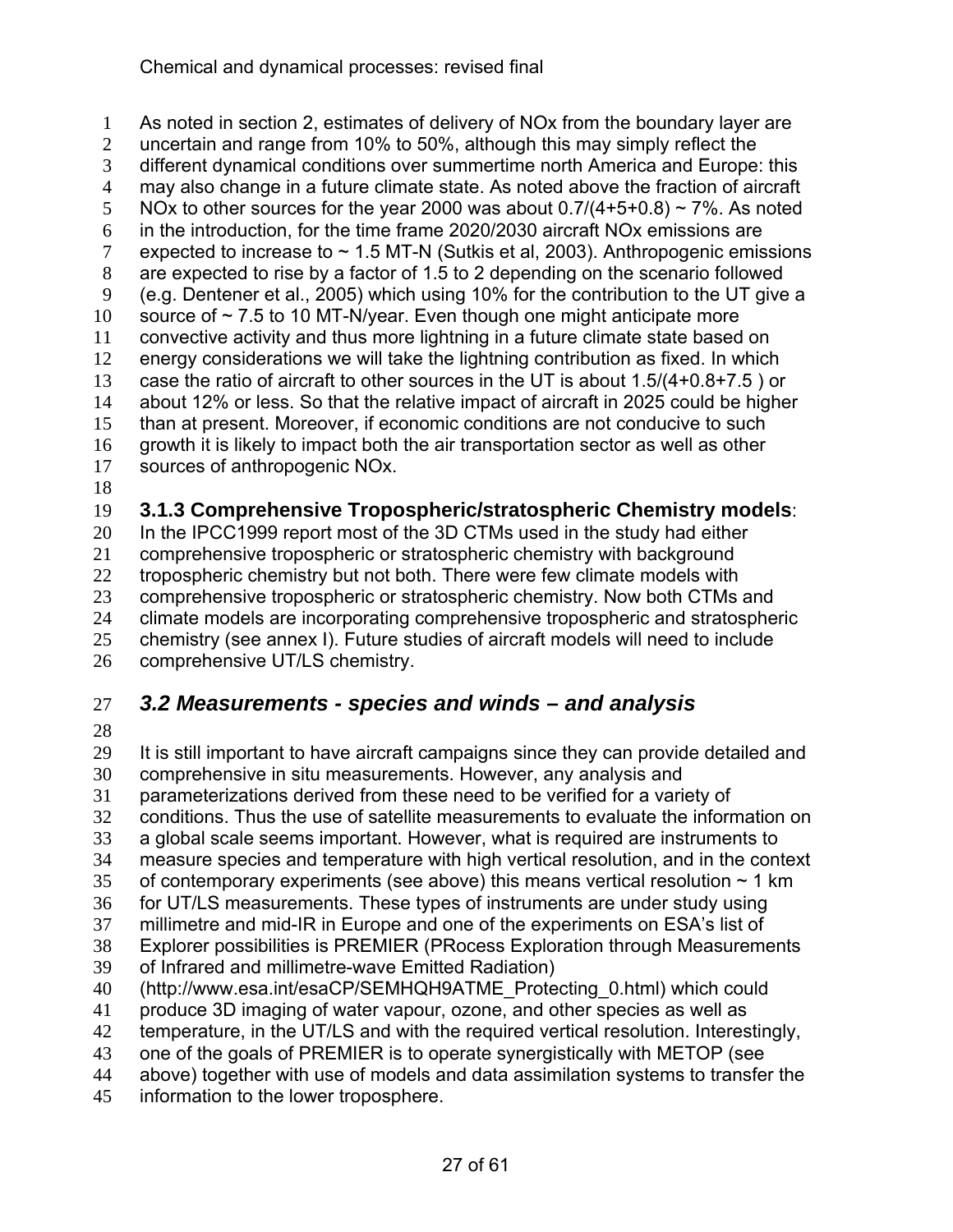2 In addition, to attack the relative humidity problem in the UT, there needs to be improved instrumentation to measure air ambient temperature accurately (and 4 precisely) to  $\sim 0.2$ °K. Of course from a dynamical point of view, which is critical, improved wind measurements are important and ADM-aeolus (http://www.esa.int/esaLP/SEM3Y0LKKSE\_LPadmaeolus\_0.html) will provide improved wind measurements in the near future using Doppler wind lidar measurements with a late 2008 launch. In addition, the Canadian Space Agency is still planning to launch SWIFT (Stratospheric Wind Interferometer For Transport) (http://www.space.gc.ca/asc/eng/sciences/swift.asp) which uses ozone lines in the mid-IR and a Michelson interferometer to measure winds in the lower stratosphere. For the past number of years it has been a goal to use chemical measurements to improve wind estimates. Recent work between ESA, Environment Canada and BIRA (Belgisch Instituut voor Ruimte-Aëronomie, Institut d'Aéronomie de Belgique: BIRA-IASB, Belgium) (e.g. de Grandpré et al., 2007) has used 4DVar and assimilation of MIPAS ozone data to improve wind estimates in the lower stratosphere using the Canadian weather forecast model, GEM (Global Environmental Multiscale) (Belair et al., 2007), and the BIRA chemical module. This is encouraging for future meteorological data. However, it is not clear in the coming years that there will be enough satellites available to provide the necessary chemical data. This is a serious problem (that also will impact the monitoring of the stratosphere and ozone recovery over the next decades). From the above discussion it is clear that the lower atmosphere has a major impact on the UT/LS and the UT in particular on relatively short time scales. One the major impacts is the transport of species important in the ozone budget such as CO and NO<sub>x</sub>. However, bottom up budgeting of emissions, while useful, is still quite uncertain (uncertainty depends on species). Top down assessment of tropospheric emissions (e.g. Martin et al., 2007; Jaegle et al., 2005) using satellite data, while it has limitations, is proving very useful and continued work should improve knowledge of surface emissions. Thus satellites dedicated to air quality studies such as TRAC (TRopospheric composition and Air Quality) 37 (http://www.esa.int/esaCP/SEMHQH9ATME\_Protecting\_0.html) or that can be combined with other information is being done using GOME, SCHIACHY etc (Martin et al, 2007) data should be continued (see comment on PREMIER and METOP mission above). With the rapidly changing climate over polar regions and the Arctic in particular, and with the potential for increased air traffic over the Arctic, it would seem

- prudent to have been observing capability for meteorology (climate) and chemical
- species over this region. Thus there has been recent activity to study the use of Molniya orbits (e.g. Riishojgaard, 2005). It is clear that imaging nadir viewing FTS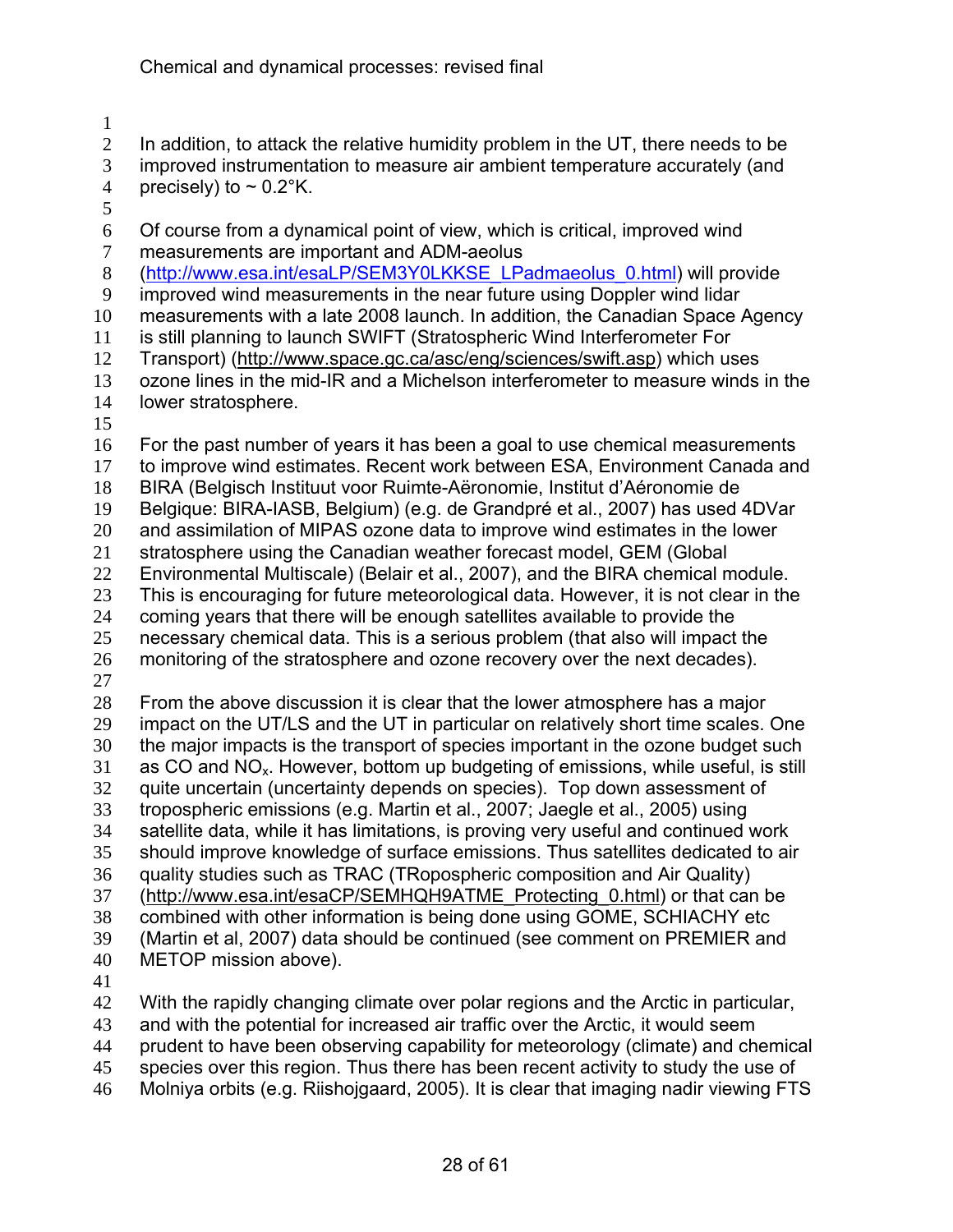mid-IR instruments, multi-channel near UV, Visible, NIR imagers and

SCIAMACHY-type instruments can provide detailed capability to monitor this

region with quasi-geostationary viewing. Several satellites with 12 hour orbits can

provide continuous coverage of polar regions and extensive coverage down to

mid-latitudes.

## *3.3 Modeling capability*

Since the IPCC 1999 report models have improved. However, actual model 10 performance on  $NO_x$  in the UT has not improved over the last decade (e.g., Singh et al, 2007). The availability of multiscale models which can be used to study plume dispersion problems has improved. Increasing computer power and storage has enabled much improved resolution for the combination of chemistry and meteorology. Gas phase and aerosol chemistry running together is now almost standard.

It is important to recall that the aviation problem is not run in isolation so that any improvement in the basic atmospheric model will lead to a better assessment of aircraft impacts. Thus we expect improved spatial resolution to continue. 20 Currently weather forecast models are being used globally  $\sim$  25-35 km horizontal spatial resolution (e.g. Belair at al., 2007; Jung and Leutbecher, 2007). It is likely that in the next year or two it will be possible to run global chemical weather models with similar horizontal resolution. Of course one of the problems will be the evaluation of models at this resolution which is why such as satellite with the features of PREMIER (see above) would be invaluable. In addition to improved horizontal resolution it will be important to have concomitant improved vertical resolution in order to better represent transport from the troposphere to the stratosphere and also vertical wave propagation. There will be associated problems to be solved with the vast amounts of data generated. Some will be associated with storage, access and transfer, problems of analysis – simple comparison is limited and limiting, and, as discussed above, there will need to be much improved protocols (including correlations) for comparing chemical weather and chemistry climate models with each other and

- with data. Statistical analysis such as use of PDFs may become more common.
- The distinction between weather forecast and climate models is fast eroding as weather forecast models are run out for longer times, have improved heating codes, include ozone chemistry, have better surface schemes. However, in the short term chemistry climate models will be useful for longer simulations and thus have lower spatial resolution. Some of the issues surrounding the magnitude of a climate signal can be temporarily addressed by the using chemical weather models in a time-slice mode run with appropriate (future) SSTs from ocean-atmosphere models.
-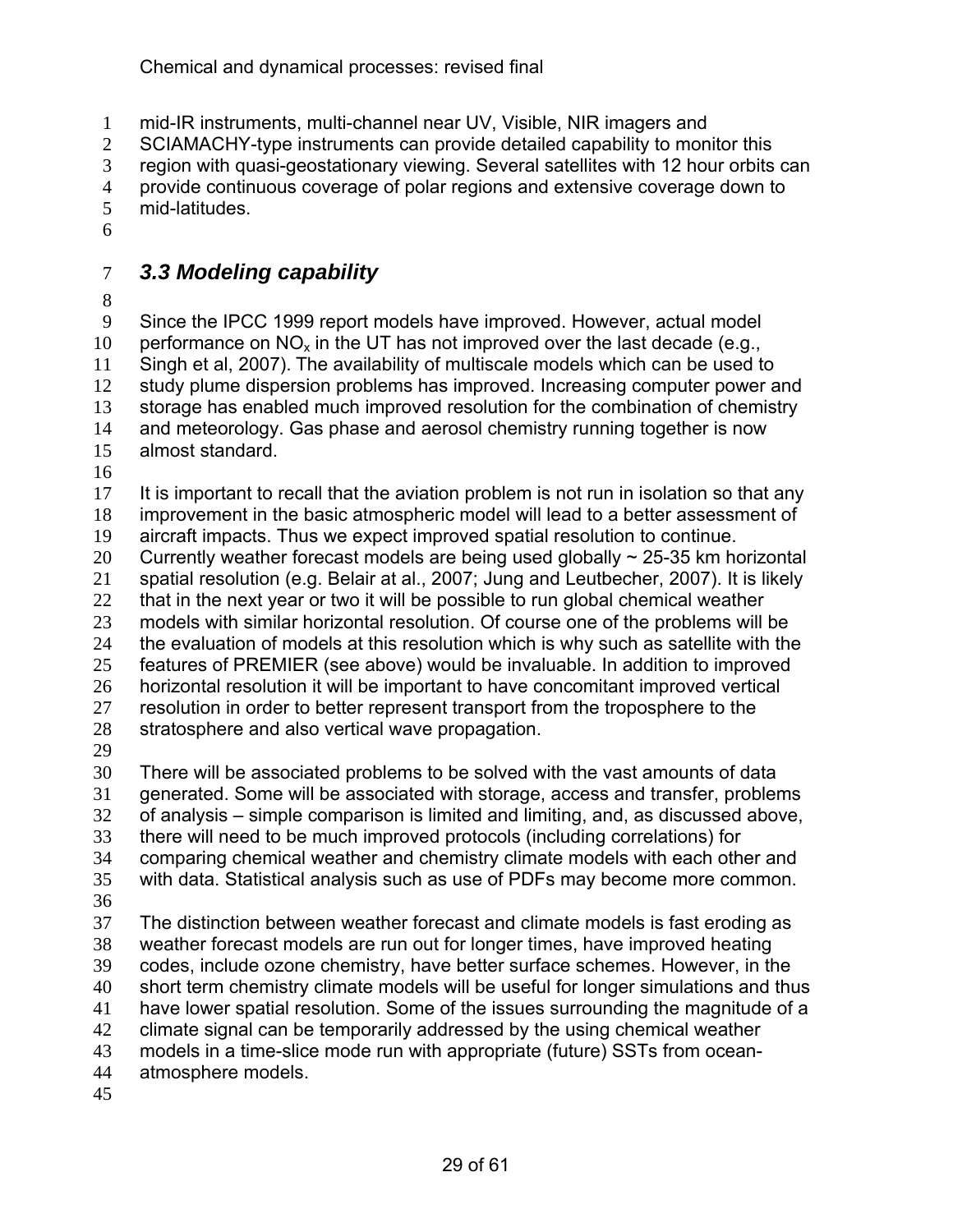- Climate chemistry models are in a state of flux at the moment. As noted above
- SPARC comparison studies CCMval (Chemistry-Climate Model Validation
- Activity for SPARC) (http://www.pa.op.dlr.de/CCMVal/) (Eyring et al., 2006;
- 2007a) have revealed a number of problems. One such problem is the status of
- the total chlorine, Cly, distribution of the models in the stratosphere. The model
- distributions are significantly different and the problems certainly involve
- transport, dynamical, age-of-air issues that need to be resolved. In addition, the
- input of the CFCs and related species may also be contributing to the
- discrepancies. The problem may be that most models use a few CFCs to
- represent the total input of chlorine, all with different lifetimes. Thus each model
- may have a distinctly different input function with an associated different time
- constant for flushing from the stratosphere aside from any issues regarding age
- of air. In addition Waugh et al. (2007) emphasize the importance of resolved
- transport in the lower stratosphere and the interaction between that and
- resolution and the representation of transport barriers.
- 
- There is a related issue with the total amount of bromine in the stratosphere.
- There is an important role for halogenated very short lived species and their contribution needs to be (a) resolved by measurements and (b) included in all models.
- 

**3.3.1 Resolved Transport Issues**: One of the issues mentioned above is that 23 of an apparent discrepancy in  $Cl_v$  distributions between models. Some of this may be attributed to the internal dynamical properties of the model (winds etc) which translate to different age-of-air between the models (e.g. Waugh et al., 2007). However, some of the discrepancy is likely due to differences in transport schemes (e.g. Wild et al., 2007). Some schemes such as semi-Lagrangian are efficient but sometimes do not have adequate conservation properties, while spectral methods, which generally have good conservation properties when strong gradients are not an issue, have problems when strong horizontal gradients create Gibbs fringes and then various types of hole-filling techniques are applied (and rarely discussed) in an attempt to maintain mass conservation which can have various disturbing pathologies. And of course, there is the associated issue of the positive part of the Gibbs fringe – how to constrain it? This is not simply a stratospheric issue. Strong species gradients arise in the troposphere (e.g. rainout of soluble species is very "spotty", in the stratosphere uptake of various species on PSCs can be very irregular, and in the mesosphere and stratosphere the formation of a strong vortex and associated descent of low mixing ratio air can create very strong horizontal gradients. Some of these issues can be ameliorated by going to higher resolution but it seems more reasonable that the community should start using more robust (if more computationally expensive) and reliable transport schemes such as the Prather scheme (Prather, 1986) or the van Leer scheme (van Leer, 1977). While some variety of transport schemes is useful, even necessary as it allows for uncertainties and variation between models some more rigorous comparisons seem necessary. 

30 of 61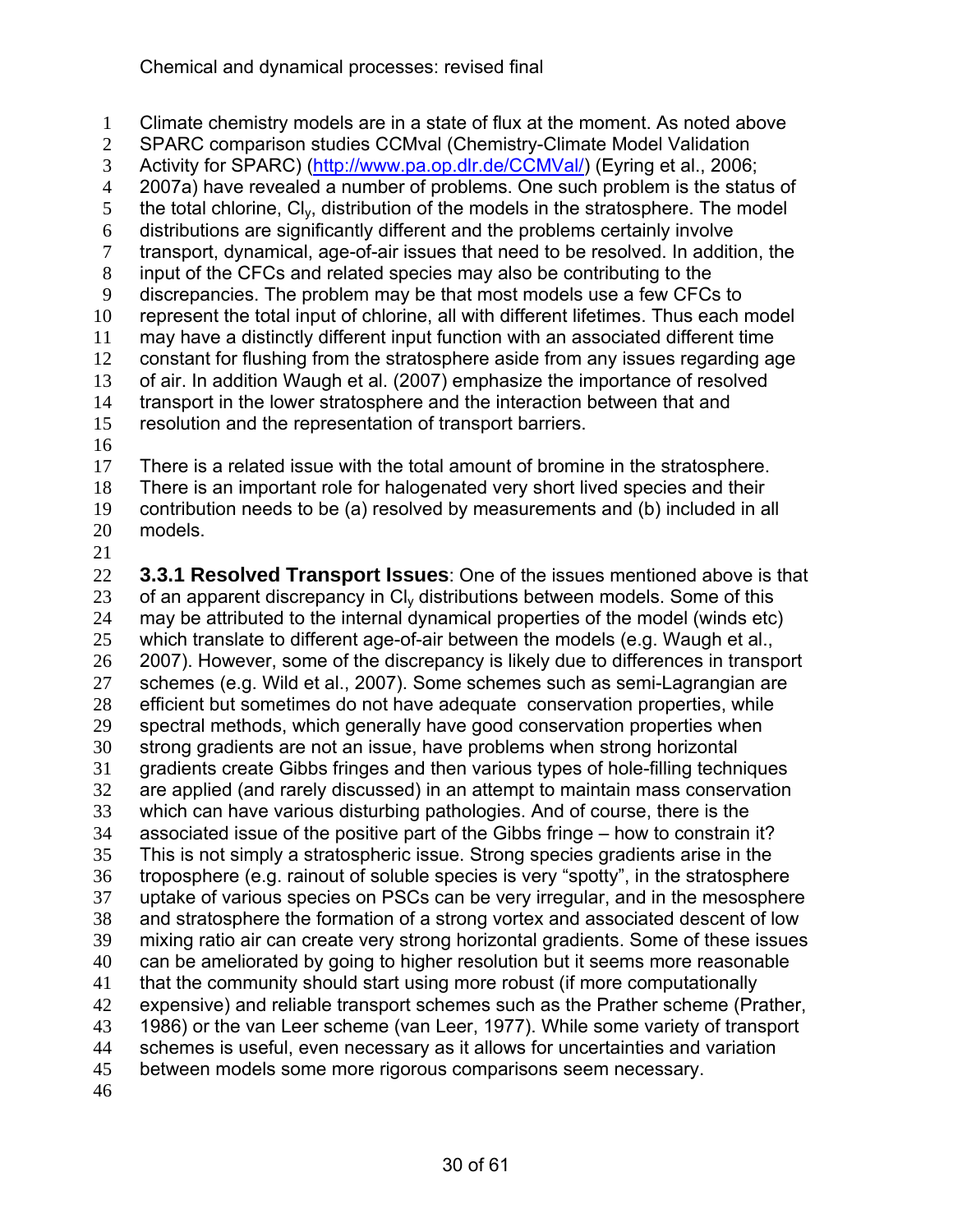A related issue is transport by sub-grid scale motions such as large scale

convection. In CTMs these schemes are often/sometimes applied in an

inconsistent manner as the parametrizations as the resolved winds utilized to

drive the model will often have used a different parameterization and most likely

at a different resolution as that used in the CTM. It would be useful to quantify the

impact of such uncertainties.

## *3.4 Radiative Forcing comments*

The increased emissions from future air traffic will alter radiative forcing due to generation of increased ozone, increased carbon dioxide and associated 12 decreases in methane concentrations. The major change will be due to the increased ozone in the upper troposphere, particularly in aviation corridor regions which, to some extent, is counteracted by a globally reduced methane abundance due to increased OH. And of course the relevant time constants for ozone and methane are quite different. This issue was identified at the time of the IPCC (1999) report. A recent study by Stevenson et al (2004) applied a 18 chemistry-climate model to study the radiative forcings generated by aircraft  $NO<sub>x</sub>$ emissions through changes in ozone and methane. They injected pulses of aircraft NOx the model for a various months and investigated the impacts on ozone and methane radiative forcings. Given that the spatial distributions of the 22 RF from aviation ozone and the RF from methane will be considerably spatially different the question remains how much compensation will occur. The mechanism is the increase in radiative forcing at the earth's surface which causes surface and atmospheric heating. The real verification of the climate impact of increased upper troposphere ozone is the detection of changes in the ozone radiative forcing at the surface and at the top of the atmosphere. Radiative Forcing (RF) calculated at the top of the troposphere at the tropopause is used as a metric for measuring the potential for climate change. And it is often given as a simple global number (NRC, 2005). However, RF is far from uniform as is clear from the regional changes in ozone which translate into regional changes in RF (cf. Figure 2), as opposed to the situation for methane where, 34 because of its  $\sim$  10 year lifetime, the changes in methane, and so the RF, is much more spatially uniform. Clouds can cause large changes in RF and represent a major uncertainty on the model calculation of RF. There are difficulties in detecting changes in the IPCC radiative forcing metric because of the way in which it is defined at the top of the troposphere at the tropopause. There are large uncertainties in the calculations of the radiative forcing metric due to a lack of knowledge of cloud effects. There need to be verifications of the radiative forcing metric by comparison against real

measurements of observed surface radiative forcing and with satellite radiative

trapping at the top of the atmosphere. This will need to be accomplished by

concurrent simulations of surface forcing and top of the atmosphere radiative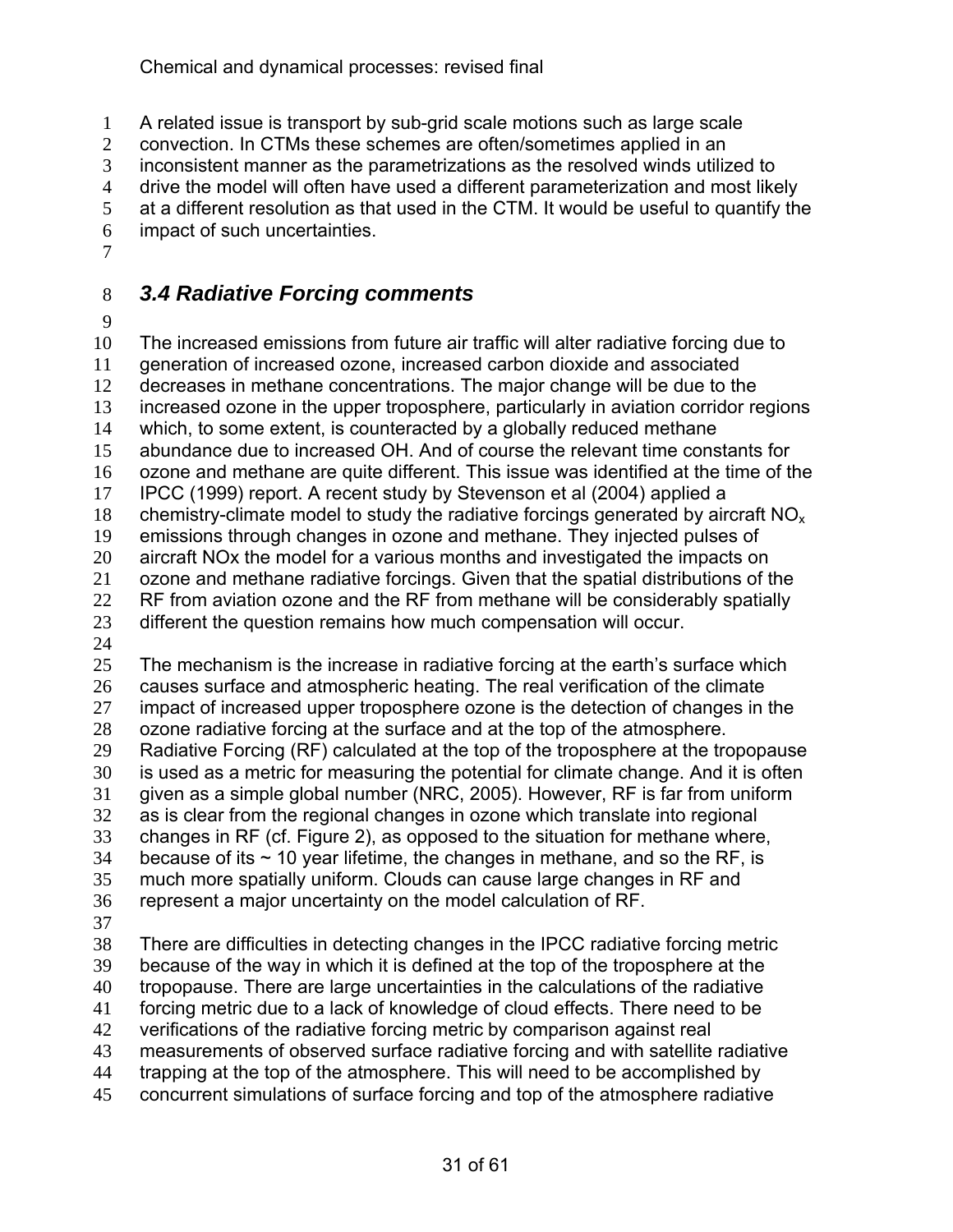trapping with the same climate models used to calculate the RF metric (Puckrin

- et al, 2004).
- 

In addition, we note that RF can be readily *measured* at the surface where it is used as more of a climate observable than a metric. For example, the current network of pygeometers measures the long wave component of surface radiative forcing. Philipona et al. (2005) have detected the increase in total surface radiative forcing from the increase in all of the greenhouse gases. The surface forcing from tropospheric ozone itself has been measured by Evans et al. (1999) using spectral measurements of long wave radiation. The effects of clouds on surface radiative forcing need to be investigated by extensive ground measurements of surface radiative forcing by the individual greenhouse gases and particularly by tropospheric ozone. Satellite measurements of nadir outgoing long wave radiation can also be used to investigate the effects of clouds on the top of the atmosphere radiative forcing (Harries et al, 2001).

Measurements can supply RF on a regional basis. The regional nature was aptly demonstrated by the change in surface temperature range (and RF) from Sept 11-14 with no aircraft flying. For three days after September 11, the Federal Aviation Administration grounded commercial aircraft in the U.S.; there was an 21 anomalous increase in the average diurnal temperature range of 1.2 $\degree$ C for the period Sept. 11-14, 2001, a change not matched in the last 30 years (Travis et al. (2002). This temporary "climate change" was due to decreased surface radiative forcing from both contrails and tropospheric ozone.

### *3.5 Future Climate and related feedbacks*

For assessments of future impacts of aviation, i.e. which might occur in a future climate, chemistry-climate models need to be used in order to permit feedbacks; CTMs will not permit feedbacks and hence the need for metrics such as radiative forcing as a proxy for change. This will apply for our subject area(s) of interest, both chemistry and transport. However, if the changes are small, several long runs will be required, with slightly different boundary conditions (such as SSTs) in order to extract statistically significant findings. This is necessary since emissions will be changing, the ozone layer will be changing, STE may alter the influx of 36 stratospheric ozone to the troposphere, lightning production of  $NO<sub>x</sub>$  may change in a future climate and the strength of the Brewer Dobson circulation may alter, affecting water vapour amounts in the UT/LS region and this will modify the formation and impacts of contrails, contrail-cirrus and the background cirrus clouds.

## *3.6 Interconnectivity with other SSWP theme areas*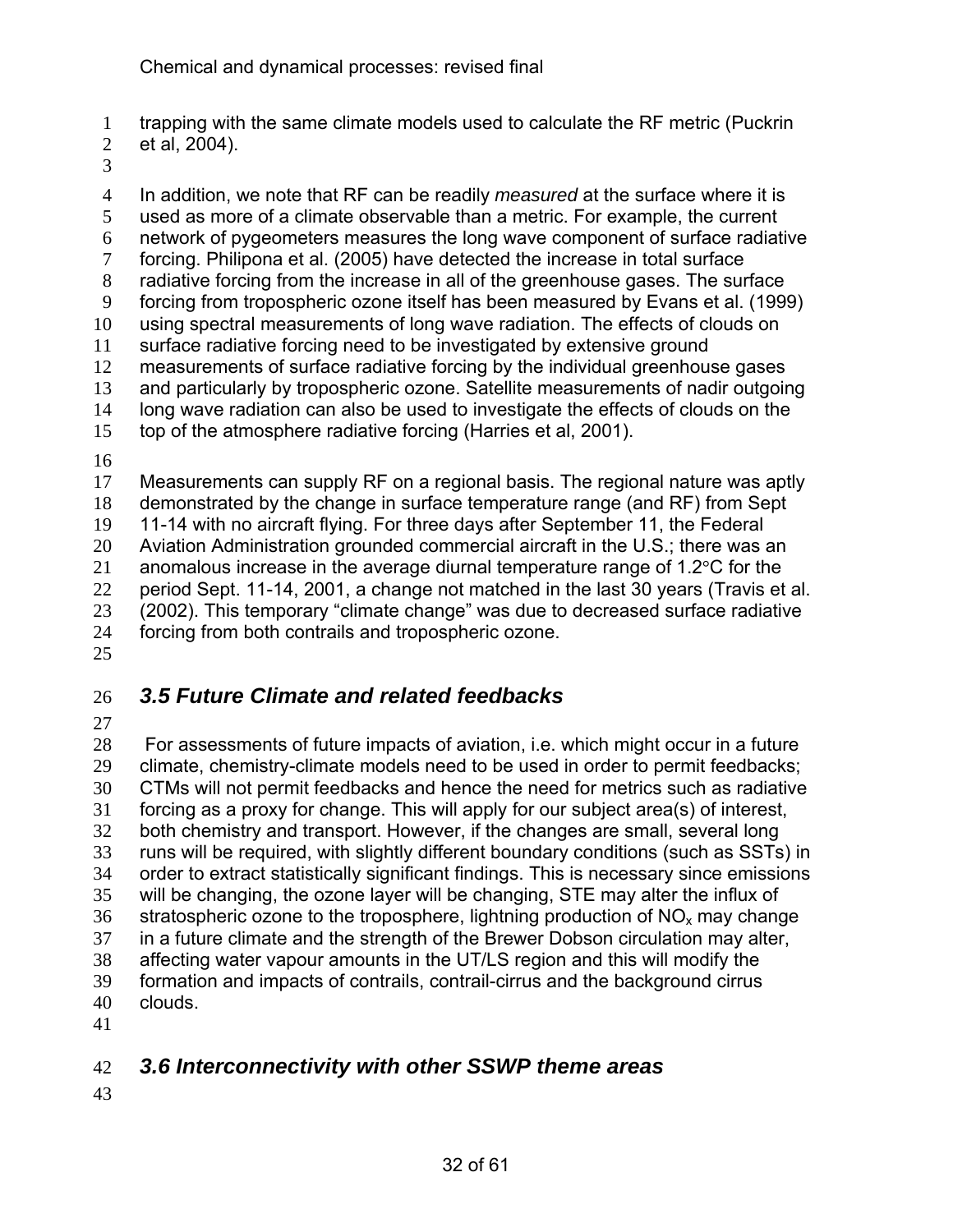The same type of measurements and regional modelling for water vapour and NO<sub>x</sub> are required for the contrail cirrus radiative forcing theme area. Modelling of plume dispersion into the ambient atmosphere is also a common problem with the contrail cirrus theme. Another common link is the upward convection transport of smoke from biomass fires to provide CCN Cloud Condensation Nuclei) for the formation of cirrus in the UT. 

## **4. Priorities**

The following list summarizes the major uncertainties from section 3. In the list below, HP, MP and LP stand for highest priority, medium priority, and lower priority, respectively.

| 13 | <b>Chemistry</b>                                                                               |
|----|------------------------------------------------------------------------------------------------|
| 14 | 1. Our understanding of NOx/HOx chemistry in the UT is uncertain;                              |
| 15 | measurements are not well reproduced by model simulations and may                              |
| 16 | also be influenced by items (4) and (5) below and possibly (2) and (3).                        |
| 17 | (HP)                                                                                           |
| 18 | 2. There is a need to improve our understanding of the impact of background                    |
| 19 | aerosols and those from aviation emissions on the background                                   |
| 20 | constituents. They can alter the NO <sub>x</sub> and CIO <sub>x</sub> chemistry with resulting |
| 21 | changes in regional ozone in the UT/LS. (HP)                                                   |
| 22 | 3. Improved estimates of the potential role of halogen chemistry are required.                 |
| 23 | (MP)                                                                                           |
| 24 | 4. Conversion or uptake of $HNO3$ on cirrus clouds needs to be better                          |
| 25 | understood. (HP)                                                                               |
| 26 |                                                                                                |
| 27 | <b>Emissions</b>                                                                               |
| 28 | 5. The relative contribution of aviation NOx to NOx from lightning and NOx                     |
| 29 | lofted by convection from boundary layer pollution sources in the flight                       |
| 30 | corridors is uncertain and needs to be better defined. (HP)                                    |
| 31 | 6. Chemistry processes in the UT are strongly influenced by convective                         |
| 32 | processes for which species ratios can be used as measures of model                            |
| 33 | performance. (HP)                                                                              |
| 34 |                                                                                                |
| 35 | Models, multiscale, global and climate                                                         |
| 36 | 7. More plume to regional scale models for plume processing of NOx                             |
| 37 | capability are required as there are very few groups at present capable of                     |
| 38 | making detailed calculations. (MP)                                                             |
| 39 | 8. Model representations of vertical transport processes from surface to                       |
| 40 | tropopause need improvement (see above). (HP)                                                  |
| 41 | 9. Ideally, models to address the climate problem should be climate models                     |
| 42 | with comprehensive tropospheric and stratospheric chemistry in order to                        |
| 43 | better incorporate chemical and dynamical feedbacks. If CTMs are used                          |
| 44 | then they also should have comprehensive tropospheric and stratospheric                        |
| 45 | chemistry. (HP)                                                                                |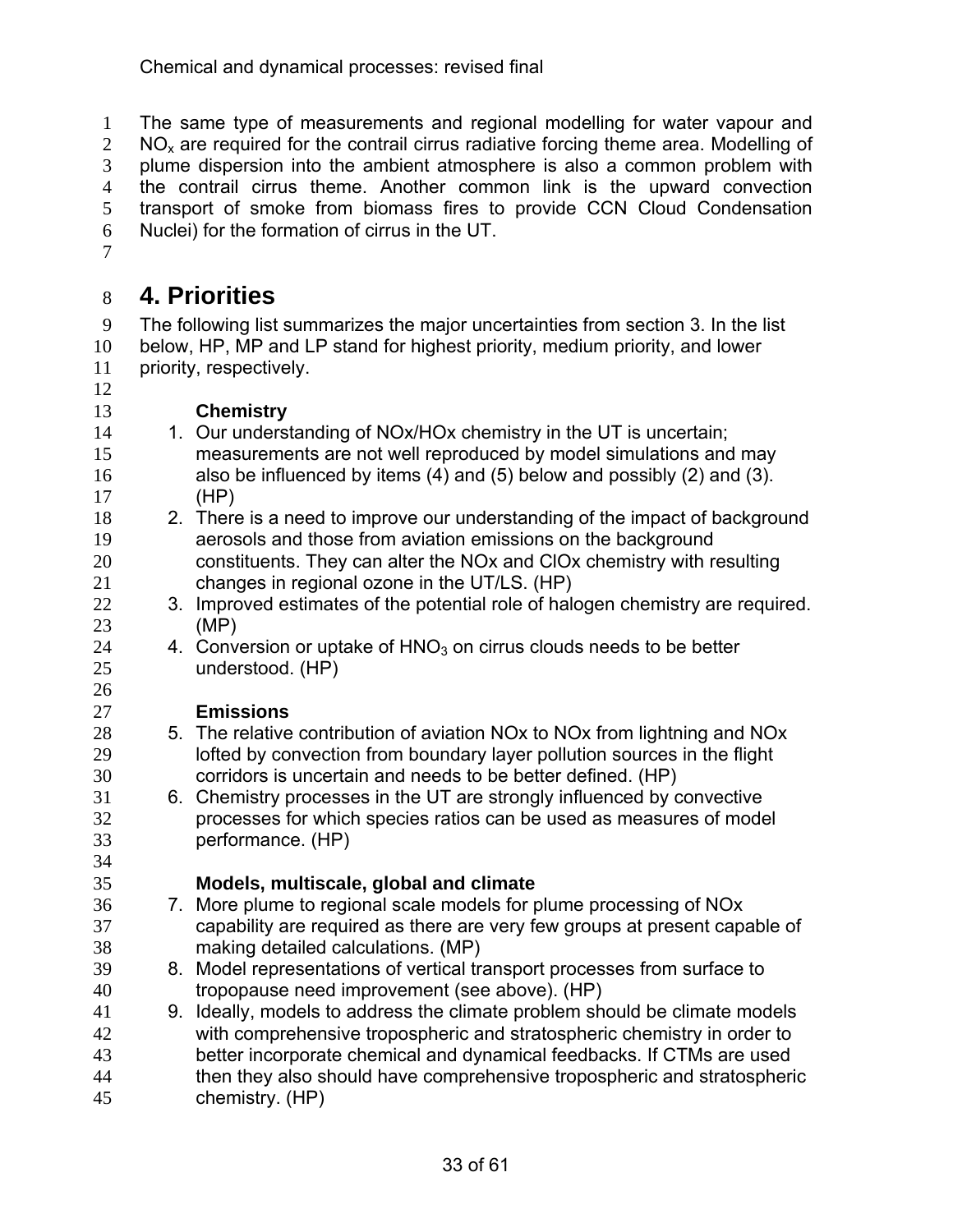| $\mathbf{1}$<br>$\overline{c}$   | 10. Ideally, models should be able to address/simulate dynamical issues such<br>as the Asian monsoon and the Madden-Julian oscillation in order to                       |
|----------------------------------|--------------------------------------------------------------------------------------------------------------------------------------------------------------------------|
| $\overline{3}$<br>$\overline{4}$ | properly characterize upward tropical transport (MP).                                                                                                                    |
| 5                                | 11. Predictions of future climate conditions, composition and emissions are<br>needed but should be addressed with (8) above. (HP)                                       |
| 6                                |                                                                                                                                                                          |
| $\tau$                           | <b>Measurements</b>                                                                                                                                                      |
| $8\,$                            | 12. Measurements of vertical profiles in UT with high vertical and horizontal                                                                                            |
| 9                                | resolution are required and there is a role for $O_3$ , $NO_2$ and CO sondes.                                                                                            |
| 10                               | (HP)                                                                                                                                                                     |
| 11                               | 13. There needs to be support for continued use of current satellites and                                                                                                |
| 12                               | analysis of concomitant data for now and new satellite instruments in the                                                                                                |
| 13<br>14                         | future. (HP)                                                                                                                                                             |
| 15                               | <b>Radiative Forcing Issues</b>                                                                                                                                          |
| 16                               | 14. Verification of the radiative forcing metric for ozone and methane is                                                                                                |
| 17                               | needed and cloud effects need to be quantified. (MP)                                                                                                                     |
| 18                               |                                                                                                                                                                          |
| 19                               | The understanding of aviation impacts on the climate system clearly requires a                                                                                           |
| 20                               | deep understanding of the natural atmosphere. Thus much of the above list                                                                                                |
| 21                               | itemizes a lack of understanding of the natural atmosphere. The following                                                                                                |
| 22                               | outlines ongoing work and future plans that will assist in improving our                                                                                                 |
| 23                               | understanding of the atmosphere of the atmosphere in the UT/LS. Of course the                                                                                            |
| 24<br>25                         | UT/LS does not exist in isolation. Thus improved understanding of the<br>troposphere and stratosphere in general are important.                                          |
| 26                               |                                                                                                                                                                          |
| 27                               | <b>Ongoing measurement programs</b>                                                                                                                                      |
| 28                               |                                                                                                                                                                          |
| 29                               | Clearly it is important to continue monitoring in concert with modelling and                                                                                             |
| 30                               | analysis. This provides continuity with current measurements and allows the time                                                                                         |
| 31                               | series to be extended into the future (e.g. AERONET (Aerosol Robotic Network)                                                                                            |
| 32                               | (http://aeronet.gsfc.nasa.gov/). Maintenance of ozonesonde capability and in                                                                                             |
| 33<br>34                         | particularly programs such as SHADOZ (Southern Hemisphere Additional<br>Ozonesondes) (Thompson et al., 2003a, b; http://croc.gsfc.nasa.gov/shadoz/) in                   |
| 35                               | concert with modelling have allowed important new understanding of tropical                                                                                              |
| 36                               | ozone behaviour and IONS (INTEX ozone networks study) (Thompson et al.,                                                                                                  |
| 37                               | 2007a, b; http://croc.gsfc.nasa.gov/intexb/ions06.html) for ozone transport and                                                                                          |
| 38                               | the frequency of STE over North America.                                                                                                                                 |
| 39                               |                                                                                                                                                                          |
| 40                               | In addition, there should be continuing support for analysis of current satellite                                                                                        |
| 41                               | experiments/instruments that have the capacity to probe the UT/LS, viz., ACE,                                                                                            |
| 42                               | MAESTRO, MIPAS, OSIRIS, SMR, MLS, OMI, SCHIAMACHY, TES, AIRS, IASI,                                                                                                      |
| 43<br>44                         | HIRDLS and also instruments such as MODIS, MISR, AVHRR etc that can                                                                                                      |
| 45                               | provide aerosol column optical depth will be important to maintain continuity into<br>the future of basic tropospheric science. But we note that in 3-5 years there will |
| 46                               | be limited satellite availability that will be useful for UT/LS studies which is                                                                                         |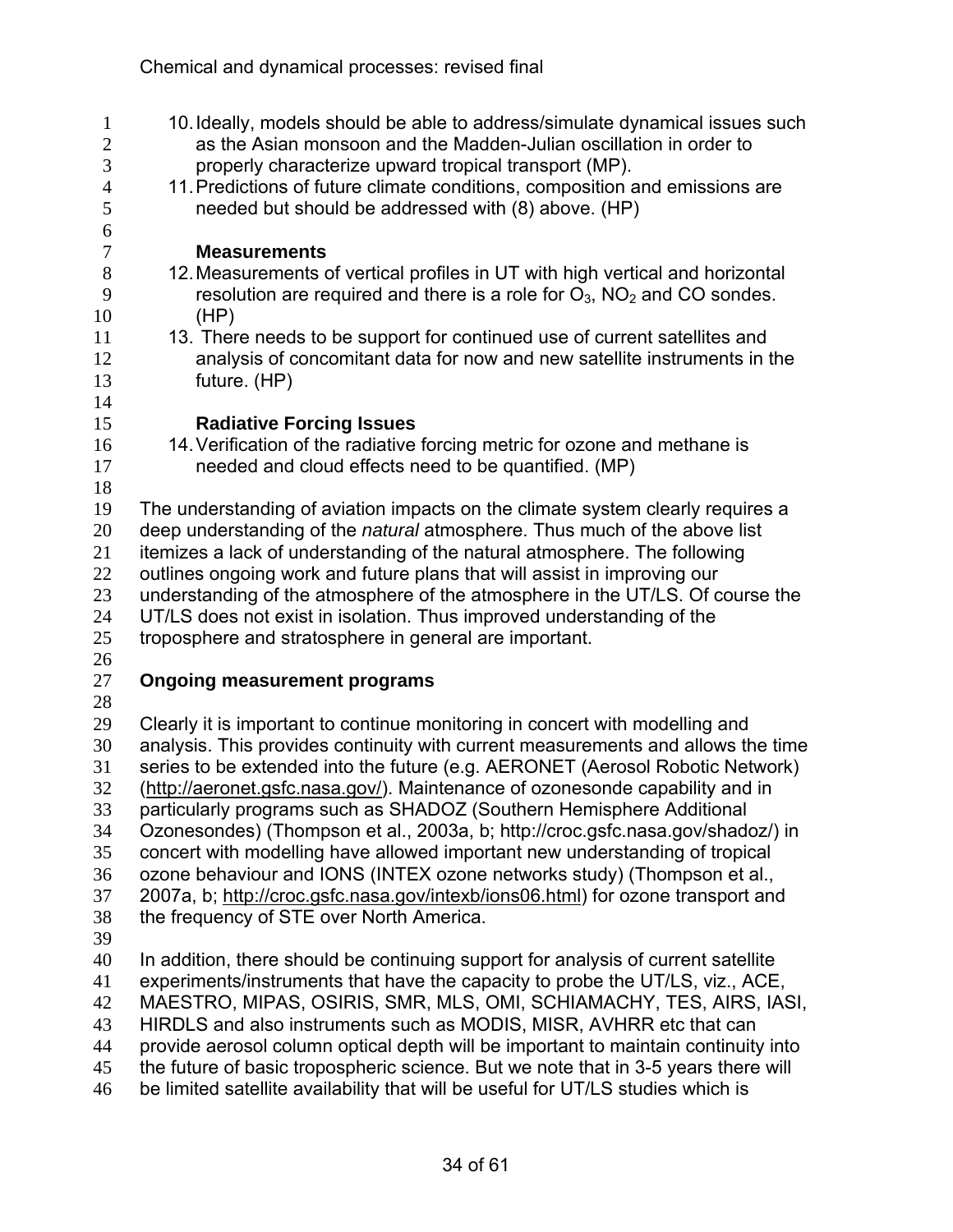- particular to aviation impacts.
- 

#### **Future work**

We discuss campaigns below. A critical part of the infrastructure for campaigns are aircraft, particularly aircraft that can probe the UT/LS region, such as the ER2 and Geophysica which can probe the lowermost stratosphere while other instrumented aircraft can probe the upper troposphere. It is important that these aircraft be supported. Currently the Geophysica is in need of upgrades which are  $10 \sim $1$ M. In addition, instrumented commercial aircraft such as the MOZAIC (Measurement of OZone by Airbus In-service aircraft) fleet also have an important role to play (http://www.cnrm.meteo.fr/dbfastex/datasets/moz.html). It would be important if other governments/aviation companies could be persuaded to participate. The major chemistry and related issues summarized above can only be addressed with new research. For example to better characterize lightning NOx sources, and convection etc will require dedicated aircraft campaigns with

possibly new instrumentation to attack problems of heterogeneous chemistry on

ice and aerosols and possibly measurements of "missing" species. In addition, it will be necessary to support laboratory chemistry, particularly heterogeneous

- chemistry.
- 

With respect to the development of new instrumentation an interesting possibility 25 is the development of a  $NO<sub>2</sub>$  sonde (e.g., Pisano et al., 1996; Sitnikov et al., 2005). This would complement the ozonesonde and would be a major asset in researching the production of ozone by aircraft since it would provide high 28 vertical resolution profiles for  $NO<sub>2</sub>$ . Some infusion of support could lead to instruments suitable for release in concert with ozonesondes. This could be done on relatively a short time scale.

## **Campaigns**

We consider it important continue to continue to conduct aircraft experiments and these should be coordinated where possible with satellite UT/LS measurements of gases (e.g. ACE, MIPAS, AURA (MLS, TES, HIRDLS), METOP) and aerosols. Clearly aircraft will continue to play a leading role in investigations over the next three years. The aircraft include but are not limited to the ER2, DC-8, Geophysica, WB57 and HIAPER. UAVs are a developing technology which should be exploited since they can remain aloft for several days. These will be important in addressing both summer and winter conditions and ideally there should a major campaign conducted in most continents. These would investigate the issues of (a) lofting PBL NOx sources and (b) lightning NOx (c) better characterization of corridor issues.

The impact of improving knowledge in these areas will be high as it is basic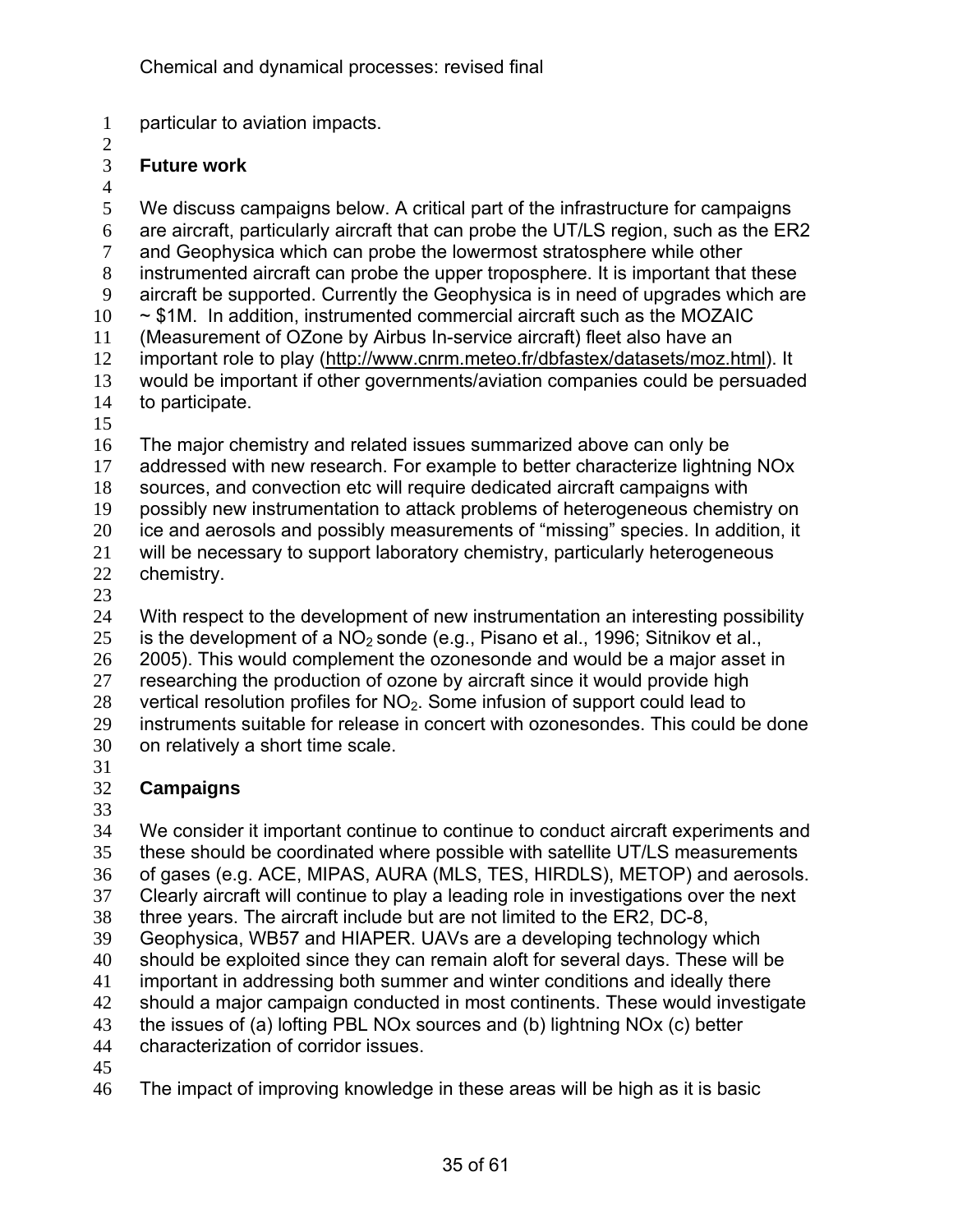knowledge of the background atmosphere. And models simulations of same will

- be necessary for the simulation of aircraft impacts.
- 
- **Modelling**
- 

Climate impact forecasts are dependent on models. Thus it is important to maintain and improve modelling capabilities. This would include improved horizontal and vertical resolution, improved physical processes, better emission data bases, more accurate resolved and sub-gridscale transport processes. The development of multi-scale models is needed to investigate the corridors aspect of the aircraft emissions and the transition to regional scale climate impacts. Parameterizations used for deep convection need to be both used consistently (with the basic dynamical model) and verified according to the scale of model. It would be useful for plume-to-corridor scale models to run comparison simulations of the conversion of NOx into nitric acid in the near field plumes to 17 better characterize the in-plume conversion of NO into  $HNO<sub>3</sub>$  by heterogeneous chemistry in the plume and better resolve the issue of EEIs (effective emission indices) for use in global models. Also it will be important to develop more challenging protocols for comparing models and devise improved diagnostic schemes or metrics for comparing with measurements. This latter is particularly important as it provides useful diagnostic tools for assessing model capability. An essential component of this is improved computer resources. Better characterization and parameterization of convection will remain an issue. One means to attack the problem is by the use of cloud resolving models (CRMs; see for example, Xie et al., 2006; Xu et al., 2006; Lopez et al., 2006) to provide a first order basis for improved parameterizations. Nevertheless, any parameterization will need to be verified against measurements. Better models will lead to improved forecasts in terms of reliability and given current constraints the goals are eminently achievable. Elements required to address the various problems outlined above 1) Support for 3 modelling groups (a single model is useful but using different models is a more basic way of addressing uncertainty issues, as long as certain basic metrics (to be identified) are complied with. 2) Each group may require 3 PY over three years to address some of the issues. a. Campaign modelling b. Climate effects forecasting c. Access to substantial computer power.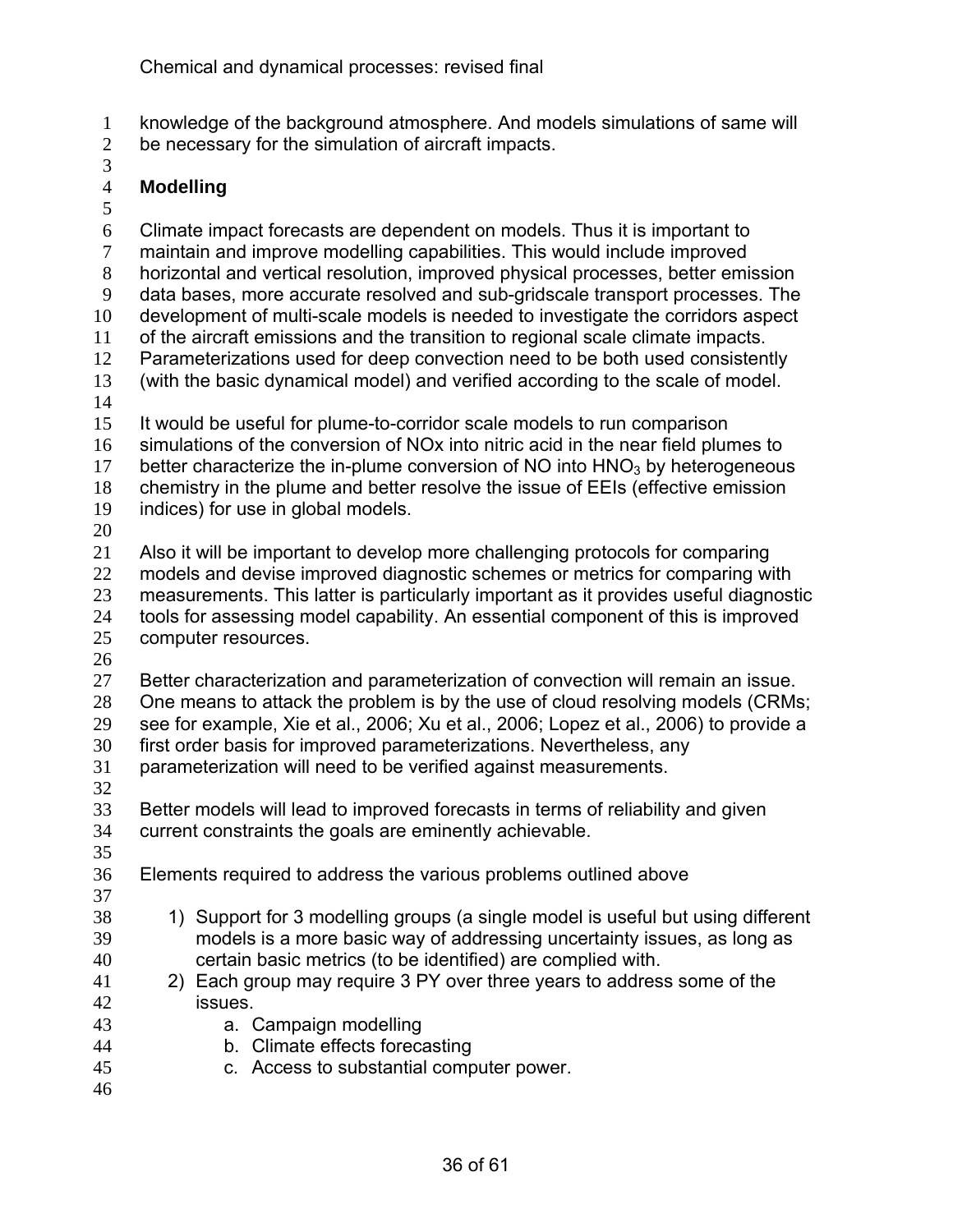#### Radiative Forcing Issues

An important goal is to reduce the errors associated with radiative forcing (RF) issues. There have only been very few and limited validation comparisons of RF with real measurements. In particular, research is necessary for the evaluation of cloud attenuation effects which represent a substantial uncertainty on model calculation of the RFM. Validation of the actual RF observable is needed to reduce GCM climate simulation errors of surface RF and surface temperatures. In terms of impact, improving knowledge and accuracy of RF estimates would improve the uncertainties of estimates of relative contribution of aviation to global warming which are estimated using the RFM. The data could, perhaps, also lead to improvements in GCM simulations of climate changes for regions and also reduce the current error associated with the impacts of a tripled future aircraft fleet contribution to the total RFM. The achievability is high since satellite measured databases of radiative trapping and ground surface measures of surface RF already exist. The work would consist mainly of data analysis of existing Department of Energy (DOE) Atmospheric Radiation Measurement (ARM) databases (http://www.arm.gov/) . It would be prudent to expand the current AERI (Atmosphere Emitted Radiance Interferometer) stations into a future network for surface radiative forcing. The costs are estimated to be : a) analysis of satellite databases 5 FTEs, 27 b) analysis of existing ARM AERI database 3 FTE, c) and network expansion \$300K per station. Timelines: analysis of AERI database 2 years, analysis of existing satellite databases: 3 years and network development 10 years. 

## **5. Recommendations**

In this section we address the "recommendations for the optimum use of current tools for modeling and data analysis" and interpret this to mean what can be done with a limited expenditure of funds (and assuming with insufficient funds for major new measurement programs initiatives). Also for the scientific domain of this SSWP we address chemistry-climate impacts of aviation. Priority one would be the impact on ozone and associated RF effects and second priority would be the effects of aerosols in the plume/contrail. In terms of uncertainty, we have noted above that the UT is a region of considerable uncertainty both in terms of background emission sources and chemistry, both gas phase and heterogeneous.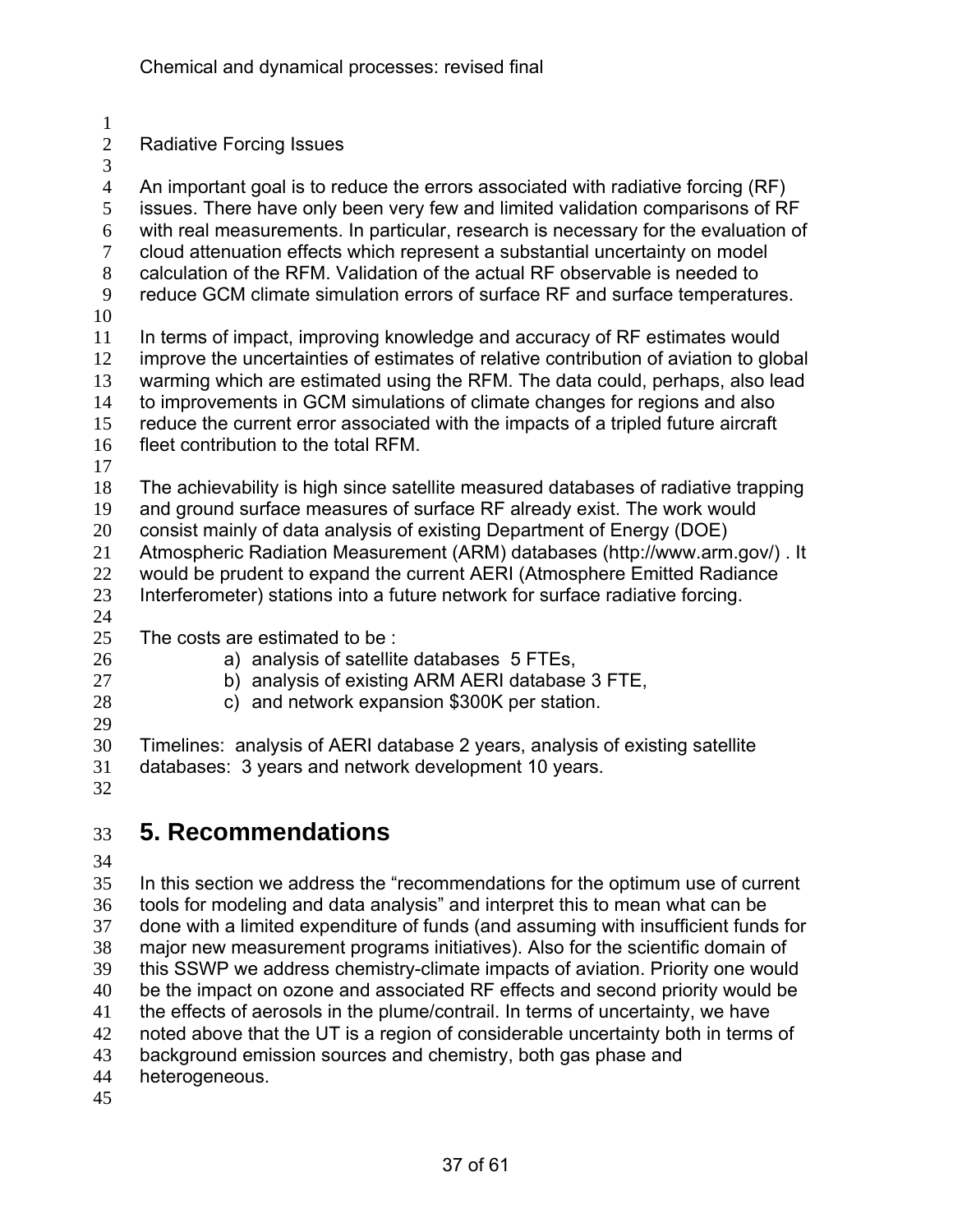The issues raised in Sections 2 and 3 have led us to a number of

recommendations for 'practical' application of the currently available information

involving available measurements and current modeling capabilities. This can,

perhaps, be separated into three aspects. The analysis of observations, currently

collected, continuing analysis of observations taken as part of an on-going

program such as a satellite experiment and the analysis using currently available models.

As noted in sections 2 and 3, recent plume and CTM modeling studies have

emphasized the impacts of background aerosols (natural and non-aviation anthropogenic) and those generated by aviation combustion on the UT/LS ozone

budget: plume aerosols can modify UT/LS chemistry by activating Cly to destroy

ozone, while ozone oxidation reactions followed by heterogeneous reactions can

result in a reduction of ozone within the plume. But these conditions are quite

sensitive to background conditions. In addition, once the plume aerosols become

part of the background the enhanced aerosol field can have similar impacts.

These aspects could be addressed by a modelling study where the goals would

be to come up with a "best" estimate of UT/LS background aerosols for current

and future (~2050) conditions and also appropriate future meteorological

conditions. Several models could repeat the earlier work of Meilenger et al.

(2005) and Søvde et al. (2007) for these future conditions to better characterize impacts.

One issue that could also be addressed without new data would be to confirm the results of recent modelling studies on the impacts of a putative fleet of supersonic aircraft (SSA). Current estimates suggest that a fleet of SSAs would result in an increase in column ozone. But as this is impacted by aircraft-generated aerosols it would be useful to reexamine this with different fuel type.

Another recommendation is to continue extensive analysis of the current suite of satellite UT/LS measurements of gases (ACE, MIPAS, AURA/MLS,

AURA/HIRDLS) in order *to better characterize the UT/LS region* so that we can

be more confident of the putative impacts of aviation. But we also note that nadir

viewing instruments (e.g. MOPITT, AURA/TES, MODIS etc) also yield important

information on emissions and convection and also aerosol distributions.

We also recommend the analysis of current data sets be accompanied by

modelling analysis using 3D models and that at least a few of these should

include evaluated "comprehensive" tropospheric and stratospheric chemistry in

order to provide a more solid baseline. This could include both CTMs and GCMs.

But there should also be an assessment of the robustness of the using

appropriate diagnostics such discussed above such as STE ozone fluxes,

tropospheric <OH> densities and correlations. These models could be used to

assess the impact of aviation in climate mode or time-slice mode using SSTs and

related surface properties from climate models. The rationale for using time-slice

mode is that the aircraft climate/dynamical impacts are likely to be small and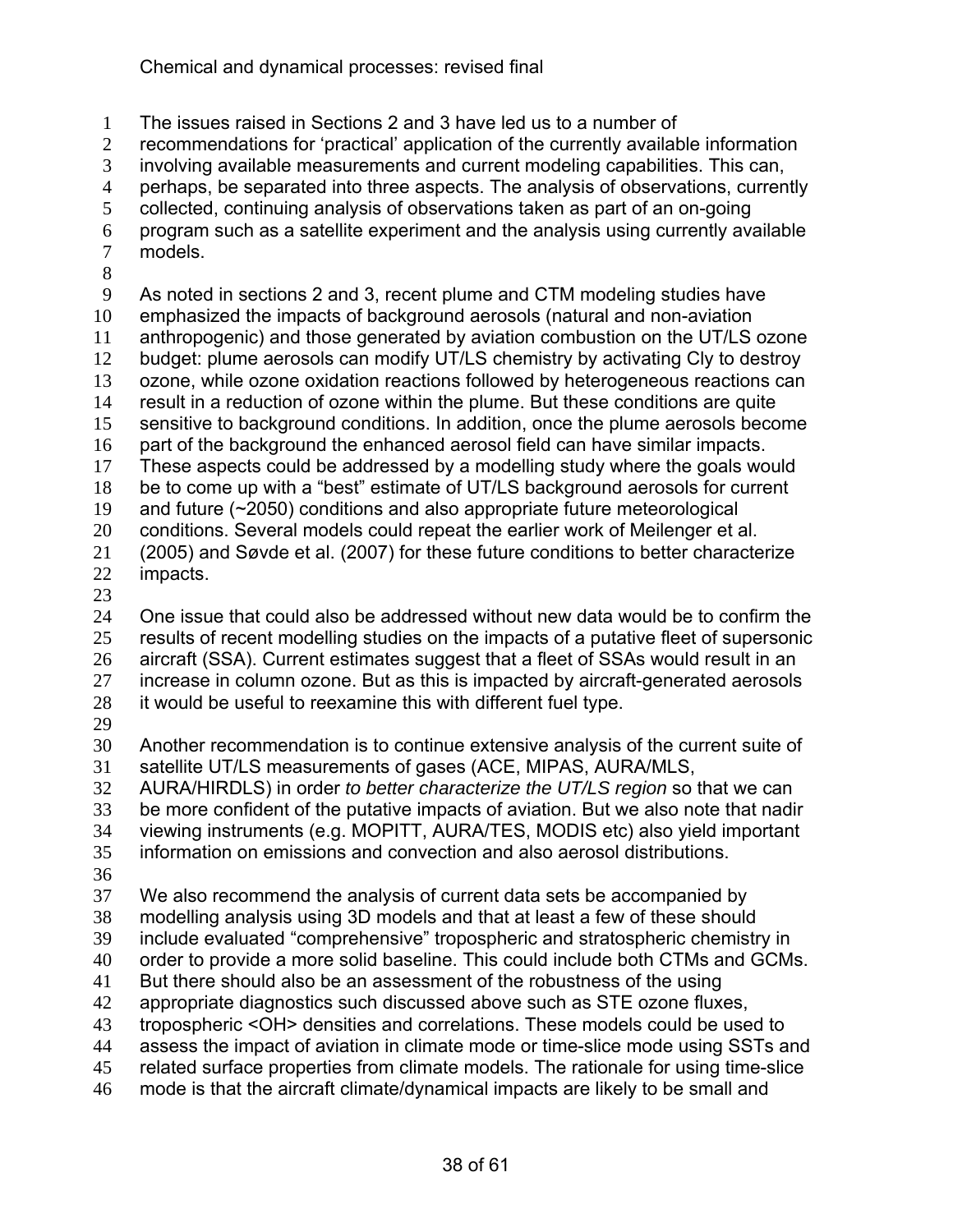looking for climate signatures could require running many ensembles, although if

2 sufficient models were run this might be taken as equivalent to ensembles. This

- would certainly supplement the assessment of climate impacts using a RF type metric.
- 

An important recommendation concerns the radiative forcing changes due to the increased UT ozone from aircraft traffic. The uncertainty that clouds introduce to model simulations of this parameter was noted in Section 2. A request could be made to DOE ARM to process the large existing AERI database for surface radiative forcing from ozone and methane. With such a database, investigations of cloud effects on radiative forcing in corridor regions and in several climate regimes would be facilitated. Of the issues that could be addressed is the re-evaluation of data from previous campaigns in the light of more recent understanding. And this brings up the issue of data accessibility. Is the older aircraft data accessible and could it be made available with such tools as GIOVANNI, developed by NASA for several satellite

- instruments? GIOVANNI is fast to use and easy to use; it permits scientists to
- access and work with the data easily online without importing large volumes of
- data.

## **6. Summary**

The current state of knowledge on the formation of ozone and related chemistry and transport in the upper troposphere at air traffic flight levels has been surveyed. About 40% of the time aircraft fly in the lower stratosphere where the chemistry is well known and there is confidence in the projections of models. In 27 the upper troposphere where jet traffic spends 60% of the time, the chemistry is insufficiently defined to make an accurate prediction of the climate impacts of 29 increased jet traffic. In the upper troposphere  $HO_x/NO_x$  chemistry is uncertain as revealed by various aircraft campaigns. Measurements indicate that PAN is an 31 important component of  $NO<sub>v</sub>$  in the mid to upper troposphere and is likely involved in long rage transport of NOx. Also aircraft measurements reveal "high" 33 levels of  $NO<sub>v</sub>$  in the summer UT over NA, similar to those in the LT, but 34 generated by lightning rather than anthropogenic emissions. The sources of  $NO<sub>x</sub>$ <br>35 in the UT are not all well quantified, despite recent progress on quantifying the in the UT are not all well quantified, despite recent progress on quantifying the 36 lightning source. The fraction of the deep convection source of  $NO<sub>x</sub>$  from the surface sources which reaches the 10 to 13 km level is estimated to be around 10 % for North American summer meteorological conditions but possibly 50% for European summer meteorological conditions. There is a need for new aircraft campaigns focused on the quantification of the NOx sources in the flight corridors.

Heterogeneous chemistry on aerosols/contrails from aircraft emissions may alter

- ozone loss chemistry in the regional background atmosphere and modify ozone
- production from NOx emissions. Plume to corridor studies would be useful to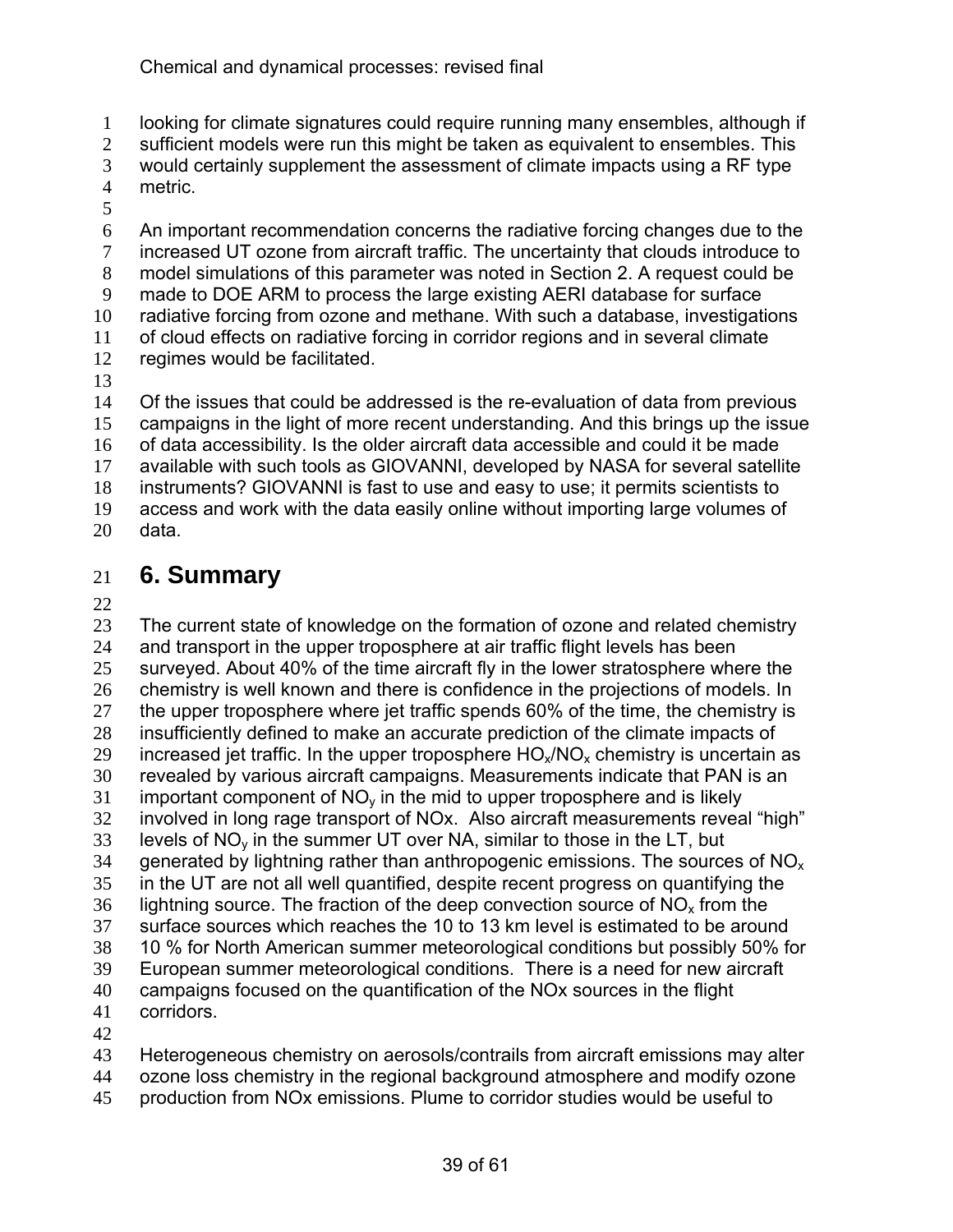1 better characterize the conversion of NOx into  $HNO<sub>3</sub>$  in the near field plumes. These effects need to be characterized/confirmed for different fuel types. The evidence of the climate impact of increased upper tropospheric ozone due to air traffic is the detection of changes in the ozone radiative forcing at the surface and at the top of the atmosphere. The radiative forcing due to ozone may be higher in some regional areas than on a global basis. There are uncertainties in the calculations of the radiative forcing metric mainly due to a lack of knowledge of cloud effects. There have been few verifications of the RF metric with real measurements of observed surface radiative forcing or with satellite radiative trapping at the top of the atmosphere. The characterization of aviation impacts in details within the corridor is limiting progress and should be the focus of aircraft and satellite studies. However, it is rendered difficult by the relatively small effect on synoptic scales. There are 16 several recent satellites which provide new information on the  $NO<sub>x</sub>$  and nitric acid at flight levels and this information could perhaps be applied to the problem. In concert with aircraft campaigns, satellites experiments with improved vertical resolution are needed to study the UT/LS region. There is a concern that there will be a gap in satellite instruments suitable for UT/LS investigations. The SHADOZ/IONS ozonesondes have proven to be highly useful for investigating ozone in the upper troposphere and could be used to partially fill such a gap. There have been too few aircraft campaigns focused on 26 the flight corridors and which are coordinated with satellite overpass measurements. There have been large advances in models since 1999. Data assimilation has proven very valuable in providing "value added" information from satellite data. Multiscale models are needed to investigate the corridors aspect of the aircraft emissions and the transition to regional scale climate impacts. Parameterizations used for deep convection need to be both used consistently (with the basic dynamical model) and verified according to the scale of model. Finally it is recommended that climate assessments of the impacts of a future fleet should use chemistry-climate models with comprehensive tropospheric and stratospheric chemistry at as high a resolution as feasible. We caution that although current measurements can yield improved results by the application of more sophisticated models, it is unlikely that accurate simulations of aircraft emissions impacts on UT/LS ozone and resulting radiative forcing of climate will be possible without information from new satellite and aircraft missions and expanded sounding systems such as ozonesondes and lidars.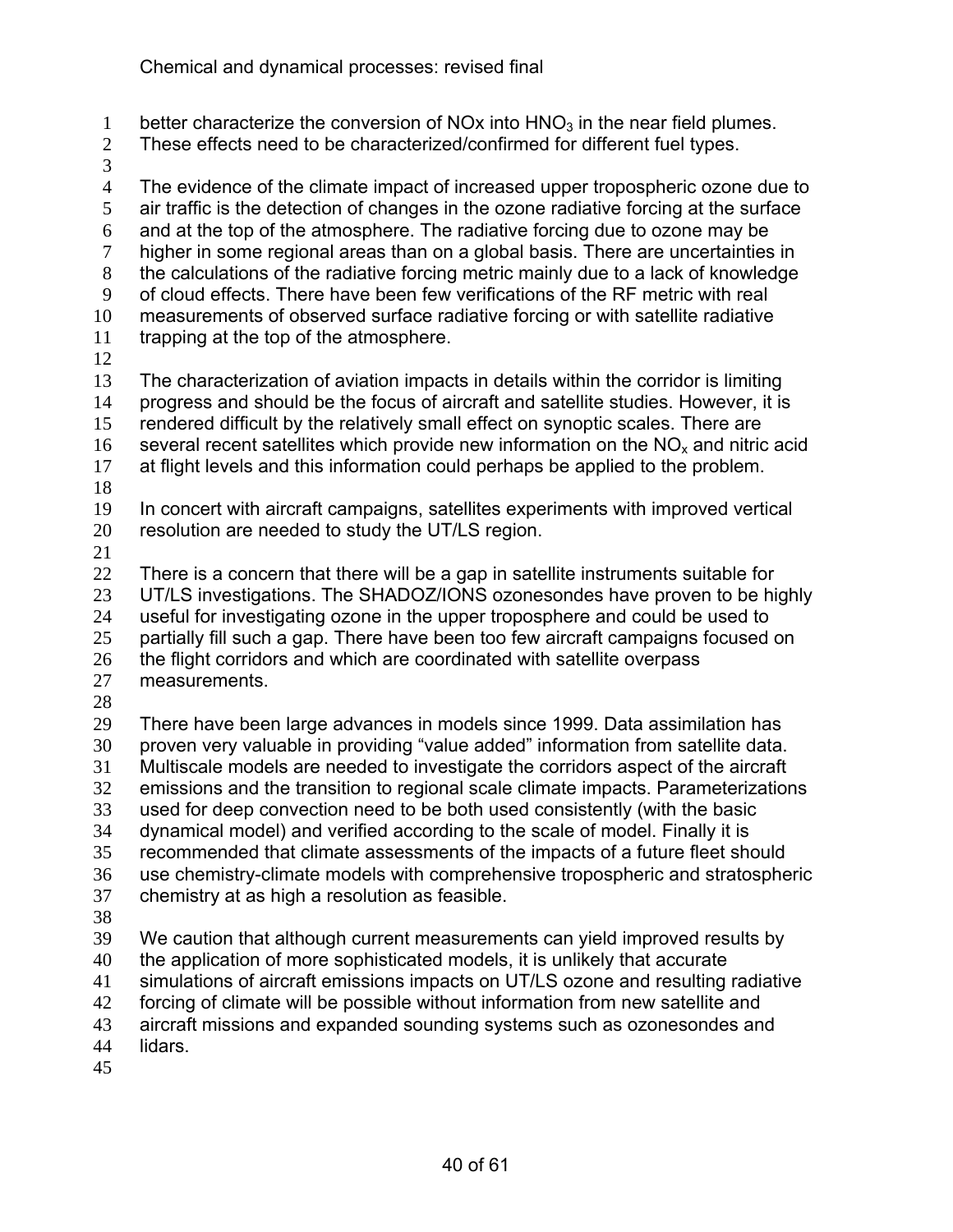## **7. References**

- 
- Baldwin, M. P., M. Dameris, T. G. Shepherd, How will the stratosphere affect climate change, Science, 316, 1576-1577, 2007.
- Belair, S. and 34 authors, Operational implementation of a 33-km version of GEM
- for global medium-range predication at CMC, CMOS bulletin SCMO, 35, 77-84, 2007.
- Bernath, P. F., and 45 authors, Atmospheric Chemistry Experiment (ACE):
- Mission Overview, Geophys. Res. Lett., 32, L15S01,
- doi:10.1029/2005GL022386, (2005).

Bertram, T.H., and 23 authors, Direct Measurements of the Convective Recycling of the Upper Troposphere, Science, 315, 816-820, 2007.

- Brown, S. S., T. B. Ryerson, A. G. Wollny, C. A. Brock, R. Peltier, A. P. Sullivan,
- R. J. Weber, W. P. Dube, M. Trainer, J. F. Meagher, F. C. Fehsenfeld, and A.
- R. Ravishankara, Variability in nocturnal nitrogen oxide processing and its role in regional air quality, Science, 311, 67-70, 2006.
- Brown, S. S., H. Stark, and A. R. Ravishankara, Applicability of the steady state 18 approximation to the interpretation of atmospheric observations of  $NO<sub>3</sub>$  and
- N2O5, J. Geophys. Res., 108(D17), 4539, doi:10.1029/2003JD003407, 2003.
- Cooper, O. R., A. Stohl, M. Trainer, A. M. Thompson, J. C. Witte, S. J. Oltmans, G. Morris, K. E. Pickering, J. H. Crawford, G. Chen, R. C. Cohen,T. H.
- Bertram, P. Wooldridge, A. Perring, W. H. Brune, J. Merrill, J. L. Moody, D.
- Tarasick, P. Nédélec, G. Forbes, M. J. Newchurch, F. J. Schmidlin, B. J.
- Johnson, S. Turquety, S. L. Baughcum, X. Ren, F. C. Fehsenfeld, J. F.
- Meagher, N. Spichtinger, C. C. Brown, S. A. McKeen, I. S. McDermid, and T.
- Leblanc, Large upper tropospheric ozone enhancements above midlatitude
- 27 North America during summer: In situ evidence from the IONS and MOZAIC
- ozone measurement network, J. Geophys. Res., 111, D24S05,
- doi:10.1029/2006JD007306, 2006.
- Crutzen, P., and Andreae, M. O., Biomass burning in the tropics: Impact on atmospheric chemistry and biogeochemical cycles, *Science, 250*, 1669–1678, 1990.
- Danilin, M.Y., J.M. Rodriguez, M.K.W. Ko, D.K. Weisenstein, R.C. Brown, R.C. Miake-Lye, and M.R. Anderson, Aerosol particle evolution in an aircraft wake: implications for the high-speed civil transport fleet impact on ozone, J.
- Geophys. Res.,102, 21453-21463, 1997:
- de Grandpré, J., C. Charette, P. Gauthier, S.Chabrillat, A. Robichaud, Y. Rochon, Y.Yang and R. Ménard, Development and Validation of a Chemical Weather 39 System at Environment Canada, 13<sup>th</sup> July, IUGG, Perugia, 2007.
- 40 Dentener, F. J. and P. J. Crutzen, Reaction of  $N_2O_5$  on tropospheric aerosols:
- 41 Impact on the global distributions of  $NO_x$ ,  $O_3$ , and OH, J. Geophys. Res., 98, 7149-7163, 1993.
- Dentener, F., D. Stevenson, J. Cofala, R. Mechler, M. Amann, P. Bergamaschi,
- F. Raes, and R. Derwent,The impact of air pollutant and methane emission
- controls on tropospheric ozone and radiative forcing: CTM calculations for the
- period 1990–2030, Atmos. Chem. Phys., 5, 1731–1755, 2005.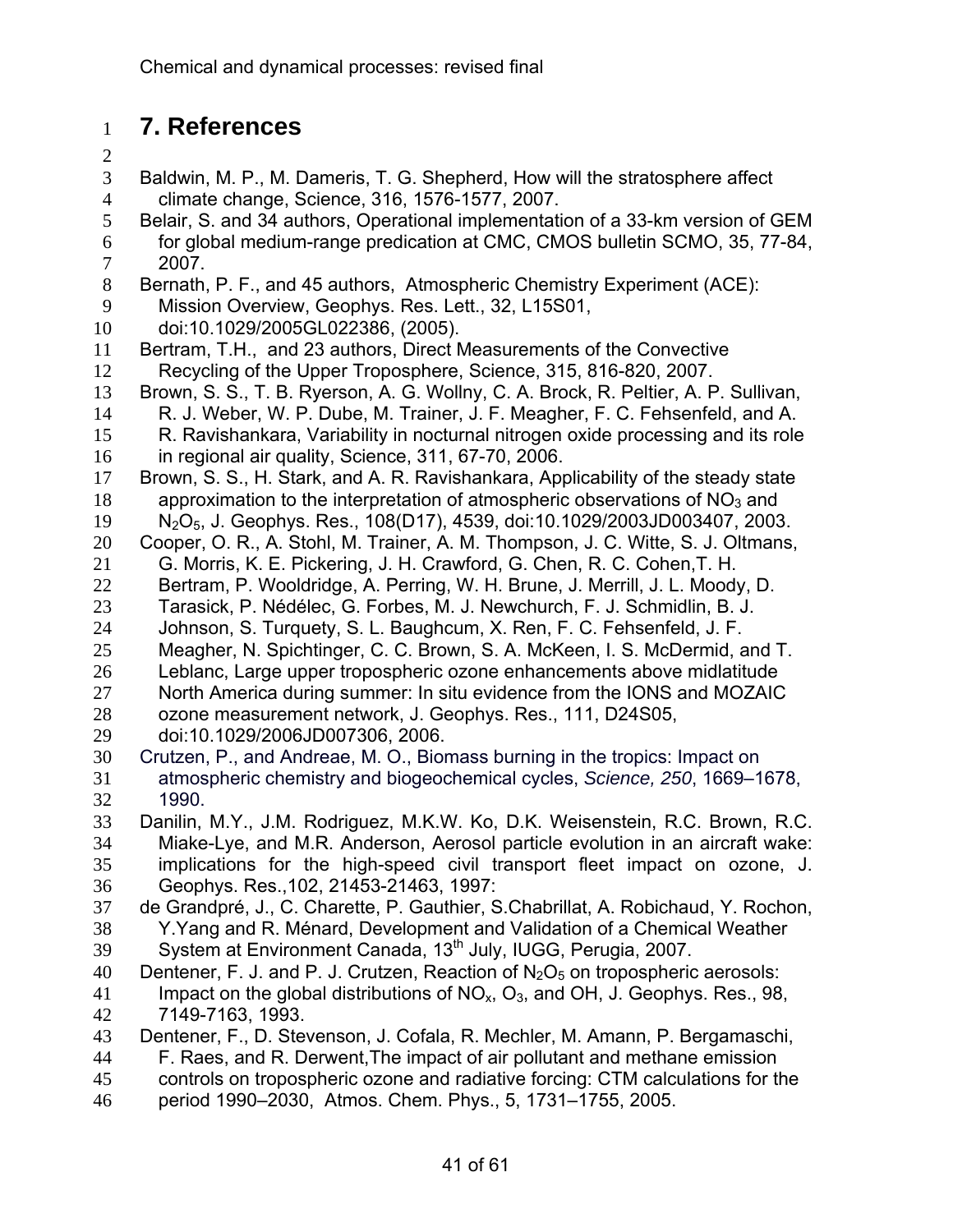| $\mathbf{1}$   | Evans, M. J. and D. J. Jacob, Impact of new laboratory studies of $N_2O_5$                         |
|----------------|----------------------------------------------------------------------------------------------------|
| $\mathbf{2}$   | hydrolysis on global model budgets of tropospheric nitrogen oxides, ozone,                         |
| 3              | and OH, Geophys. Res. Lett., 32, L09813, doi: 10.1029/2005GL022469, 2005.                          |
| $\overline{4}$ | Evans, W.F.J. and E. Puckrin, Remote Sensing Measurements of Tropospheric                          |
| 5              | Ozone by Ground-Based Thermal Emission Spectroscopy, J. Atmos. Sci., 56,                           |
| 6              | pp 311-318,1999.                                                                                   |
| 7              | Eyring, V., and 39 others, Assessment of temperature, trace species, and ozone in                  |
| 8              | chemistry-climate model simulations of the recent past, J. Geophys. Res, 111,                      |
| 9              | D22308, doi:10.1029/2006JD007327, 2006.                                                            |
| 10             | Eyring, V., and 38 others, Multi-model projections of stratospheric ozone in the                   |
| 11             | 21 <sup>st</sup> century, submitted to J. Geophys. Res, Spring 2007a.                              |
| 12             | Eyring, V., Stevenson, D. S., Lauer, A., Dentener, F. J., Butler, T., Collins, W. J.,              |
| 13             | Ellingsen, K., Gauss, M., Hauglustaine, D. A., Isaksen, I. S. A., Lawrence, M.                     |
| 14             | G., Richter, A., Rodriguez, J. M., Sanderson, M., Strahan, S. E., Sudo, K.,                        |
| 15             | Szopa, S., van Noije, T. P. C., and Wild, O.: Multi-model simulations of the                       |
| 16             | impact of international shipping on Atmospheric Chemistry and Climate in 2000                      |
| 17             | and 2030, Atmos. Chem. Phys., 7, 757-780, 2007.                                                    |
| 18             | Fehsenfeld, F. C., G. Ancellet, T. S. Bates, A. H. Goldstein, R. M. Hardesty, R.                   |
| 19             | Honrath, K. S. Law, A. C. Lewis, R. Leaitch, S. McKeen, J. Meagher, D. D.                          |
| 20             | Parrish, A. A. P. Pszenny, P. B. Russell, H. Schlager, J. Seinfeld, R. Talbot,                     |
| 21             | and R. Zbinden, International Consortium for Atmospheric Research on                               |
| 22             | Transport and Transformation (ICARTT): North America to Europe-Overview                            |
| 23             | of the 2004 summer field study, J. Geophys. Res., 111, D23S01,                                     |
| 24             | doi:10.1029/2006JD007829, 2006.                                                                    |
| 25             | Flannigan, M. D., B. D. Amiro, K. A. Logan, B. J. Stocks, and B. M. Wotton,                        |
| 26             | Forest fires and climate change in the 21 <sup>st</sup> century, Mitigation and Adaptation         |
| 27             | Strategies for Global Change, DOI: 10.1007/s11027-005-9020-7, 2005.                                |
| 28             | Folkers, M., Th. F. Mentel, and A. Wahner, Influence of an organic coating on the                  |
| 29             | reactivity of aqueous aerosols probed by the heterogeneous hydrolysis of                           |
| 30             | N <sub>2</sub> O <sub>5</sub> , Geophys. Res. Lett., 30(12), 1644, doi:10.1029/2003GL017168, 2003. |
| 31             | Gamblin B., O. B. Toon, M. A. Tolbert, Y. Kondo, N. Takegawa, H. Irie, M. Koike,                   |
| 32             | J. O. Ballenthin, D. E. Hunton, T. M. Miller, A. A. Viggiano, B. E. Anderson, M.                   |
| 33             | Avery, G. W. Sachse, J. R. Podolske, K. Guenther, C. Sorenson, and M. J.                           |
| 34             | Mahoney, Nitric acid condensation on ice: 1. Non-HNO <sub>3</sub> constituent of NO <sub>Y</sub>   |
| 35             | condensing cirrus particles on upper tropospheric, J. Geophys. Res., 111,                          |
| 36             | D21203, doi:10.1029/2005JD006048, 2006a.                                                           |
| 37             | Gamblin B., et al., Correction to "Nitric acid condensation on ice: 1. Non-HNO 3                   |
| 38             | constituent of NO Y condensing on upper tropospheric cirrus particles", J.                         |
| 39             | Geophys. Res., 111, D24210, doi:10.1029/2006JD008266, 2006b.                                       |
| 40             | Gamblin B., et al., Nitric acid condensation on ice: 2. Kinetic limitations, a                     |
| 41             | possible "cloud clock" for determining cloud parcel lifetime, J. Geophys. Res.,                    |
| 42             | 112, D12209, doi:10.1029/2005JD006049, 2007.                                                       |
| 43             | Gauss, M., I. Isaksen, V. Grewe, M. Köhler, D. Hauglustaine, D. Lee, Impact of                     |
| 44             | Aircraft $NOx$ Emissions: Effects of Changing the Flight Altitude. In R. Sausen,                   |
| 45             | C. Fichter and G. Amanatidis (eds.): European Conference on Aviation,                              |
| 46             | Atmosphere and Climate (AAC). Proceedings of an International Conference,                          |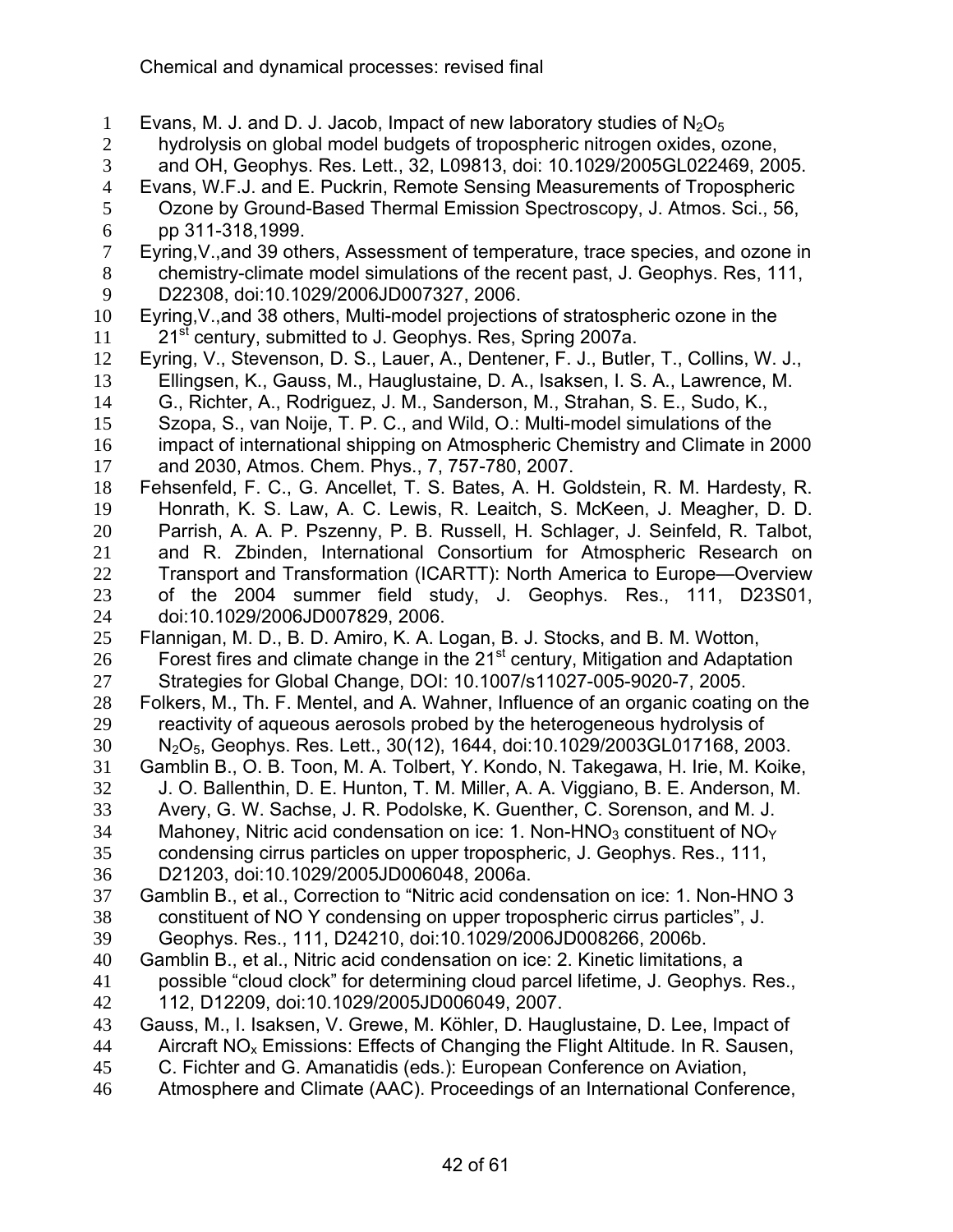Friedrichshafen, Germany, 30 June to 3 July 2003, EUR 21051, 122-127, 2004. 3 Gauss, M., I. S. A. Isaksen, D. S. Lee, and O. A. Søvde, Impact of aircraft  $NO<sub>x</sub>$ emissions on the atmosphere – tradeoffs to reduce the impact, Atmos. Chem. Phys., 6, 1529–1548, 2006. 6 Gauss, M., I.S.A. Isaksen, S. Wong and W.-C. Wang, Impact of  $H_2O$  emissions from cryoplanes and kerosene aircraft on the atmosphere, J. Geophys. Res., 108, D10, 4304, doi.1029/2002JD002623, 2003. Giglio, L., G.R. van der Werf, J.T. Randerson, G.J. Collatz, and P.S. Kasibhatla, Global Estimation of Burned Area using MODIS Active Fire Observations, Atmos. Chem. Phys., 6, 957-974. SRef-ID: 1680-7324/acp/2006-6-957, 2006. Gillett, N. P., A. J. Weaver, F. W. Zwiers, M. D. Flannigan, Detecting the effect of climate change on Canadian forest fires, Geophys. Res. Lett., 31, L18211, doi:10.1029/2004GL020876, 2004. Grell, G. A., S. Emeis, W. R. Stockwell, T. Schoenemeyer, R. Forkel, J. Michalakes, R. Knoche and W. Seidl, Application of a multiscale, coupled M5/chemistry model to the complex terrain of the VOTALP valley campaign, Atmos. Environ., 34, 1435-1453, 2000. Grell, G. A., S. E. Peckham, R. Schmitz, S.A. McKeen, G. Frost, W. C. Skamarock, and B. Eder, Fully coupled online chemistry within the WRF model, Atmos. Environ., 39, 6957-6975, 2005. 22 Hallquist, M., D. J. Stewart, S. K. Stephenson, R. A. Cox, Hydrolysis of  $N_2O_5$  on sub-micron sulfate aerosols, Phys. Chem. Chem. Phys., 5, 3453-3463, 2003. Harries, J. E., H. E. Brindley, P. J. Sagoo and R.J. Bantges, Increases in greenhouse forcing inferred from the outgoing longwave radiation spectra of the Earth in 1970 and 1997, Nature 410, 355-357, 2001. Heald, C. L., D.J. Jacob, R.J. Park, L.M. Russell, B.J. Huebert, J.H. Seinfeld, H. Liao, and R. J. Weber, A large organic aerosol source in the free troposphere missing from current models, Geophys. Res. Lett., 32, L18809, doi:10.1029/2005GL023831, 2005 Holton, J. R., P. H. Haynes, M. E. McIntyre, A. R. Douglass, R. B. Rood, L. Pfister, Stratosphere-Troposphere Exchange, Rev. Geophys, 33, 403-439, 1995. Hu, R.-M., R. V. Martin, and T. D. Fairlie, Global retrieval of columnar aerosol single scattering albedo from space-based observations J. Geophys. Res., 112, D02204, doi:10.1029/2005JD006832, 2007. Hudson, P. K., j. E. Shilling, M. A. Tolbert, and O. B. Toon, Uptake of nitric acid on ice at tropospheric temperatures: implications for cirrus clouds, J. Phys. Chem., A, 106, 9874-9882, 2002. IGAC: IGACtivities Newsletter of of the International Global Atmospheric Chemistry Project, Satellite Observations of Tropospheric Trace Gases and Aerosols: An Emerging and Compelling Component of the Science of Earth Observation and Global Change, Vol 35, March, 2007. (http://www.igac.noaa.gov/newsletter/igac35/Mar\_2007\_IGAC\_35.pdf) IPCC, Climate Change 2001: The Scientific Basis. Contribution of Working Group I to the Third Assessment Report of the Intergovernmental Panel on Climate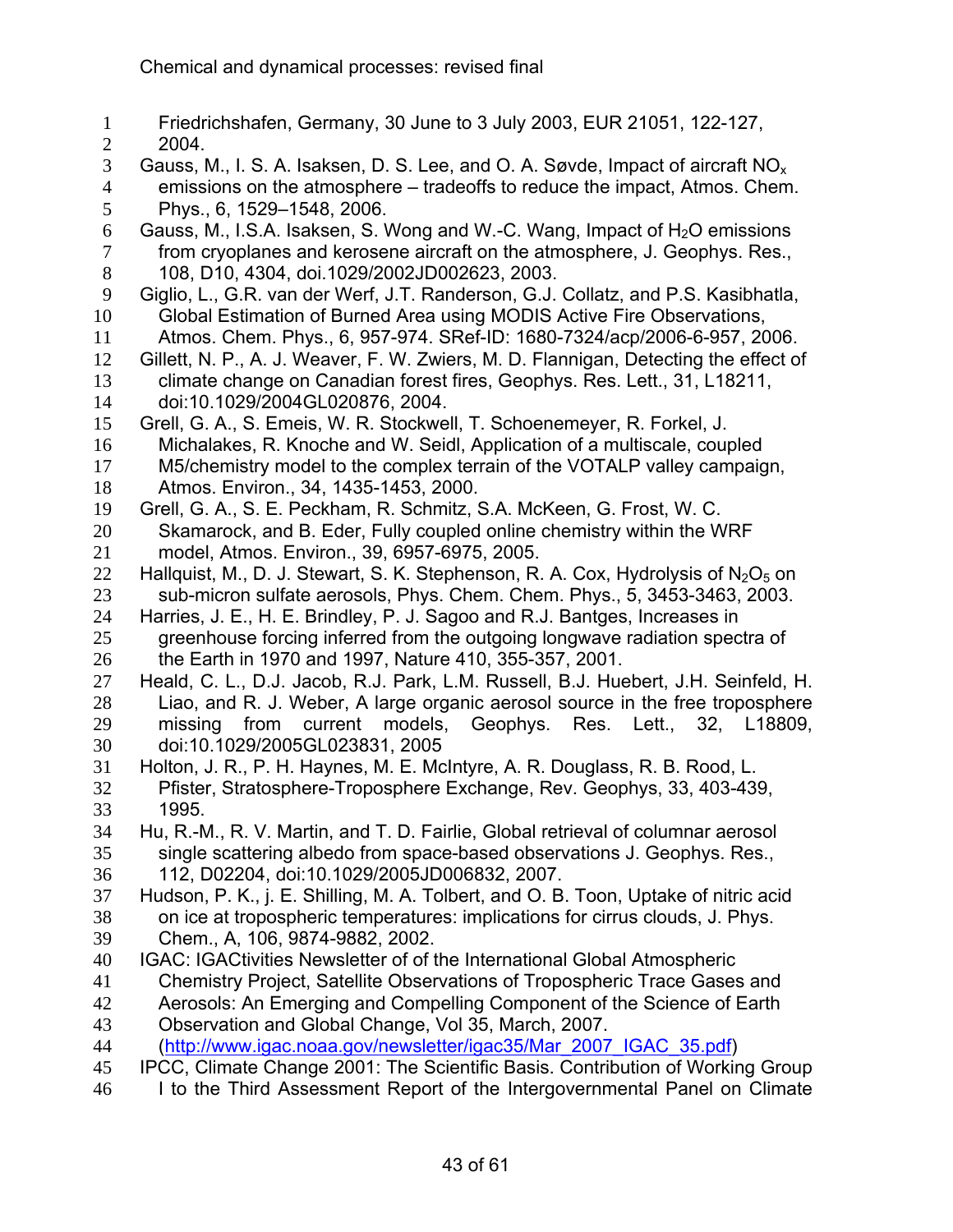Change [Houghton, J.T.,Y. Ding, D.J. Griggs, M. Noguer, P.J. van der Linden, X. Dai, K. Maskell, and C.A. Johnson (eds.)]. Cambridge University Press, Cambridge, United Kingdom and New York, NY, USA, 881pp. 2001 IPCC, Climate Change 2007: The Physical Science Basis. Contribution of Working Group I to the Fourth Assessment Report of the Intergovernmental Panel on Climate Change [Solomon, S., D. Qin, M. Manning, Z. Chen, M. Marquis, K.B. Averyt, M. Tignor and H.L. Miller (eds.)]. Cambridge University Press, Cambridge, United Kingdom and New York, NY, USA, 996 pp, 2007. Iraci, L. T. and M. A. Tolbert, Heterogeneous interaction of formaldehyde with cold sulfuric acid: Implications for the upper troposphere and lower stratosphere, J. Geophys. Res., 102, 16,099-16,107, 1997. Jackman, C. H., J. E. Frederick, and R. S. Stolarski, Production of odd nitrogen in the stratosphere and mesosphere: An intercomparison of sources and strengths, J. Geophys. Res., 85, 7495-7505, 1980. Jackman, C. H., and R. D. McPeters, The response of ozone to solar proton events during solar cycle 21: A theoretical interpretation, J. Geophys. Res., 90, 7955–7966. 1985. Jackman, C. H., M. T. DeLand, G. J. Labow, E. L. Fleming, D. K. Weisenstein, M. K. W. Ko, M. Sinnhuber, and J. M. Russell, Neutral atmospheric influences of 20 the solar proton events in October–November 2003, J. Geophys. Res., 110, A09S27, doi:10.1029/2004JA010888. 2005. 22 Jaeglé, L, L. Steinberger, R. V. Martin, and K. Chance, Global partitioning of  $NO<sub>x</sub>$ sources using satellite observations: Relative roles of fossil fuel combustion, biomass burning and soil emissions, Farad. Discuss.,130, 407–423, DOI: 10.1039/b502128f, 2005. Jiang, J., N. J. Livesey, H. Su. L. Neary, and J. C. McConnell, Upper tropospheric Asian Outflow to North America: Connecting surface emission, convective uplift and long-range transport of carbon monoxide, accepted by Geophys. Res. Lett., July, 2007. Jung, T. and M. Leutbecher, Performance of the ECMWF forecasting system in the Arctic during winter, Q. J. Roy. Met. Soc., 133, 1327-1340, 2007 32 Kane, S. M., F. Caloz, and M.-T. Leu, Heterogeneous uptake of gaseous  $N_2O_5$  by (NH<sub>4</sub>)2SO<sub>4</sub>, NH4HSO<sub>4</sub>, and H<sub>2</sub>SO<sub>4</sub> aerosols, J. Phys. Chem., 105, 6465-6470, 2001. Kaminski, J. W., D. A. Plummer, L. Neary, J. C. McConnell, J. Struzewska, and L Lobocki, First application of MC2-AQ to multiscale air quality modelling over Europe, J. Phys. Chem. Earth, 24 August, 8 pages, 2002. Kaminski, J. W., L. Neary, J. Struzewska, J. C. McConnell, A. Lupu, J. Jarosz, K. Toyota, S. L. Gong, X. Liu, K. Chance and A. Richter, A Multiscale Air Quality Model – GEM-AQ: I – Evaluation of global gas phase results, ACPD., 7, 14,895–14,937, 2007. Kärcher, B., R. P. Turco, F. Yu, M. Y. Danilin, D. K. Weisenstein, R. C. Miake-Lye, R. Busen, A unified model for ultrafine aircraft particle emissions, J. Geophys. Res., 105, 29379-29386, 10.1029/2000JD900531, 2000. Köhler, I., R. Sausen and R. Reinberger, Contributions of aircraft emissions to the atmospheric NOx content, Atmos. Envir. ,31, 1801-1818, 1997.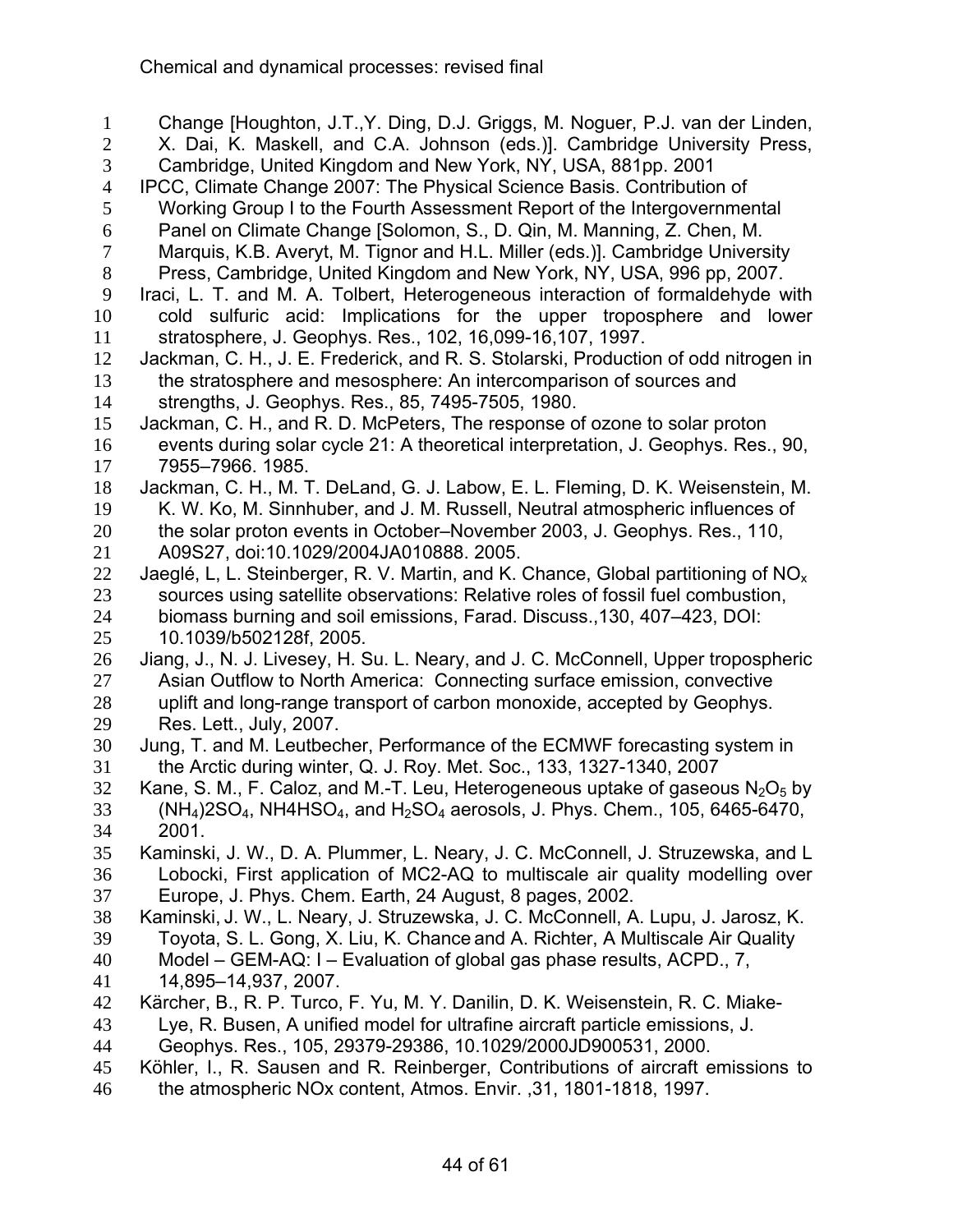Kondo, Y. et al., Uptake of reactive nitrogen on cirrus cloud particles in the upper 2 troposphere and lowermost stratosphere, Geophys Res. Lett., 30, 1154, doi:10.1029/2002GL016539, 2003. Konopka, P., G. Günther, R. Müller, F. H. S. dos Santos, C. Schiller, F. Ravegnani, A. Ulanovsky, H. Schlager, C. M. Volk, S. Viciani, L. L. Pan, D.-S. McKenna, and M. Riese, Contribution of mixing to upward transport across the tropicaltropopause layer (TTL), Atmos. Chem. Phys., 7, 3285–3308, 2007. Kraabøl, A. G., P. Konopka, F. Stordal, H. Schlager, Modelling chemistry in aircraft plumes 1: comparison with observations and evaluation of a layered approach, Atmos. Envir., 34, 3939-3950, 2000. Kraabøl, A. G. and F. Stordal, Modelling chemistry in aircraft plumes 2: the chemical conversion of NOx to reservoir species under different conditions, Atmos. Envir., 34, 3951-3962, 2000. Kraabøl, A. G.,T.K. Berntsen, J.K. Sundet, and F. Stordal, Impacts of NOx emissions from subsonic aircraft in a global threedimensional chemistry transport model including plume processes, J. Geophys. Res., 107, doi:10.1029/2001JD001019, 2002. Lary, D. J., M. P. Chipperfield, R. Toumi, T. Lenton, Heterogeneous atmospheric bromine chemistry, J. Geophys. Res., 101, 1489-1504, 10.1029/95JD02839, 1996. Lawrence, M. G. and P. J. Crutzen, The impact of cloud particle gravitational settling on soluble trace gas distributions, Tellus, 50B, 263-289, 1998. Leblanc, T., I. S. McDermid and A. Hauchecorne , Lidar observations of ozone in 24 the subtropical eastern Pacific UT/LS and its relationship to meridional transport: Effect of Rossby Waves in the tropopause region, Geophys. Res. Abs., Vol. 5, 14783, European Geophysical Society 2003. Lewellen, D. C. and W. S. Lewellen, The Effects of Aircraft Wake Dynamics on Contrail Development, J. Atmos. Sci., 58, 390-406 , 2001. Lewellen, D. C., W. S. Lewellen, Effects of aircraft wake dynamics on measured 30 and simulated  $NO_x$  and  $HO_x$  wake chemistry, J. Geophys. Res., 106, 27661-27672, 10.1029/2001JD000531, 2001. Lopez, J.P., A.M. Fridlind, H.-J. Jost, M. Loewenstein, A.S. Ackerman, T.L. Campos, E.M. Weinstock, D.S. Sayres, J.B. Smith, J.V. Pittman, A.G. Hallar, L.M. Avallone, S.M. Davis, and R.L. Herman, CO signatures in subtropical convective clouds and anvils during CRYSTAL-FACE: An analysis of convective transport and entrainment using observations and a cloud-resolving model. J. Geophys. Res., 111, D09305, doi:10.1029/2005JD006104. 2006. Marenco, A.. V. Thouret, P. Nédélec, H. Smit, M. Helten, D. Kley, F. Karcher,P. Simon, K. Law, J. Pyle, G. Poschmann, R. Von Wrede, C. Hume, T. Cook, Measurement of ozone and water vapor by Airbus in-service aircraft: The MOZAIC airborne program, An overview, J. Geophys. Res., 103, 25,631– 25,642, 1998. Martin,R. V., B. Sauvage,I. Folkins, C. E. Sioris, C. Boone, P. Bernath, and J. Ziemke, Space-based constraints on the production of nitric oxide by lightning, J. Geophys. Res., 112, D09309, doi:10.1029/2006JD007831, 2007.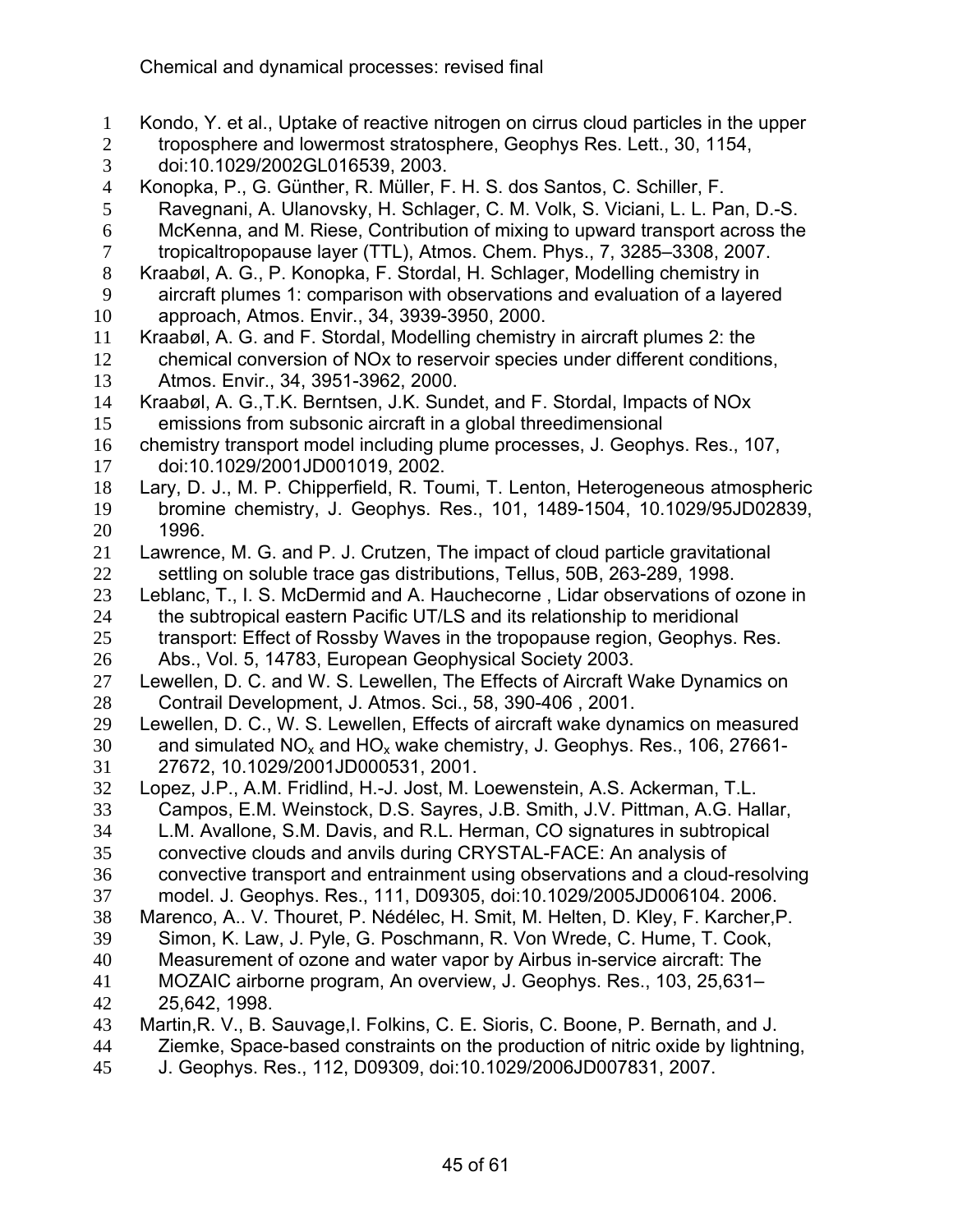Massie, S. T. and 22 others, Validation of HIRDLS Observations of PSCs and Subvisible Cirrus, J. Geophys. Res., doi:10.1029/2007JD008788, in press, 2007. McElroy, C. T., C. R. Nowlan, J. R. Drummond, P. F. Bernath, D. V. Barton, D. G. Dufour, C. Midwinter, R. B. Hall, A. Ogyu, A. Ullberg, D. I. Wardle, J. Kar, J. Zou, F. Nichitiu, C. D. Boone, K. A. Walker, and N. Rowlands, The ACE-MAESTRO instrument on SCISAT: description, performance, and preliminary results, Applied Optics, 46, 4341-4356, 2007. McKenna, D. S., Konopka, P., Grooß, J.-U., Günther, G., Müller, R., Spang, R., Offermann, D., and Orsolini, Y.: A new Chemical Lagrangian Model of the Stratosphere (CLaMS): Part I Formulation of advection and mixing, J. Geophys. Res., 107, 4309, doi:10.1029/2000JD000114, 2002. Meilinger, S. K., B. Kärcher, and Th. Peter, Suppression of chlorine activation on aviation-produced volatile particles, Atmos. Chem. Phys., 2, 307–312, 2002. Meilinger, S. K., B. Kärcher, and Th. Peter, Microphysics and heterogeneous chemistry in aircraft plumes – high sensitivity on local meteorology and atmospheric composition, Atmos. Chem. Phys., 5, 533–545, 2005. Mickley, L. J., D. J. Jacob, B. D. Field, and D. Rind, Climate response to the increase in tropospheric ozone since preindustrial times: A comparison 20 between ozone and equivalent  $CO<sub>2</sub>$  forcings, 109, D05106, doi:10.1029/2003JD003653, 2004 Miura, H. et al., A Madden-Julian Oscillation event realistically simulated by a Global Cloud-Resolving Model, Science, 318, 1763-1765, 2007. Murphy, D. M., D. J. Cziczo, P. K. Hudson, and D. S. Thomson, Carbonaceous material in aerosol particles in the lower stratosphere and tropopause region, J. Geophys. Res., 112, D04203, doi:10.1029/2006JD007297, 2007. Murtagh, D., U. Frisk, F. Merino, M. Ridal, A. Jonnson, J. Stegman, G. Witt, P. Eriksson, C. Jimenez, G. Megie, J. de Noe, P. Ricaud, P. Baron, J. R. Pardon, A. Hauchcorne, E. J. Llellwelyn, D.A. Degenstein, R.L. Gattinger, N.D. Lloyd, W.F.J. Evans, I.C. McDade, C.S. Haley, C. Sioris, C. von Savigny, B.H. Solheim, J.C. McConnell, K. Strong, E.H. Richardson, G.W. Leppelmeier, E. Kyrola, H.Auvinen and L. Oikarinen, An overview of the ODIN atmospheric mission, Can. J. Phys., 80, 309-319, 2002 Nedelec, P., Cammas, J.-P., Thouret, V., Athier, G., Cousin, J.-M., Legrand, C., Abonnel, C., Lecoeur, F., Cayez, G., and Marizy, C.: An improved infrared carbon monoxide analyser for routine measurements aboard commercial Airbus aircraft: technical validation and first scientific results of the MOZAIC III programme, Atmos. Chem. Phys., 3, 1551-1564, 2003. NRC, Radiative forcing of climate change: expanding the concept and addressing uncertainties, National academies Press, 2005 41 Olsen, S.C., C. A. McLinden, and M.J. Prather, Stratospheric  $N_2O-NO_v$  system: testing uncertainties in a three-dimensional framework, J. Geophys. Res., 106, 28,771-28,784, 2001. O'Neill, N. T., M. Campanelli, A. Lupu, S. Thulasiraman, J. S. Reid, M. Aube, L. Neary, J.W. Kaminski. J.C. McConnell, Optical evaluation of the GEM-AQ air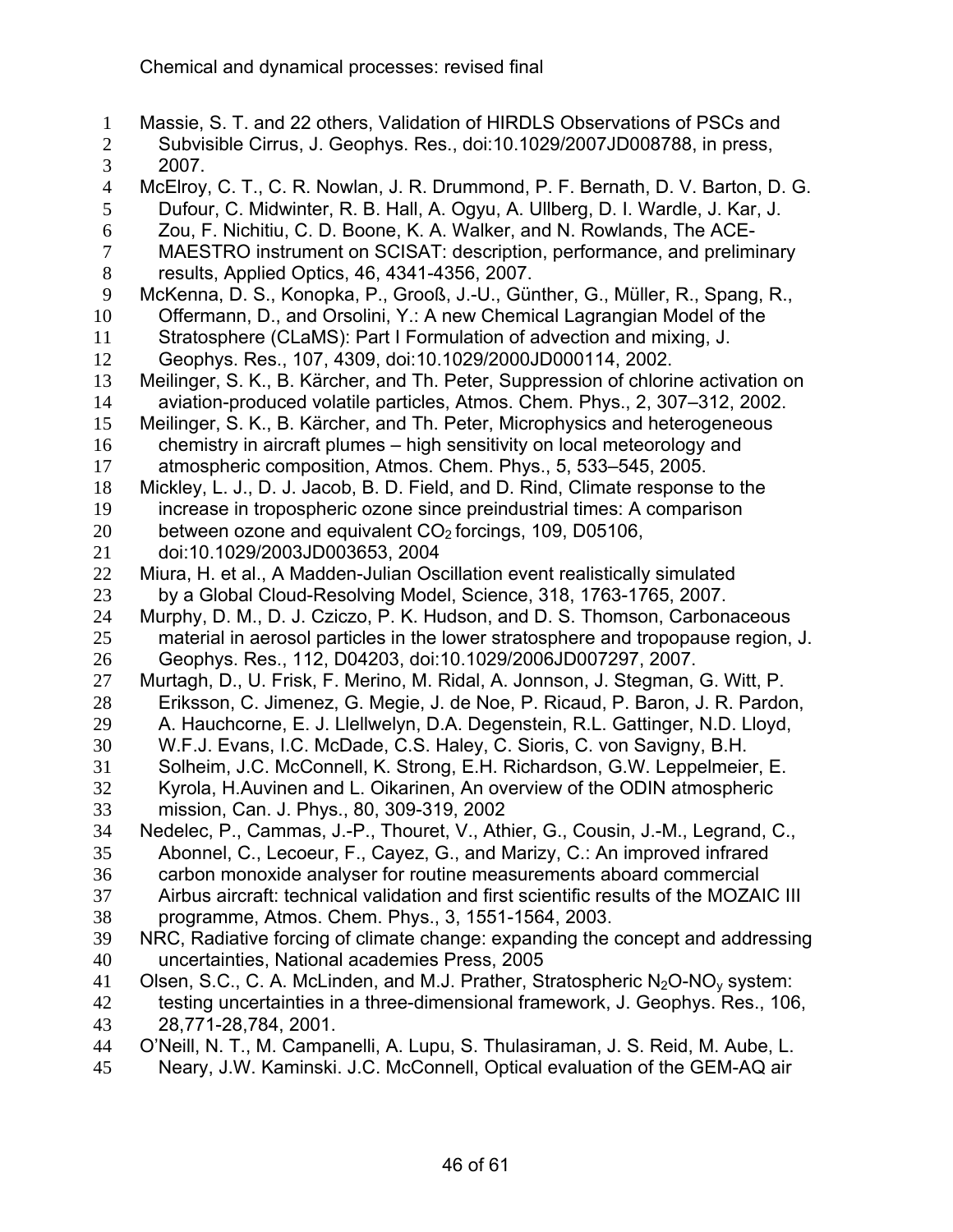- quality model during the Quebec smoke event of 2002: performance criteria for extensive and intensive optical variables, Atmos. Envir., 40, 3737-3749, 2006. Pan, L. L., J. C. Wei, D. E. Kinnison, R. R. Garcia, D. J. Wuebbles, and G. P. Brasseur, A set of diagnostics for evaluating chemistry-climate models in the extratropical tropopause region, D09316, doi:10.1029/2006JD007792, 2007 Park, M., W. J. Randel, A. Gettelman, S. T. Massie, and J. H. Jiang, Transport above the Asian summer monsoon anticyclone inferred from Aura Microwave Limb Sounder tracers, J. Geophys. Res., 112, D16309, doi:10.1029/2006JD008294, 2007. Penner, J.E., D.H. Lister, D.J. Griggs, D.J. Dokken, M. McFarland (Eds).1999: Aviation and the global atmosphere.- A special report of IPCC working groups I 12 and III. IPCC.-Cambridge University Press. Cambridge UK and New York, NY, USA, 365 pp.(1999). Philipona, R., B. Dürr, A. Ohmura, and C. Ruckstuhl, Anthropogenic greenhouse forcing and strong water vapor feedback increase temperature in Europe, Geophys. Res. Lett., 32, L19809, doi:10.1029/2005GL023624, 2005. Pickering, K. E., Y. Wang, W.-K. Tao, C. Price, and J.-F Muller, Vertical 18 distribution of lightning  $NO_x$  for use in regional and global transport models, J. Geophys. Res., 103, 31,203-21,216, 1998. Pisano, J.T., J.W. Drummond and D. R. Hastie, A Lightweight NO2 Instrument for Vertical Height Profiles, J. Atm. Ocean Tech., 13, 400-406, 1996. Plummer, D. A., J. C. McConnell, J. Drummond, J. Narayan, V. Young, D. R. Hastie, Assessment of emissions data for the Toronto region using aircraft-based measurements and an air quality model, *Atmos. Environ*., 35, 6543- 6463, 2001. Pope,F.D., J.C. Hansen, K.D. Bayes, R.R. Friedl, and S.P. Sander, 2007, Ultraviolet absorption spectrum of chlorine peroxide, ClOOCl, *J. Phys Chem. A*, 111 (20): 4322-4332. Prather, M. J., Numerical advection by conservation of second-order moments, J. Geophys. Res., 91, 6671–6681, 1986. 31 Prather, M. J., and D. J. Jacob, A persistent imbalance in  $HO_x$  and  $NO_x$ photochemistry of the upper troposphere driven by deep tropical convection, Geophys. Res. Lett.*,* 24, 3189–3192, 1997. Puckrin, E. , W.F.J. Evans, J. Li and H. Lavoie, Comparison of Clear-Sky Greenhouse Fluxes Simulated With Radiative Transfer Models, Can. J Remote Sensing, 30, 903-912, 2004. Randerson, J. T., G. R. van der Werf, G. J. Collatz, L. Giglio, C. J. Still, P. Kasibhatla, J. B. Miller, J. W. C. White, R. S. DeFries, and E. S. Kasischke, Fire emissions from C3 and C4 vegetation and their influence on interannual 40 variability of atmospheric  $CO<sub>2</sub>$  and d13CO<sub>2</sub>, Global Biogeochemical. Cycles, 19, GB2019, doi:10.1029/2004GB002366, 2005. Randerson, J. T., G. R. van der Werf, L. Giglio, G. J. Collatz, and P.S. Kasibhatla. Global Fire Emissions Database, Version 2 (GFEDv2.1). Data set. Available on-line [http://daac.ornl.gov/] from Oak Ridge National Laboratory Distributed Active Archive Center, Oak Ridge,
- Tennessee, U.S.A, 2007.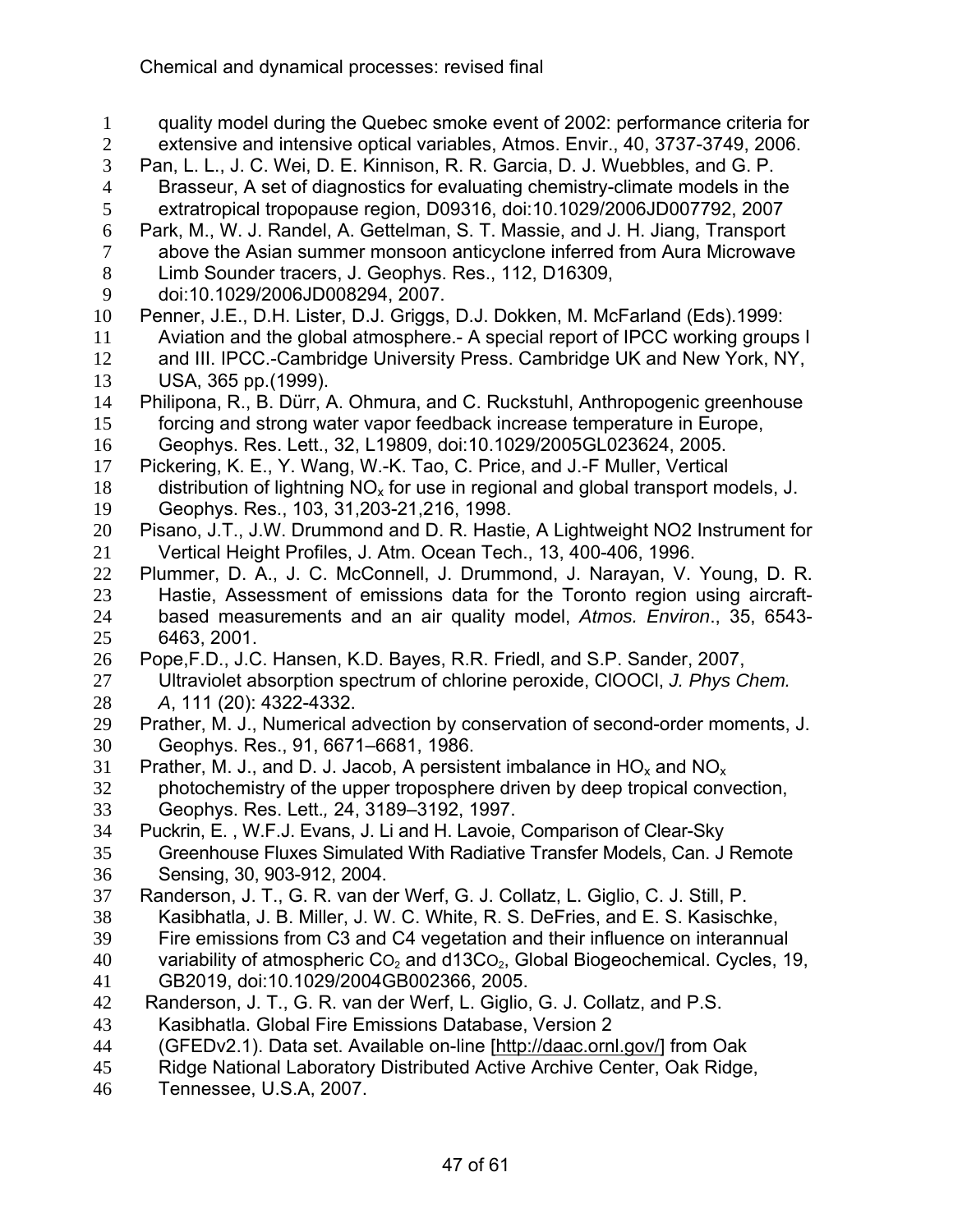Ren, X., W. H. Brune, J. Mao, R. B. Long, R. L. Lesher, J. H. Crawford, J. R. Olson, G. Chen, M. A. Avery, G. W. Sachse, G. S. Diskin, J. D. Barrick, L. G. Huey, A. Fried, R. C. Cohen, B. Heikes, P. Wennberg, H. B. Singh, D. R. 4 Blake, R. E. Shetter, HO<sub>x</sub> Observation and Model Comparison during INTEX-<br>5 NA 2004, http://www.espo.nasa.gov/docs/intex-na/HOx.pdf, 2006. NA 2004, http://www.espo.nasa.gov/docs/intex-na/HOx.pdf, 2006. Riishojgaard, L. P, An update on the Molniya orbit imager, 7 (http://www.eumetsat.int/groups/cps/documents/document/pdf\_conf\_p47\_s4\_13 8 riishojga v.pdf), circa 2005 Salawitch, R. J., D. K. Weisenstein, L. J. Kovalenko, C. E. Sioris, P. O. Wennberg, K. Chance, M. K. W. Ko, and C. A. McLinden, Sensitivity of ozone to bromine in the lower stratosphere, Geophys. Res. Lett., 32, L05811, doi:10.1029/2004GL021504, 2005. Sausen, R., I. Isaksen, V. Grewe, D. Hauglustaine, D.S. Lee, G. Myhre, M.O. Köhler, G. Pitari, U. Schumann, F. Stordal and C. Zerefos,: Aviation radiative forcing in 2000: An update on IPCC (1999). *Meteorol. Z. 14*, 555-561, 2005 Schlager, H., P. Schulte, F. Flatøy, F. Slemr, P. Van Velthoven, H. Ziereis and U. Schumann, Regional nitric oxides ehancements in the North Atlantic flight corridor observed and modeled during POLINAT 2, a case study, Geophys. Res. Lett, 26, 3061-3064, 1999. Schultz, M. G., D. J. Jacob, J. D. Bradshaw, S. T. Sandholm, J. E. Dibb, R. W. 21 Talbot, and H. B. Singh, Chemical  $NO_x$  budget in the upper troposphere over the tropical South Pacific, *J. Geophys. Res.*, 105(D5), 6669–6680, 2000. Schumann, U., H. Schlager, F. Arnold, J. Ovarlez, H. Kelder, Ø. Hov, G. Hayman, I. S. A. Isaksen, J. Staehelin, P. D. Whitefield Pollution from aircraft emissions in the North Atlantic flight corridor: Overview on the POLINAT projects. J. Geophys. Res., 105, 3605–3632, 2000. Schumann, U. and H. Huntrieser, The global lightning-induced nitrogen oxides source, Atmos. Chem. Phys., 7, 3823–3907, 2007. Shindell, D. T., and 42 authors, Multimodel simulations of carbon monoxide: Comparison with observations and projected near-future changes, 111, D19306, doi:10.1029/2006JD007100, 2006. Singh, H. B., A. M. Thompson, and H. Schlager, SONEX airborne mission and coordinated POLINAT 2 activity: Overview and accomplishments, Geophys. Res. Lett, 25, 3053-3056, 1999. Singh H. B., W. H. Brune, J. H. Crawford, D. J. Jacob, P. B. Russell, Overview of the summer 2004 Intercontinental Chemical Transport Experiment–North America (INTEX-A), J. Geophys. Res., 111, D24S01, doi:10.1029/2006JD007905, 2006. Singh, H.B., L. Salas, D. Herlth, R. Kolyer, E. Czech, M. Avery, J.H. Crawford, R.B. Pierce, G.W. Sachse, D.R. Blake, R.C. Cohen, T.H. Bertram, A. Perring, P.J. Wooldridge, J. Dibb, G. Huey, R.C. Hudman, S. Turquety, L.K. Emmons, F. Flocke, Y. Tang, G.R. Carmichael, and L.W. Horowitz, Reactive nitrogen distribution and partitioning in the North American troposphere and lowermost stratosphere, J. Geophys. Res., 112, D12S04, doi:10.1029/2006JD007664, 2007.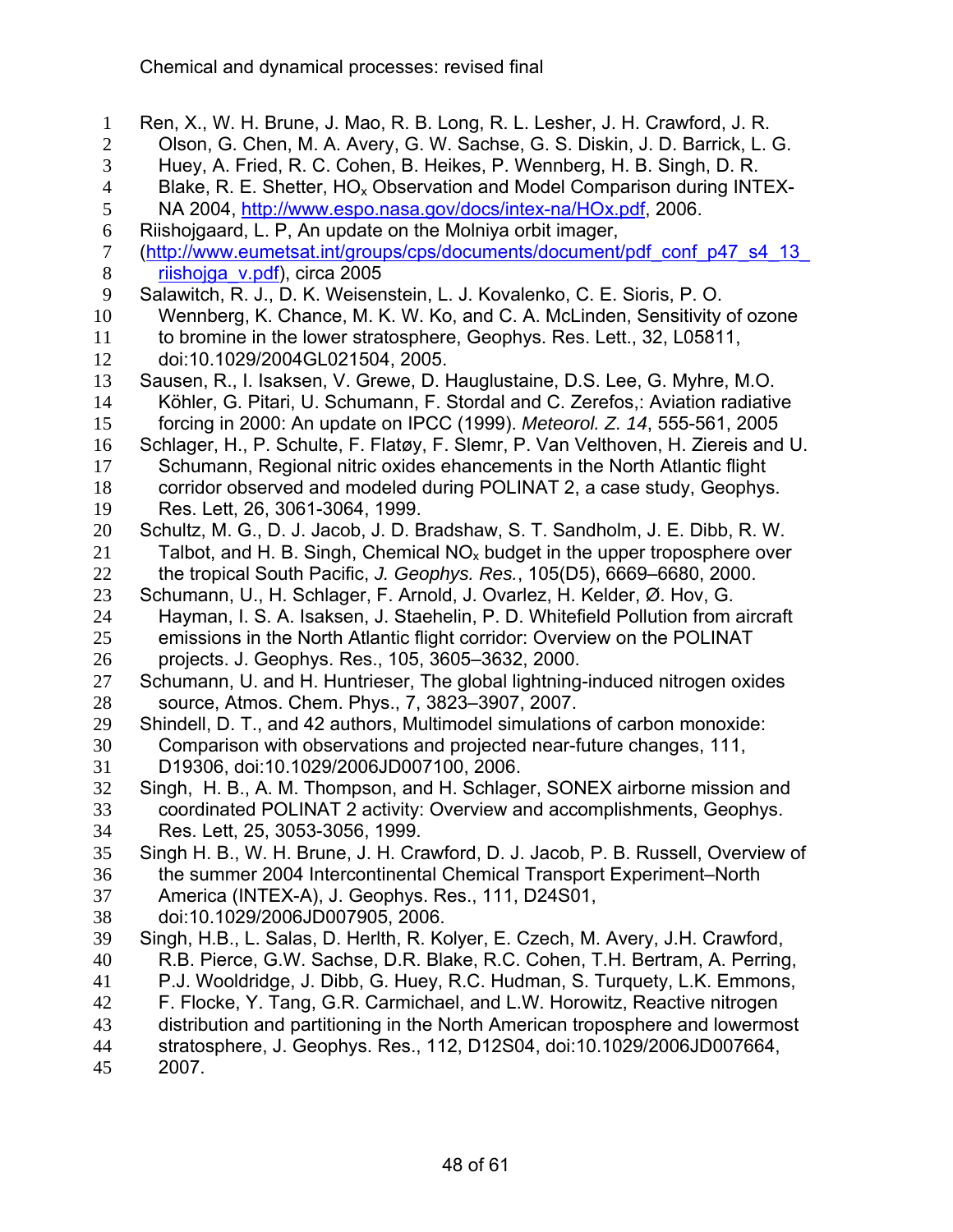Sioris, C. E., C. A. McLinden, R. V. Martin, B. Sauvage, C. S. Haley, N. D. Lloyd, E. J. Llewellyn, P. F. Bernath, C. D. Boone, S. Brohede, and C. T. McElroy, Vertical profiles of lightning-produced  $NO<sub>2</sub>$  enhancements in the upper troposphere observed by OSIRIS, Atmos. Chem. Phys., 7, 4281–4294, 2007. Sitnikov, N. M. , A. O. Sokolov, F. Ravegnani, V. A. Yushkov and A. E. Ulanovskiy , A Chemiluminescent Balloon-Type Nitrogen Dioxide Meter for Tropospheric and Stratospheric Investigations (NaDA), Instruments and Experimental Techniques, 48 (3), 400-405, doi:10.1007/s10786-005-0070-6, 2005. Søvde, O. A., M. Gauss, I. S. A. Isaksen, G. Pitari, and C. Marizy, Aircraft pollution – a futuristic view, Atmos. Chem. Phys., 7, 3621–3632, 2007. Stevenson, D. S., R. M. Doherty, M. G. Sanderson, W. J. Collins, C. E. Johnson 13 and R. G. Derwent (2004), Radiative forcing from aircraft  $NO<sub>x</sub>$  emissions: Mechanisms and seasonal dependence, J. Geophys. Res., 109, D17307, doi:10.1029/2004JD004759. Stevenson, D.S., F.J. Dentener, M.G. Schultz, K. Ellingsen, T.P.C. van Noije, O. Wild, G. Zeng, M. Amann, C.S. Atherton, N. Bell, D.J. Bergmann, I. Bey, T. Butler, J. Cofala, W.J. Collins, R.G. Derwent, R.M. Doherty, J. Drevet, H.J. Eskes, A.M. Fiore, M. Gauss, D.A. Hauglustaine, L.W. Horowitz, I.S.A. Isaksen, M.C. Krol, J.-F. Lamarque, M.G. Lawrence, V. Montanaro, J.-F. Mueller, G. Pitari, M.J. Prather, J.A. Pyle, S. Rast, J.M. Rodriguez, M.G. Sanderson, N.H. Savage, D.T. Shindell, S.E. Strahan, K. Sudo, S. Szopa, Multi-model ensemble simulations of present-day and near-future tropospheric ozone, J. Geophys. Res., 111, D08301, doi:10.1029/2005JD006338, 2006. Stocks, B. J., M. A. Fosberg, T. J. Lynham, L. Mearns, B. M. Wotton, Q. Yang, J-26 Z. Jin, K. Lawrence, G. R. Hartley, J. A. Mason and D. W. McKenny, Climate Change and Forest Fire Potential in Russian and Canadian Boreal Forests, Climatic Change, 38, 1-13, 1998. Stohl, A., M. Hittenberger, and G. Wotawa, Validation of the Lagrangian particle dispersion model FLEXPART against large scale tracer experiment data, Atmos. Environ., 32, 4245– 4264, 1998. Stohl, A., C. Forster, A. Frank, P. Seibert, and G. Wotowa, Technical note: The Lagrangian particle dispersion model FLEXPART version 6.2, Atmos. Chem. Phys., 5, 2461–2474, 2005. Sutkus Jr., D. J., S. L. Baugham, and D. Dubois, Commercial Aircraft Emission Scenario for 2020: Database and development and Analysis, NASA/CR-2003- 212331, pp59, 2003. Tabazadeh, A., O.B. Toon and E. J. Jensen, A surface chemistry model for non-reactive trace gas adsorption on ice: implications for nitric acid scavenging by cirrus, Geophys. Res. Lett, 26, 2211-2214, 1999. Thompson, A.M., J.C. Witte, R.D. McPeters, S.J. Oltmans, F.J. Schmidlin, J.A. Logan, M.Fujiwara, V.W.J.H. Kirchhoff, F. Posny, G.J.R. Coetzee, B. Hoegger, S. Kawakami, T. Ogawa, B.J. Johnson, H. Vömel and G. Labow, Southern Hemisphere Additional Ozonesondes (SHADOZ) 1998-2000 tropical ozone climatology 1. Comparison with Total Ozone Mapping Spectrometer (TOMS)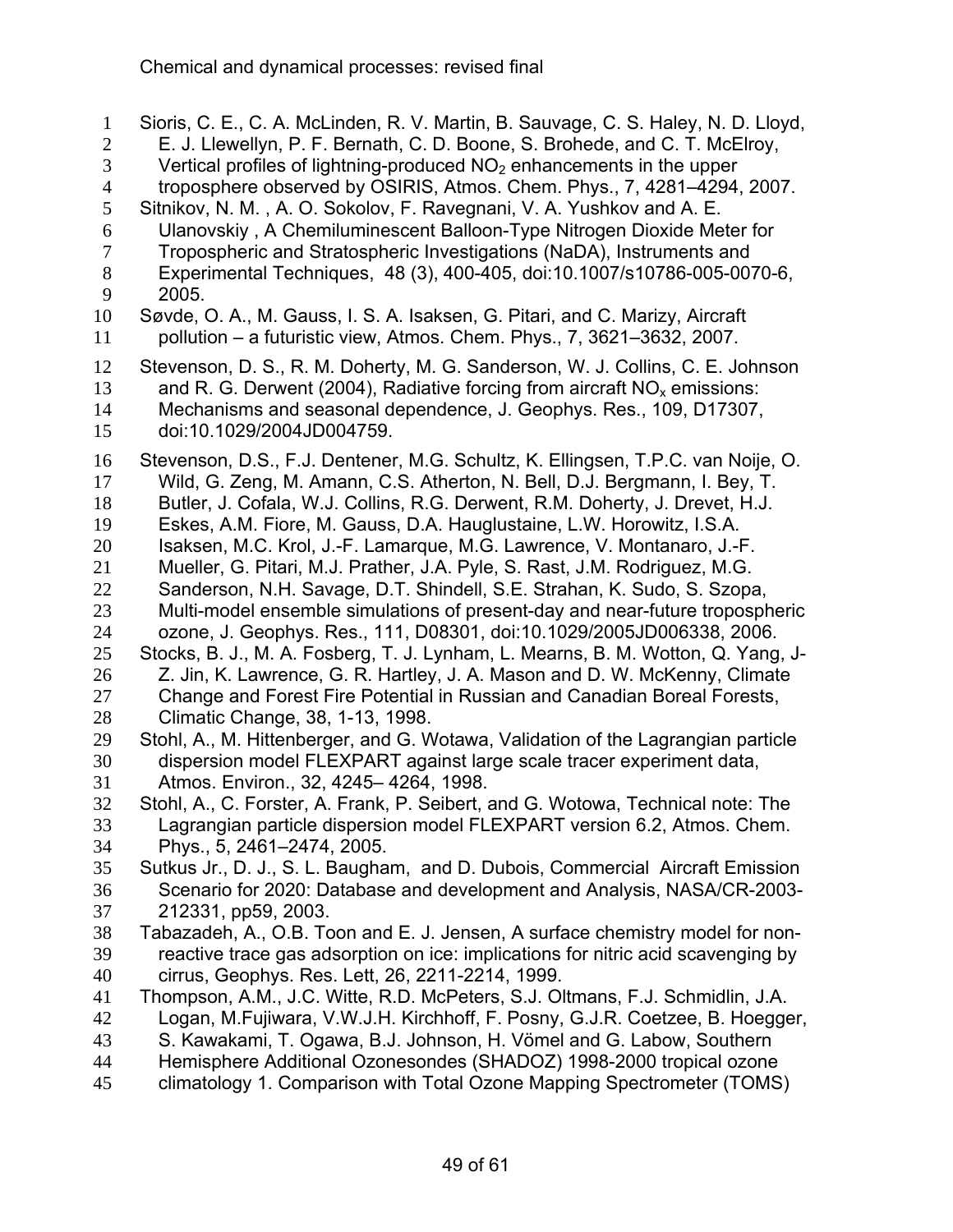| $\mathbf{1}$     | and ground-based measurements, J. Geophys. Res., Vol. 108 No. D2, 8238,               |
|------------------|---------------------------------------------------------------------------------------|
| $\mathbf{2}$     | doi: 10.1029/2001JD000967, 30 January 2003a.                                          |
| 3                | Thompson, A.M., J.C. Witte, S.J. Oltmans, F.J. Schmidlin, J.A. Logan, M.              |
| $\overline{4}$   | Fujiwara, V.W.J.H. Kirchhoff, F. Posny, G.J.R. Coetzee, B. Hoegger, S.                |
| 5                | Kawakami, T. Ogawa, J.P.F. Fortuin, and H.M. Kelder, Southern Hemisphere              |
| 6                | Additional Ozonesondes (SHADOZ) 1998-2000 tropical ozone climatology 2.               |
| $\boldsymbol{7}$ | Tropospheric variability and the zonal wave-one, J. Geophys. Res., Vol. 108           |
| $8\,$            | No. D2,8241, doi: 10.1029/2002JD002241, 31 January 2003b.                             |
| 9                | Thompson, A.M., J.B. Stone, J. C. Witte, S. K. Miller, R. B. Pierce, R. B.            |
| 10               | Chatfield, S.J. Oltmans, O. R. Cooper, A.L. Loucks, B. F. Taubman, B.J.               |
| 11               | Johnson, E. Joseph, T.L. Kucsera, J. T. Merrill, G. A. Morris, S. Hersey, G.          |
| 12               | Forbes, M. J. Newchurch, F. J. Schmidlin, D. W. Tarasick, V. Thouret and J.-          |
| 13               | P.Cammas, IONS-04 (INTEX Ozonesonde Network Study, 2004): 1.                          |
| 14               | Summertime Upper Tropospheric/Lower Stratosphere Ozone over                           |
| 15               | Northeastern North America, J. Geophys. Res., doi: 10.1029/2006JD007441,              |
| 16               | 112, D12S12, 2007a.                                                                   |
| 17               | Thompson, A. M., J. B. Stone, J. C. Witte, S. K. Miller, S. J. Oltmans, T. L.         |
| 18               | Kucsera, K. L. Ross, K. E. Pickering, J.T. Merrill, G. Forbes, D. W. Tarasick, E.     |
| 19               | Joseph, F. J. Schmidlin, W. W. McMillan, J. Warner, E. J. Hintsa and J. E.            |
| 20               | Johnson, IONS-04 (INTEX Ozonesonde Network Study, 2004): 2.                           |
| 21               | Tropospheric Ozone Budgets and Variability over Northeastern North America,           |
| 22               | J. Geophys. Res., doi: 10.1029/2006JD007670, 112, D12S13, 2007b.                      |
| 23               | Thornton, J. A., C. F. Braban, and J. P. D. Abbatt, $N_2O_5$ hydrolysis on sub-micron |
| 24               | organic aerosols: the effect of relative humidity, particle phase, and particle       |
| 25               | size, Phys. Chem. Chem. Phys., 5, 4593-4603, 2003.                                    |
| 26               | Tie, X., et al., Effect of sulfate aerosol on tropospheric $NOx$ and ozone budgets:   |
| 27               | Model simulations and TOPSE evidence, J. Geophys. Res., 108(D4), 8364,                |
| 28               | doi:10.1029/2001JD001508, 2003.                                                       |
| 29               | Tost, H., P. Jöckel, and J. Lelieveld, Lightning and convection parameterisations     |
| 30               | - uncertainties in global modelling, Atmos. Chem. Phys., 7, 4553-4568, 2007.          |
| 31               | Travis, D. J., A. M. Carleton, and R. G. Lauritsen, Contrails reduce daily            |
| 32               | Temperature range. Nature 418, 601, 2002.                                             |
| 33               | Valks, P.J.M. and G.J.M. Velders, The present-day and future impact of NOx            |
| 34               | emissions from subsonic aircraft on the atmosphere in relation to the impact of       |
| 35               | NOx surface source, Ann. Geophys., 17,1064-1079, DOI:10.1007/s00585-999-              |
| 36               | 1064-7,1999.                                                                          |
| 37               | van der Werf, G. R., Randerson, J. T., Collatz, G. J., Giglio, L., Kasibhatla, P. S., |
| 38               | Arellano, A. F., Olsen, S. C., and Kasischke, E. S., Continental-scale                |
| 39               | partitioning of fire emissions during the 1997 to 2001 El Nino/La Nina period,        |
| 40               | Science, 303, 73-76, 2004.                                                            |
| 41               | van der Werf, G.R., J.T. Randerson, L.Giglio, G.J. Collatz, and P.S. Kasibhatla,      |
| 42               | Interannual variability in global biomass burning emission from 1997 to 2004,         |
| 43               | Atmos. Chem. Phys., 6, 3423-3441, 2006.                                               |
| 44               | van Leer, B., Towards the Ultimate Conservative Difference Scheme. IV. A New          |
| 45               | Approach to Numerical Convection, J. Comput. Phys., 23, 276-299, 1977.                |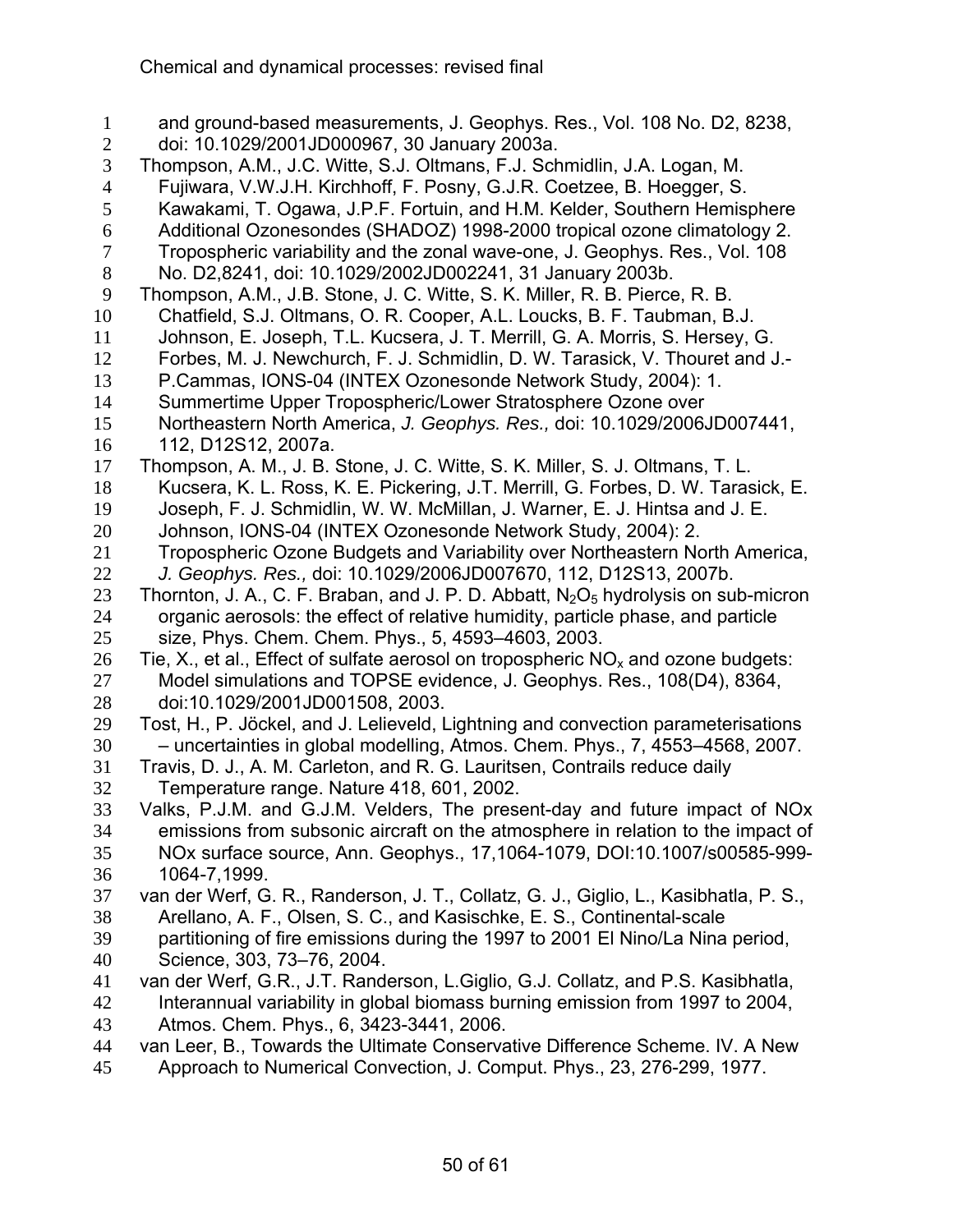Volz-Thomas, A., Berg, M., Heil, T., Houben, N., Lerner, A., Petrick, W., Raak, D., and Pätz, H.-W.: Measurements of total odd nitrogen (NOy) aboard MOZAIC in-service aircraft: instrument design, operation and performance, Atmos. Chem. Phys., 5, 583-595, 2005. von Glasow, R., R. von Kuhlmann, M. G. Lawrence, U. Platt, and P. J. Crutzen, Impact of reactive bromine chemistry in the troposphere, Atmos. Chem. Phys., 4, 2481–2497, 2004. von Hobe, M., R. J. Salawitch, T. Canty, H. Keller-Rudek, G. K. Moortgat, J.-U. Grooß, R. Müller, and F. Stroh, Understanding the kinetics of the ClO dimer cycle, Atmos. Chem. Phys*.*, 7, 3055 – 3069, 2007. Wang, P.-H., J. Fishman, V. L. Harvey, and M. H. Hitchman, Southern tropical upper tropospheric zonal ozone wave-1 from SAGE II observations (1985- 2002), J. Geophys. Res.,111, 2006, Doi: 10.1029/2005JD006221, 2006. Waugh, D. W., S. E. Strahan, and P. A. Newman, Transport and odelling of stratospheric inorganic chlorine, Atmos. Chem. Discuss, 7, 8597-8616, 2007. Wuebbles, D., A Report of Findings and Recommendations of the" Workshop on the Impacts of Aviation on Climate Change, June 7-9,2006 , Boston, MA, August 31, 2006. Wild, O., Modelling the global tropospheric ozone budget: exploring the variability in current models, Atmos. Chem. Phys., 7, 2643−2660, 2007 WMO, Scientific Assessment of Ozone Depletion: 2006, Global Ozone Research and Monitoring Project—Report No. 50, 572 pp., Geneva, Switzerland, 2007.. 23 Wong, S. and A. E. Dessler, Regulation of  $H_2O$  and CO in tropical tropopause layer by the Madden-Julian oscillation J. Geophys. Res., 112, D14305, doi:10.1029/2006JD007940, 2007 Xie, S., Simulations of midlatitude frontal clouds by single-column and cloud-resolving models during the Atmospheric Radiation Measurement March 2000 cloud intensive operational period. J. Geophys. Res.,110,: D15S03, 2005. Xu , K.-M., R. T. Cederwall , L. J. Donner , W. W. Grabowski, F. Guichard, D. E. Johnson , M. Khairoutdinov, S. K. Krueger, J. C. Petch, D. A. Randall , C. J. Seman , W.-K. Tao , D. Wang, S. C. Xie , J. J. Yio , M.-H. Zhang, An intercomparison of cloud-resolving models with the atmospheric radiation measurement summer 1997 intensive observation period data, Quart. J. Royal Met. Soc., 128, 593 – 624, 2006. Yang, R, J., A. G. Xia, D. V. Michelangeli, D. A. Plummer, L. Neary, J. W. Kaminski, and J. C. McConnell, Evaluating a Canadian regional air quality model using ground-based observations in North-Eastern Canada and United States, J. Environ. Monit., 5, 40-46, 2003. Yang, X., R. A. Cox, N. J. Warwick, J. A. Pyle, G. D. Carver, F. M. O'Connor, and N. H. Savage, Tropospheric bromine chemistry and its impacts on ozone: A model study, J. Geophys. Res., 110, D23311, doi:10.1029/2005JD006244, 2005 Yu, F., R. P. Turco, and B. Karcher, The possible role of organics in the formation and evolution of ultrafine aircraft particles, J. Geophys. Res., 104, 4079-4087, 1999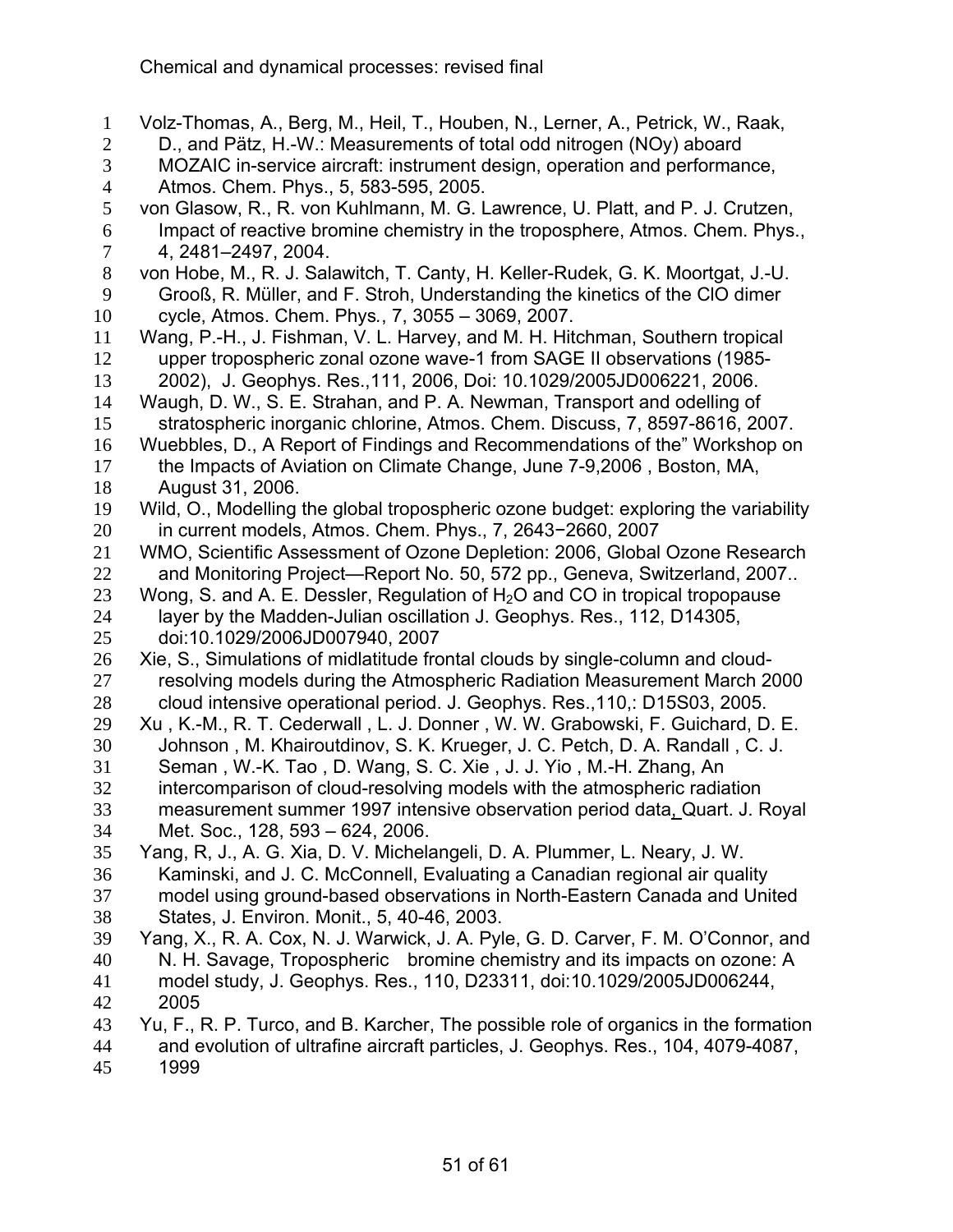- Zhao, J., N. P. Levitt, and R. Zhang, Heterogeneous chemistry of octanal and 2,
- 4-hexadienal with sulfuric acid, *Geophys. Res. Lett.*, 32, L09802,
- doi:10.1029/2004GL022200, 2005.
- Zellner R, Global Aspects of Atmospheric Chemistry, p182, Topics in Physical. Chemistry, Vol. 6), Springer, New York, 1999.
- Ziereis, H., H. Schlager, P. Schulte, P. F. J. van Velthoven, F. Slemr,
- 7 Distributions of NO, NO<sub>x</sub>, and NO<sub>y</sub> in the upper troposphere and lower
- stratosphere between 28° and 61°N during POLINAT 2, J. Geophys. Res.,
- 105, 3653-3664, 2000.
- Ziereis, H., A. Minikin, H. Schlager, J. F. Gayet, F. Auriol, P. Stock, J. Baehr, A.
- Petzold, U. Schumann, A. Weinheimer, B. Ridley, and J. Ström, Uptake of
- reactive nitrogen on cirrus cloud particles during INCA, Geophys. Res. Lett.,
- 31, L05115, doi:10.1029/2003GL018794. 2004.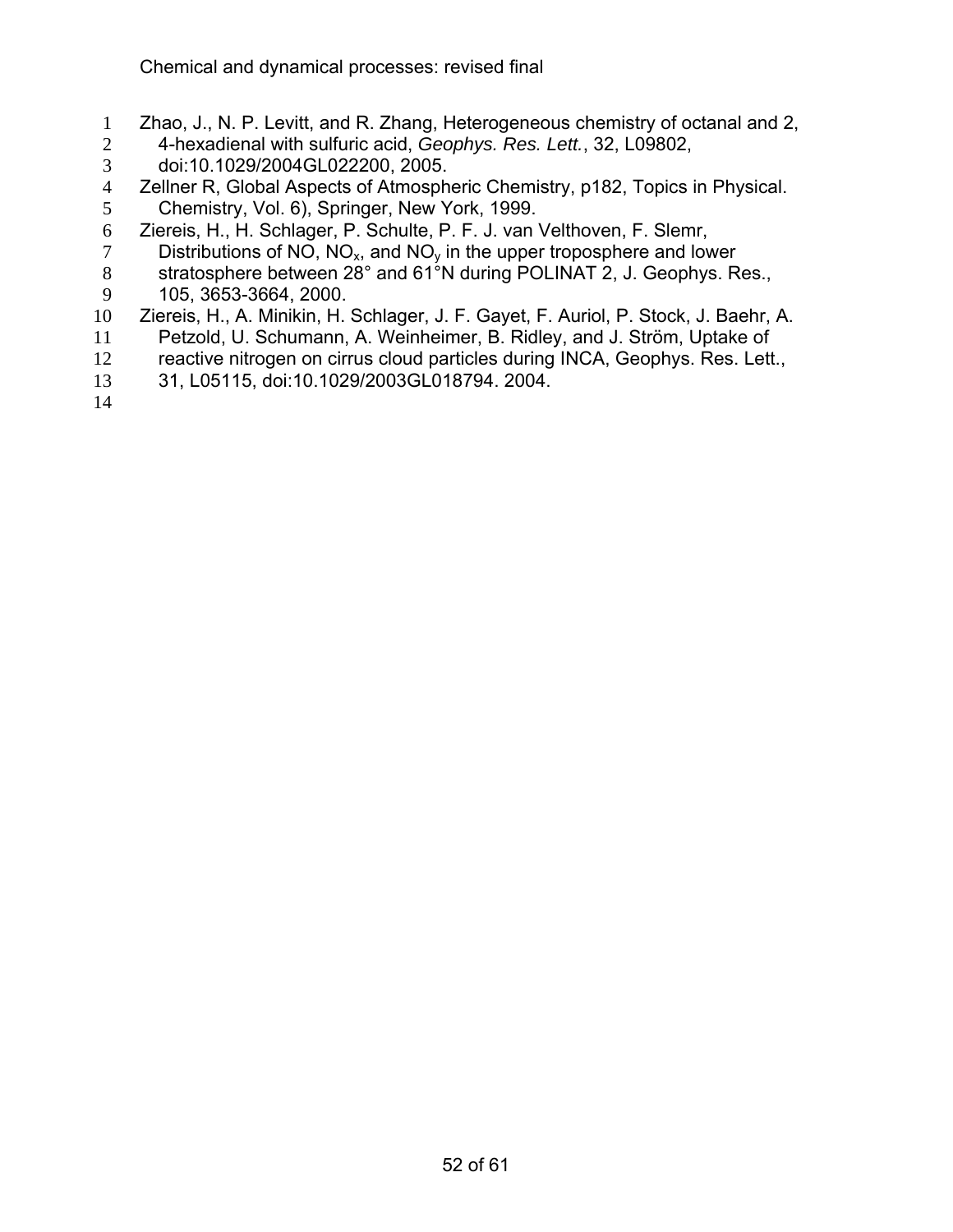### 1 **Figures**

 $\frac{2}{3}$ 

3 Figure 1. Net ozone production for equinox from CMAM model (10 $9$  ozone

- 4 molecules  $cm^{-3}$  day<sup>-1</sup>) (courtesy of Stephen Beagley, 2007). [Will be cut off at
- 5 10 mb]

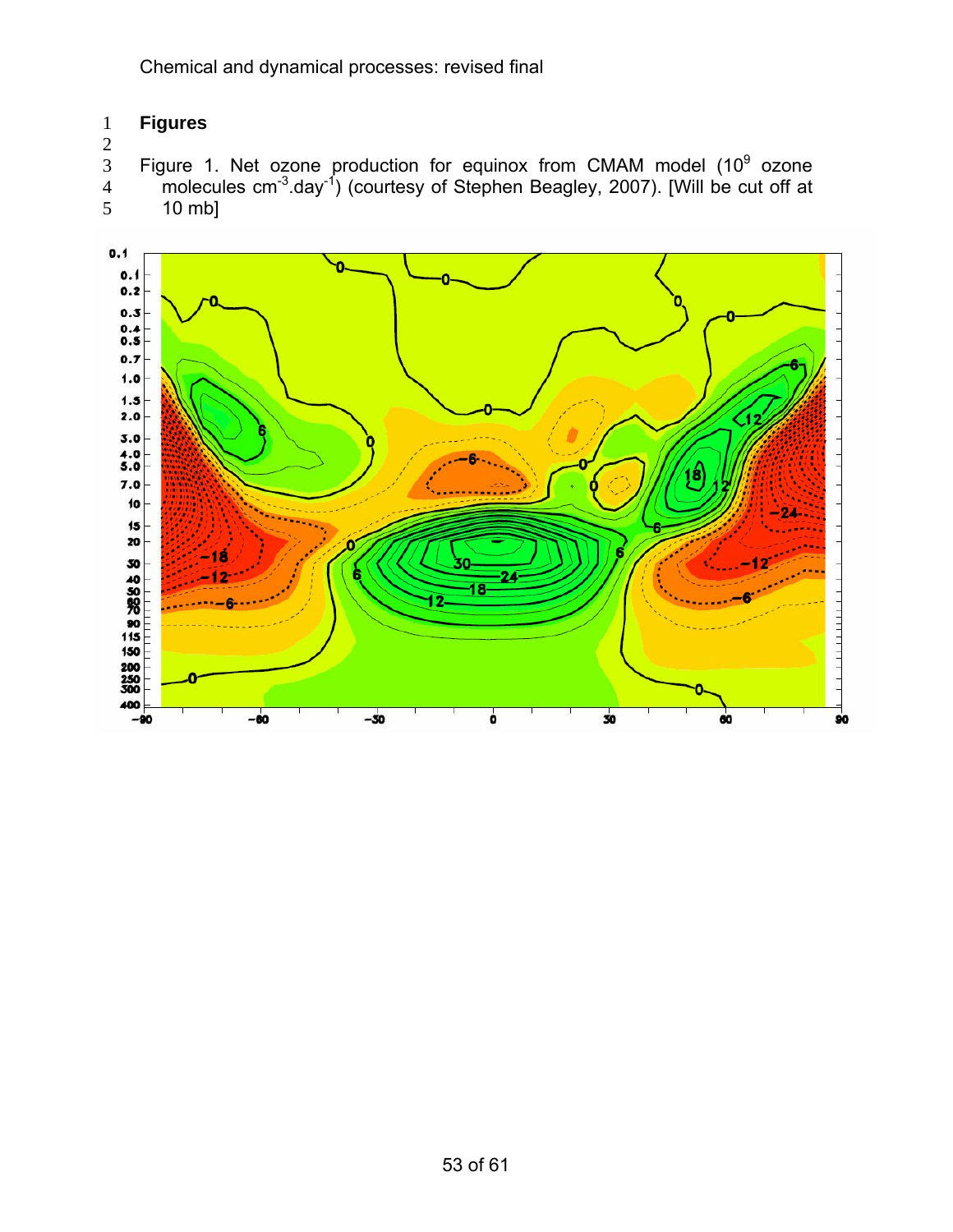- Figure 2 The instantaneous radiative forcing from tropospheric ozone since pre-industrial times of 0.49 W/m2 (Mickley et al., 2004)
- 
- 

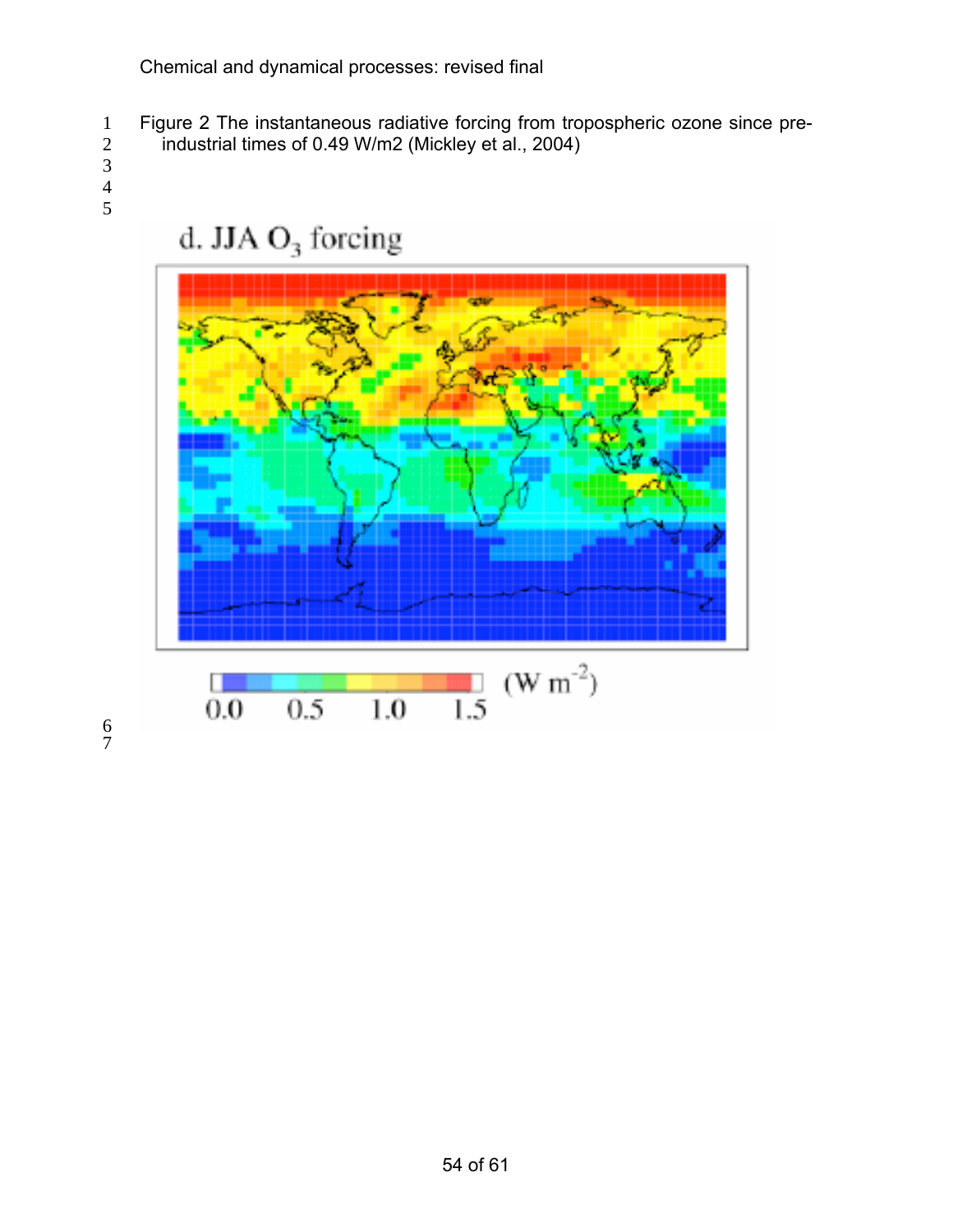1 Figure 3(a) NO distribution at  $\sim$  220 mb over eastern Atlantic and Western 2 Europe calculated using GEM-AQ (Kaminski et al., 2007) at 15x15<sup>2</sup> km

- Europe calculated using GEM-AQ (Kaminski et al., 2007) at  $15x15^2$  km 3 resolution
- 4
- 5

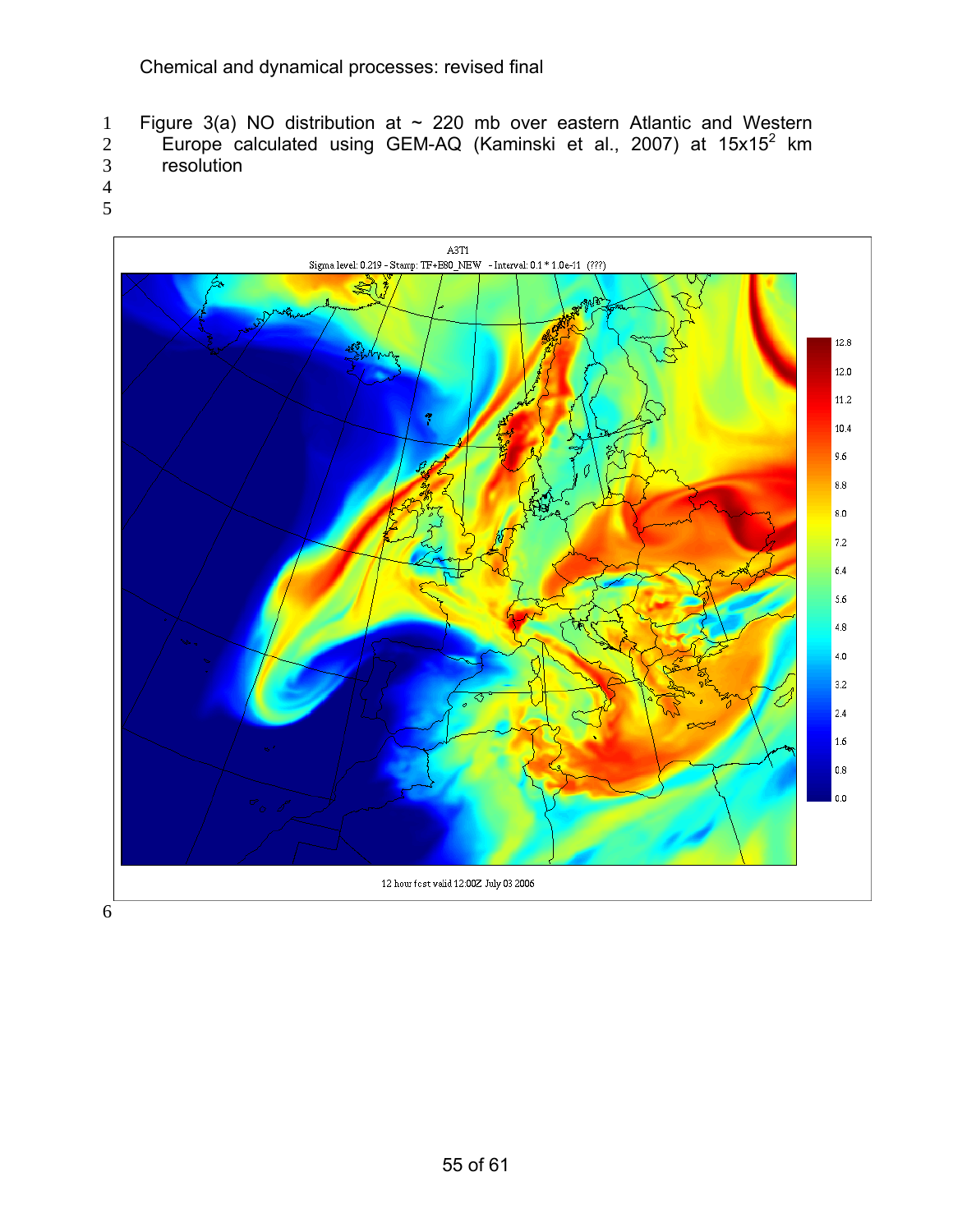- 1 Figure 3(b) O3 distribution at  $\sim$  220 mb over eastern Atlantic and Western 2 Europe calculated using GEM-AQ (Kaminski et al., 2007) at 15x15<sup>2</sup> km Europe calculated using GEM-AQ (Kaminski et al., 2007) at  $15x15^2$  km<br>3 resolution resolution
- 4
- 5

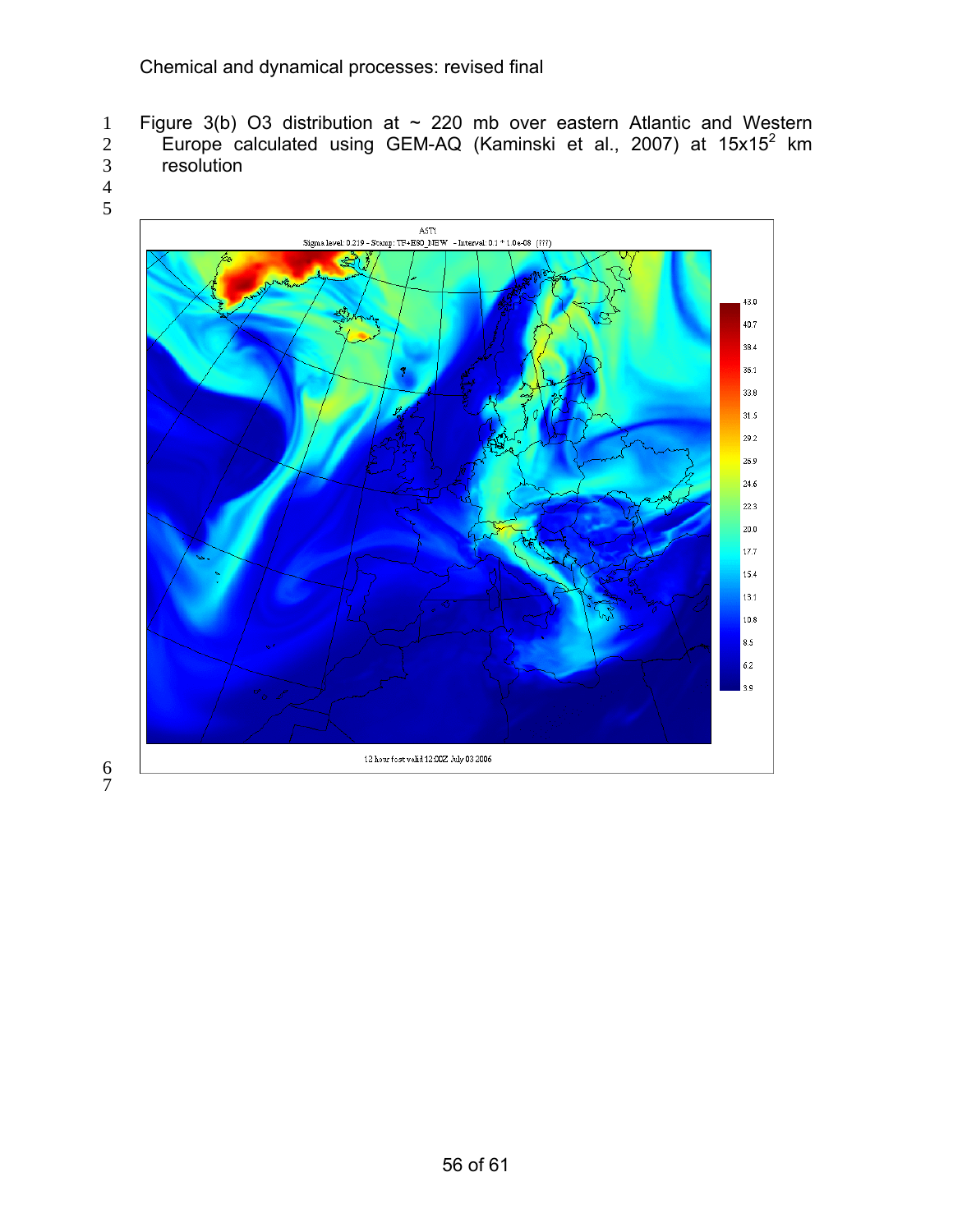- 1 Figure 4: Comparison of the vertical profiles of (left) measured (circles) and<br>2 modeled (stars) OH and (right) measured-to-modeled OH ratios during in
- 2 modeled (stars) OH and (right) measured-to-modeled OH ratios during in<br>
13 INTEX-NA (circles), TRACE-P (stars) and PEM-TB (triangles). Individual
	- INTEX-NA (circles), TRACE-P (stars) and PEM-TB (triangles). Individual
- 4 INTEX-NA 1-minute measurements are shown (gray dots). (Ren et al., 2006)
- 5
- 6



7 8 9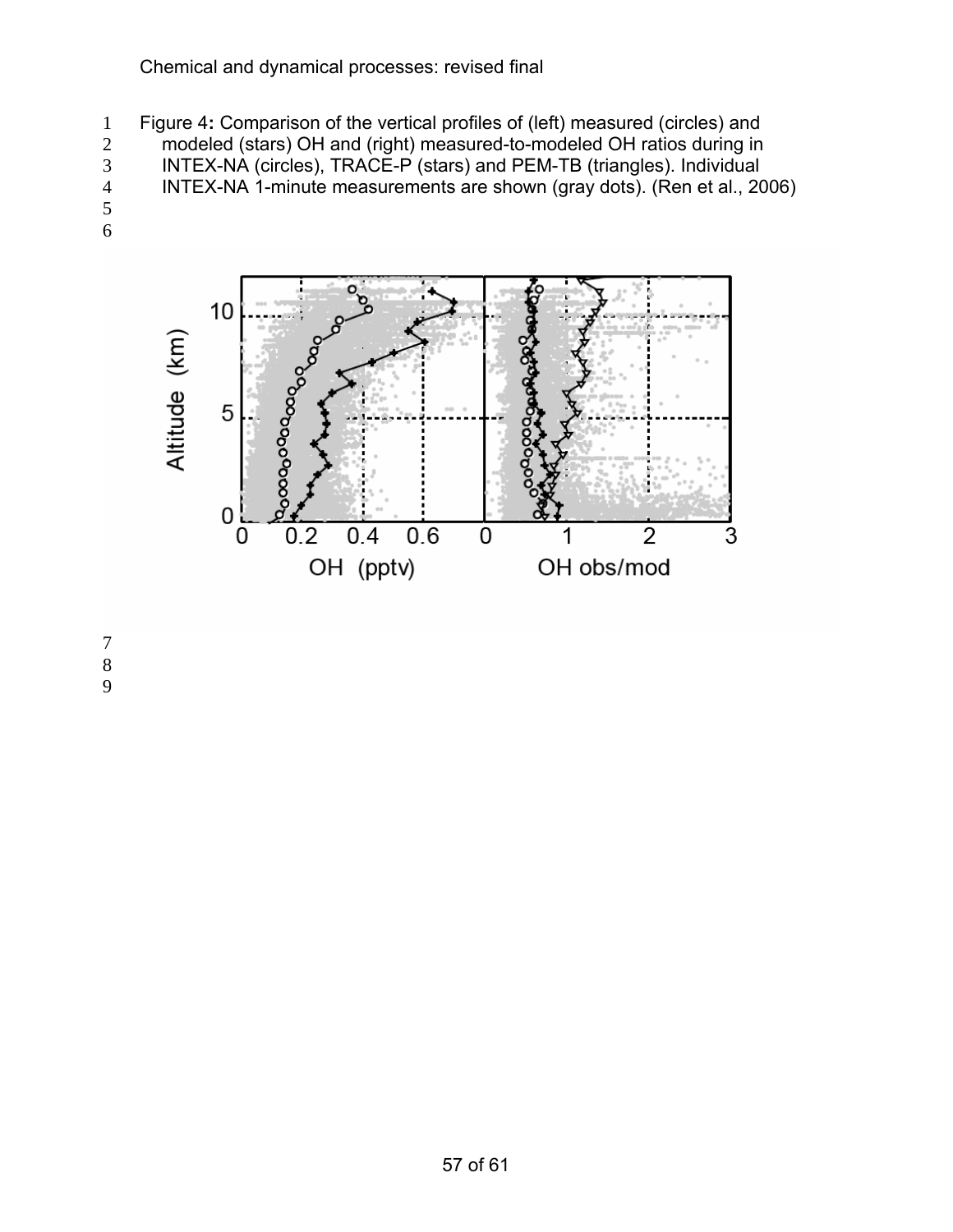## **Annex I: Models with comprehensive Tropospheric and Stratospheric chemistry**

- CTMs Climate models
- Bousserez, N. et al. Evaluation of the MOCAGE chemistry transport model during the ICARTT/ITOP experiment. J. Geophys. Res., 112, D10S42, doi:10.1029/2006JD007595 (2007). Kinnison, D. E., G. P. Brasseur, S. Walters, R. R. Garcia, D. R. Marsh, F. Sassi,
- V. L. Harvey, C. E. Randall, L. Emmons, J. F. Lamarque, P. Hess, J. J. Orlando, X. X. Tie, W. Randel, L. L. Pan, A. Gettelman, C. Granier, T. Diehl, U. Niemeier, and A. J. Simmons, Sensitivity of chemical tracers to meteorological parameters in the MOZART-3 chemical transport model, J. Geophys. Res., 112, D20302, doi:10.1029/2006JD007879, 2007.
- Rotman, D. A., C. S. Atherton, D. J. Bergmann, P. J. Cameron-Smith,
- C. C. Chuang, P. S. Connell, J. E. Dignon, A. Franz, K. E. Grant,
- D. E. Kinnison, C. R. Molenkamp, D. D. Proctor, and J. R. Tannahill, IMPACT,
- 20 the LLNL 3-D global atmospheric chemical transport model for the combined troposphere and stratosphere: Model description and analysis of ozone and other trace gases, 109, D04303, doi:10.1029/2002JD003155, 2004.
- 
- 
- Shindell, D. T, G. Faluvegi, N. Unger, E. Aguilar, G. A. Schmidt, D. M. Koch, S. E. Bauer, and R. L. Miller, Simulations of preindustrial, present-day, and 2100 conditions in the NASA GISS composition and climate model G-PUCCINI, Atmos. Chem. Phys., 6, 4427–4459, 2006. [Prather Transport]
- Marsh, D.R., R.R. Garcia, D.E. Kinnison, B.A. Boville, F. Sassi, and S.C. Solomon, Modeling the whole atmosphere response to solar cycle changes in radiative and geomagnetic forcing, J. Geophys. Res., in press, 2007.
- Jöckel, P. et al. The atmospheric chemistry general circulation model ECHAM5/MESSy1: consistent simulation of ozone from the surface to the mesosphere. Atmos. Chem. Phys. 6, 5067-5104 (2006).
- 
- 
- 
-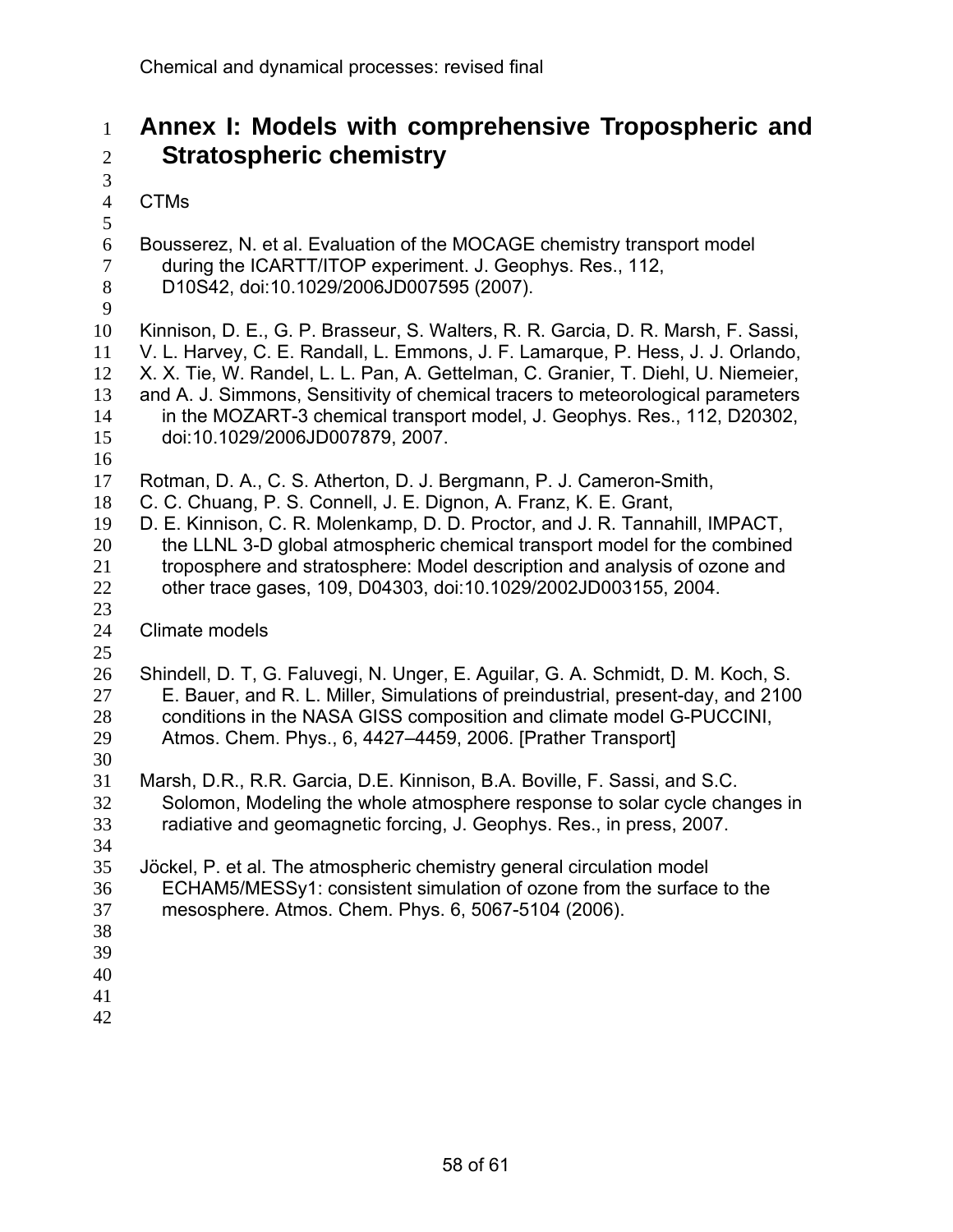| $\mathbf{1}$   | Annex II. Suggested structure for each SSWP                                     |
|----------------|---------------------------------------------------------------------------------|
| $\overline{2}$ |                                                                                 |
| 3              |                                                                                 |
| $\overline{4}$ | 1. Introduction and Background specific to your theme area                      |
| 5              |                                                                                 |
| 6              | 2. Review of specific theme                                                     |
| 7              | a. Current state of science                                                     |
| 8              | b. Critical role of the specific theme                                          |
| 9              | c. Advancements since the IPCC 1999 report                                      |
| 10             | d. Present state of measurements and data analysis                              |
| 11             | e. Present state of modeling capability/best approaches                         |
| 12             | f. Current estimates of climate impacts and uncertainties                       |
| 13             | Interconnectivity with other SSWP theme areas<br>$g_{\rm{}}$ .                  |
| 14             |                                                                                 |
| 15             | 3. Outstanding limitations, gaps and issues that need improvement               |
| 16             | a. Science                                                                      |
| 17             | b. Measurements and analysis                                                    |
| 18             | c. Modeling capability                                                          |
| 19             | d. Interconnectivity with other SSWP theme areas                                |
| 20             |                                                                                 |
| 21             | 4. Prioritization for tackling outstanding issues based on their                |
| 22             | a. Impact                                                                       |
| 23             | b. Ability to improve the climate impacts estimates with reduced                |
| 24             | uncertainties                                                                   |
| 25             | c. Practical use (e.g. model improvement, sensitivity analysis, metric          |
| 26             | development etc.)                                                               |
| 27             | d. Achievability                                                                |
| 28             | e. Estimated cost                                                               |
| 29             | f. Timeline                                                                     |
| 30             |                                                                                 |
| 31<br>32       | 5. Recommendations for best use of current tools for modeling and data analysis |
|                | Options<br>a.<br>Supporting rationale                                           |
| 33<br>34       | $\mathbf{b}$ .                                                                  |
| 35             | c. How to best integrate best available options?                                |
| 36             | 6. Summary                                                                      |
| 37             |                                                                                 |
| 38             |                                                                                 |
| 39             |                                                                                 |
| 40             |                                                                                 |
| 41             |                                                                                 |
| 42             |                                                                                 |
| 43             |                                                                                 |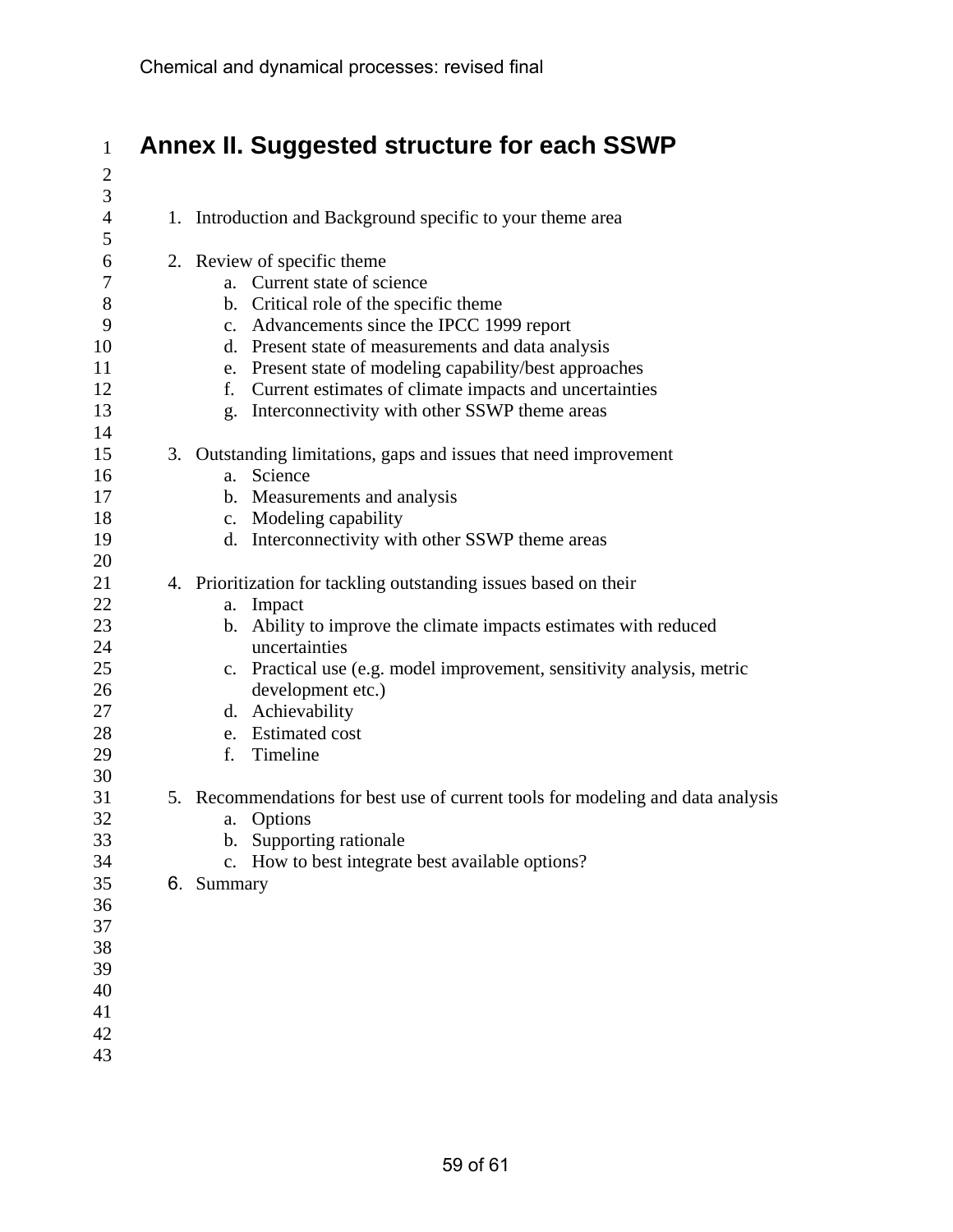# **Annex III: Questions to be considered in report**

| $\overline{2}$                   |                                                                                                                                              |
|----------------------------------|----------------------------------------------------------------------------------------------------------------------------------------------|
| $\overline{3}$<br>$\overline{4}$ | Please note that each of the SSWP is meant to provide recommendations on:<br>Improvement needed to advance the state of science and modeling |
| 5                                | capability; and                                                                                                                              |
| 6<br>$\tau$                      | * best use of the present state of science and modeling capability to                                                                        |
|                                  | + better quantify magnitude of climate impacts of aviation and                                                                               |
| $8\,$                            | associated uncertainties for present and future condition                                                                                    |
| 9                                | + develop metrics to measure these impacts on all relevant scales                                                                            |
| 10                               |                                                                                                                                              |
| 11                               | It is expected that each SSWP will also address the following common questions                                                               |
| 12                               | to the best extent possible:                                                                                                                 |
| 13                               | * What are the key science questions/issues specific to aviation induced                                                                     |
| 14                               | climate change impacts for the present and future conditions?                                                                                |
| 15                               | * What are the state of science, present modeling capability, and                                                                            |
| 16                               | observation databases available to answer these key questions?                                                                               |
| 17                               | * What are the controlling factors: scientific knowledge vs. modeling                                                                        |
| 18                               | capability vs. computational resources given that aviation-induced                                                                           |
| 19                               | atmospheric perturbations range from plume to global scales?                                                                                 |
| 20                               | * What are the presently available best options among existing models and                                                                    |
| 21                               | their individual modules to isolate and estimate atmospheric and radiative                                                                   |
| 22                               | perturbations due to aviation emissions? How well these models perform to                                                                    |
| 23                               | simulate the state of the background atmosphere due to all non-aviation                                                                      |
| 24                               | sources?                                                                                                                                     |
| 25                               |                                                                                                                                              |
| 26                               | * How to best integrate available modeling options to simulate atmospheric                                                                   |
| 27                               | perturbations due to aviation and how to evaluate the model performance to                                                                   |
| 28                               | characterize the aviation-induced perturbations?                                                                                             |
| 29                               | * What are the gaps and uncertainties in science? What are the limitations                                                                   |
| 30                               | in observations and modeling tools to answer the key questions?                                                                              |
| 31                               | * With no further scientific knowledge, how and with what level of                                                                           |
| 32                               | uncertainties, can the key questions be answered today using the best                                                                        |
| 33                               | available modeling tools?                                                                                                                    |
| 34                               | * If the gaps were to be addressed, would the ability to answer the key                                                                      |
| 35                               | questions get any better? If so, to what possible extent and within what                                                                     |
| 36                               | possible timeframe?                                                                                                                          |
| 37                               |                                                                                                                                              |
| 38                               |                                                                                                                                              |
| 39                               |                                                                                                                                              |
| 40                               | . The review panel has made some suggestions that are general and applicable                                                                 |
| 41                               | to all selected proposals:                                                                                                                   |
| 42                               |                                                                                                                                              |
| 43                               | * Within the sphere of your own SSWP, reach beyond the issues that were                                                                      |
| 44                               | listed in the solicitation. Our stated questions/issues were merely the                                                                      |
| 45                               | sample to provide some guidance as well as relevance and they were not                                                                       |